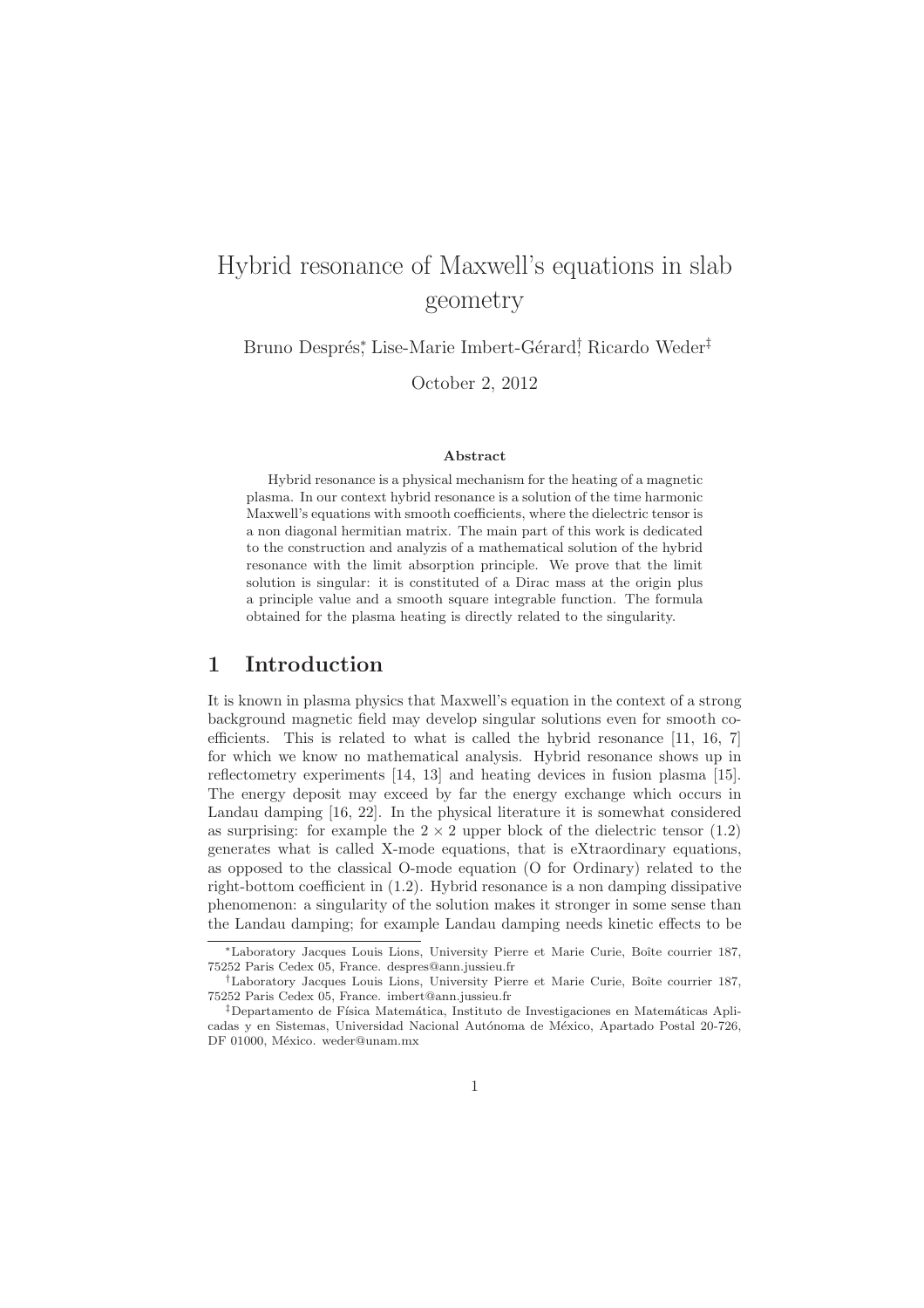modeled, while hybrid resonance can be derived from the coupling of a fluid model with the non electrostatic part of the Maxwell's equation (derivation of the basic model is proposed in the appendix). Since the mathematical solution is not square integrable, hybrid resonance is also a paradoxal and non standard phenomenon in the context of the mathematical theory of Maxwell's equations for which we refer to [12, 10, 21, 31]. The situation can be compared with the mathematial theory of metametarials. In [32, 33] the electric permittivity and magnetic susceptibility tensors are degenerate -i.e. they have zero eigenvaluesin surfaces, but they remain positive definite. In this case, the solutions are singular, but the problem remains coercive. In  $[4, 5]$  the coefficient changes in a discontinuous way from being positive to negative. In this situation coerciveness is lost, but as the absolute value of the coefficient is bounded below by a positive constant, the solutions are regular. In our case we have both difficulties at the same time. As the coefficient  $\alpha$  (see below) goes from being positive to negative in a continuous way, its absolute value is zero at a point, and, in consequence, our problem is not coercive and there are singular solutions.

Our purpose in work is to construct and analyze in Theorem 1.1 a mathematical solution with a hybrid resonance in slab (planar) geometry. We will use the limit absorption principle to construct the relevant solutions. We will show that an original singular integral equation is attached to the Fourier solution. Introduced in the seminal work of Hilbert [19] and Picard [24], this type of integral equation is referred to as integral equation of the third kind, by comparison with the more classical equations of the first and second kind. Some references about this type of equations may be found in [3, 27] for mathematical analysis, and [29, 9, 17] for relation with theory of particles or plasma physics. Our results are reminiscent of those of Bart and Warnock [3], even if our kernel does not satisfy exactly their hypothesis since it is less regular: that is the solution if the sum of a Dirac mass plus a principal value (plus a regular part). In their work it is stressed that non uniqueness is the rule for such equations. In our case, we are able to obtain uniqueness by means of the limit absortion principle which is a physically based selection principle. One originality of this work is the analysis of the properties of this singular equation for which we found no equivalent in the classical literature [1, 2, 6].

The model problem is based on the time-harmonic Maxwell's equations

$$
\nabla \wedge \nabla \wedge E - \left(\frac{\omega}{c}\right)^2 \varepsilon E = 0, \qquad (1.1)
$$

where the unknown E is the electric field,  $\omega$  is the frequency and c the velocity of light. Plasmas with strong background magnetic fields can be represented by the cold plasma model [16, 11] for which the dielectric tensor is defined by

$$
\varepsilon(x) = P(x) \begin{pmatrix} 1 - \frac{\omega_p^2}{\omega^2 - \omega_c^2} & i \frac{\omega_c \omega_p^2}{\omega(\omega^2 - \omega_c^2)} & 0\\ -i \frac{\omega_c \omega_p^2}{\omega(\omega^2 - \omega_c^2)} & 1 - \frac{\omega_p^2}{\omega^2 - \omega_c^2} & 0\\ 0 & 0 & 1 - \frac{\omega_p^2}{\omega^2} \end{pmatrix} P(x)^T.
$$
 (1.2)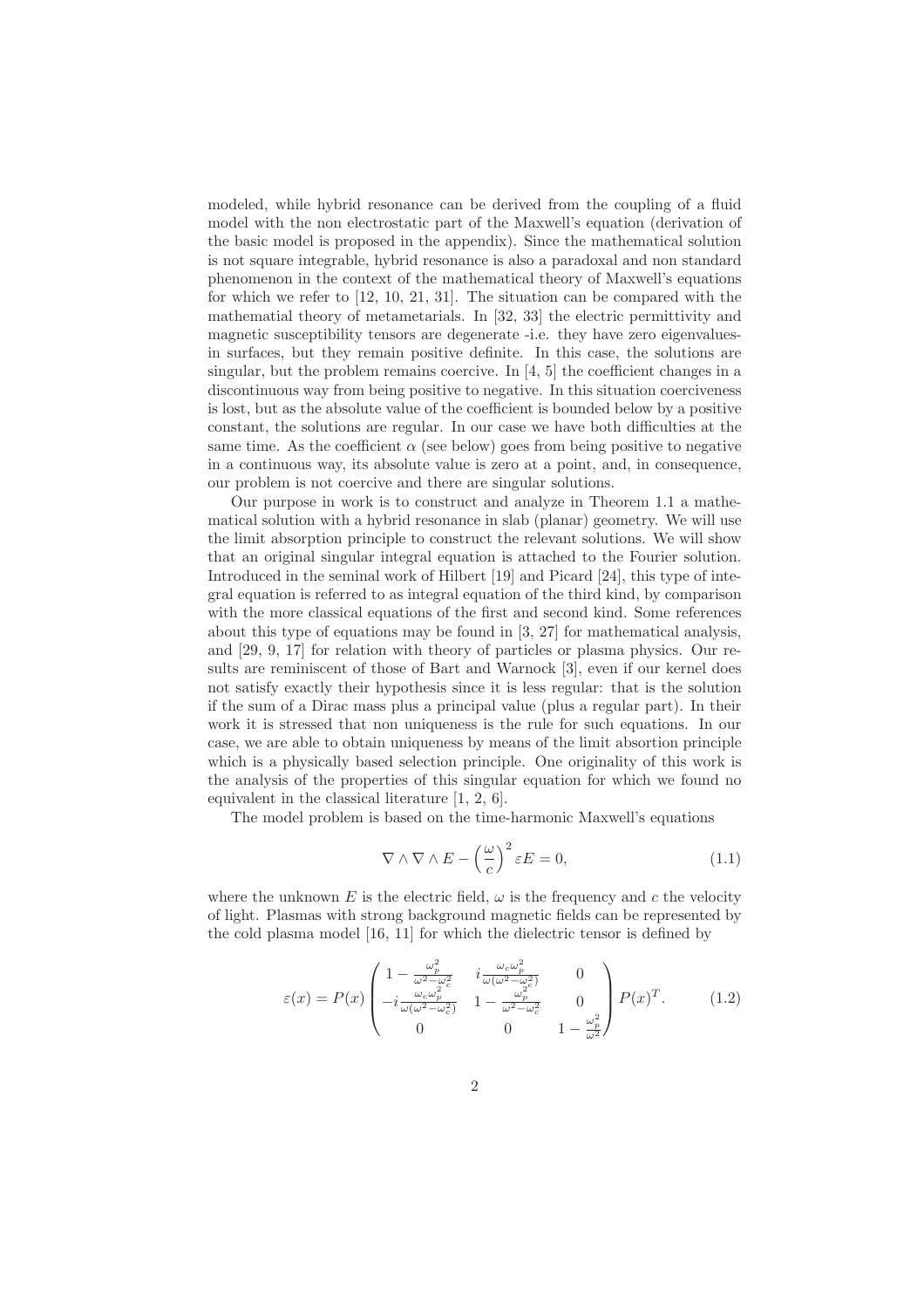A derivation of this dielectric tensor is given for convenience in our appendix. The incident wave with frequency  $\omega$  is typically generated by an antenna on the boundary of the plasma. Such devices are actually being studied for the purposes of reflectometry and heating of magnetic fusion plasmas in the context of the international ITER project: the ITER project is about the design of new Tokamak with enhanced fusion capabilities [20]. The parameters of the dielectric tensor are the cyclotron frequency

$$
\omega_c = \frac{eB_0}{m_e}
$$

which is taken as constant in our work, the plasma frequency

$$
\omega_p=\sqrt{\frac{e^2N_e}{\varepsilon_0m_e}}
$$

which depends on the electronic density  $N_e$ . The modulus of the background magnetic field  $B_0 > 0$  will be assumed constant for simplicity in our work,  $e > 0$ is the absolute value of the charge of electron,  $m_e$  is the mass of electrons and  $\varepsilon_0$  is the permittivity of vacuum. In this work we consider that the orientation of the background magnetic field is fixed, namely  $P$  is the identity matrix and is discarded in the equations. Boundary conditions can be of usual types, that is metallic condition  $n \wedge E = 0$ , non homogeneous absorbing boundary condition like  $curlE+i\lambda n\wedge E=q$  on some parts of the boundary or even natural absorbing boundary condition at infinity.

The equations for the transverse electric (TE) mode,  $E = (E_x, E_y, 0)$ , and  $E_x, E_y$ , independent of z, which correspond to the  $2 \times 2$  upper-left block in (1.2) are

$$
\begin{cases}\nW & +\partial_y E_x & -\partial_x E_y = 0, \\
\partial_y W & -\alpha \frac{\omega^2}{c^2} E_x & -i\delta \frac{\omega^2}{c^2} E_y = 0, \\
-\partial_x W & +i\delta \frac{\omega^2}{c^2} E_x & -\alpha \frac{\omega^2}{c^2} E_y = 0,\n\end{cases}
$$
\n(1.3)

where the coefficients are

$$
\alpha = 1 - \frac{\omega_p^2}{\omega^2 - \omega_c^2} \qquad \delta = \frac{\omega_c \omega_p^2}{\omega (\omega^2 - \omega_c^2)},
$$

and W is the vorticity.

In the plasma community this system is referred to as the X-mode equations, where the letter X stands for eXtraordinary mode or eXtraordinary waves. We suspect the reason is the non standard behavior of the solutions of this system. The case where  $\omega = \omega_c$ , i.e., when the frequency of the incident wave,  $\omega$ , is equal to the cyclotron frequency,  $\omega_c$ , will not be considered in this work. That is we consider that  $\omega \neq \omega_c$ . If  $\omega < \omega_c$  it is called a low hybrid resonance. The other case  $\omega > \omega_c$  is denoted as the upper hybrid resonance. On the other hand we will assume that the diagonal coefficient  $\alpha$  is smooth and vanishes at  $x = 0$ . This configuration corresponds to the hybrid resonance.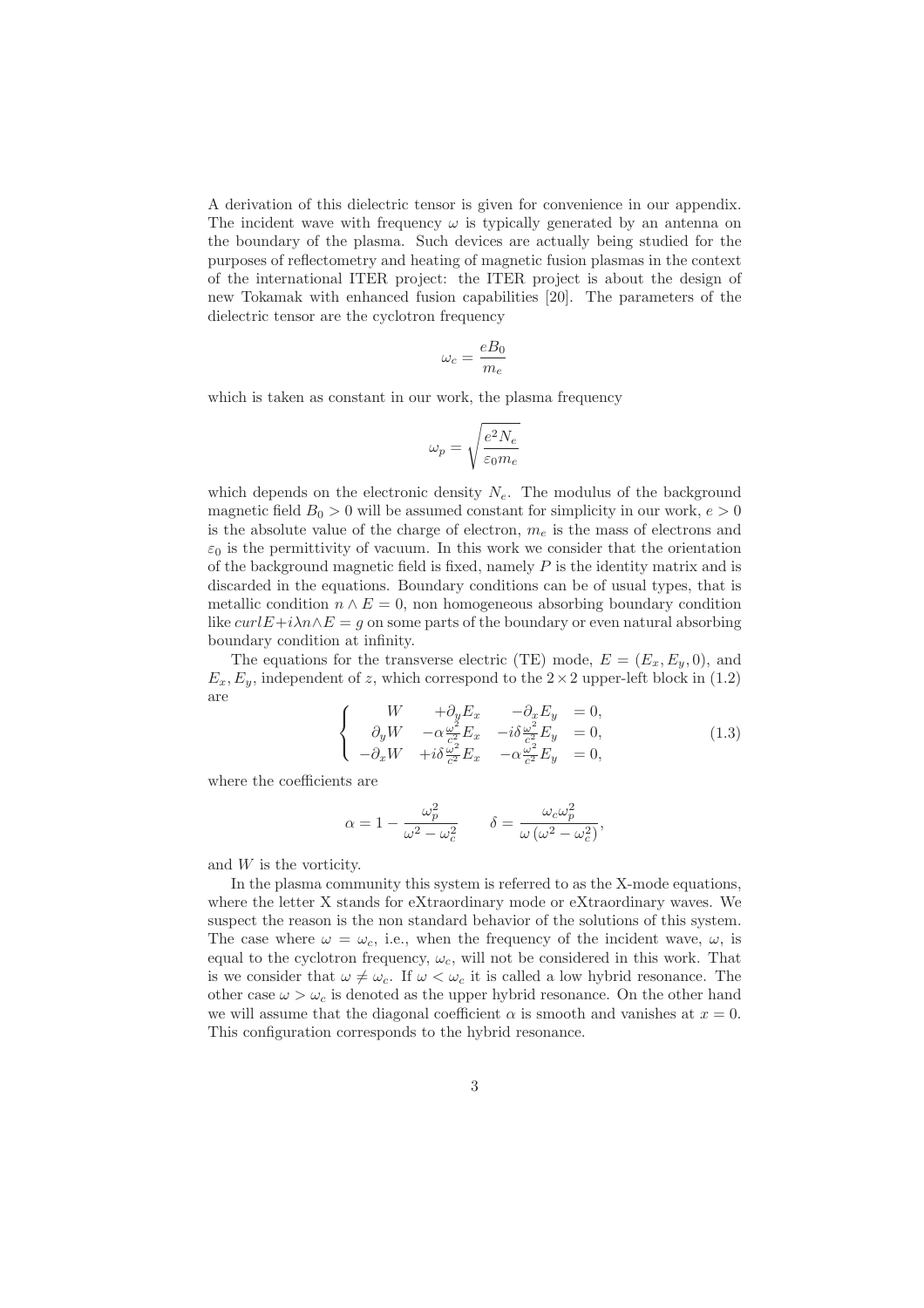

Figure 1: X-mode in slab geometry: the domain. In a real physical device an antenna is on the wall on the left and send an incident electromagnetic wave through a medium which is assumed infinite for simplicity. The incident wave generates a reflected wave. We will characterize the antenna by the knowledge of the non homogeneous boundary condition (1.4). The medium is filled with a plasma with dielectric tensor given by (1.2).

To be more specific we consider the simplified 2D domain

$$
\Omega = \left\{ (x, y) \in \mathbb{R}^2, \quad -L \le x, \quad y \in \mathbb{R}, \quad L > 0 \right\}.
$$

We supplement the X-mode equations  $(1.3)$  with a non homogeneous boundary condition

$$
W + i\lambda n_x E_y = g
$$
 on the left boundary  $x = -L$ ,  $\lambda > 0$ , (1.4)

which models a given source, typically an radiating antenna. In real Tokamaks this antenna is used to heat or to probe the plasma. We will consider slab geometry also for the sake of simplicity, that is all coefficients  $\alpha$  and  $\delta$  are functions only of the variable  $x$ 

$$
\partial_y \alpha = \partial_y \delta = 0.
$$

Other assumptions which correspond to the physical context of idealized reflectometry or heating devices are the following. We assume that

$$
\delta \in \mathcal{C}^1[-L,\infty[, \qquad 0 < \delta_- \le \delta(x) \le \delta_+, \ \forall x. \tag{1.5}
$$

The coefficient  $\alpha$  vanishes at a finite number of points and  $\alpha(x) = 0$  implies that  $\alpha'(x) \neq 0$ . For the sake of simplicity we will now suppose that  $\alpha$  only vanishes at  $x = 0$ . More precisely

$$
\alpha \in \mathcal{C}^2[-L,\infty[, \qquad \alpha(0) = 0, \quad \alpha'(0) < 0,\tag{H1}
$$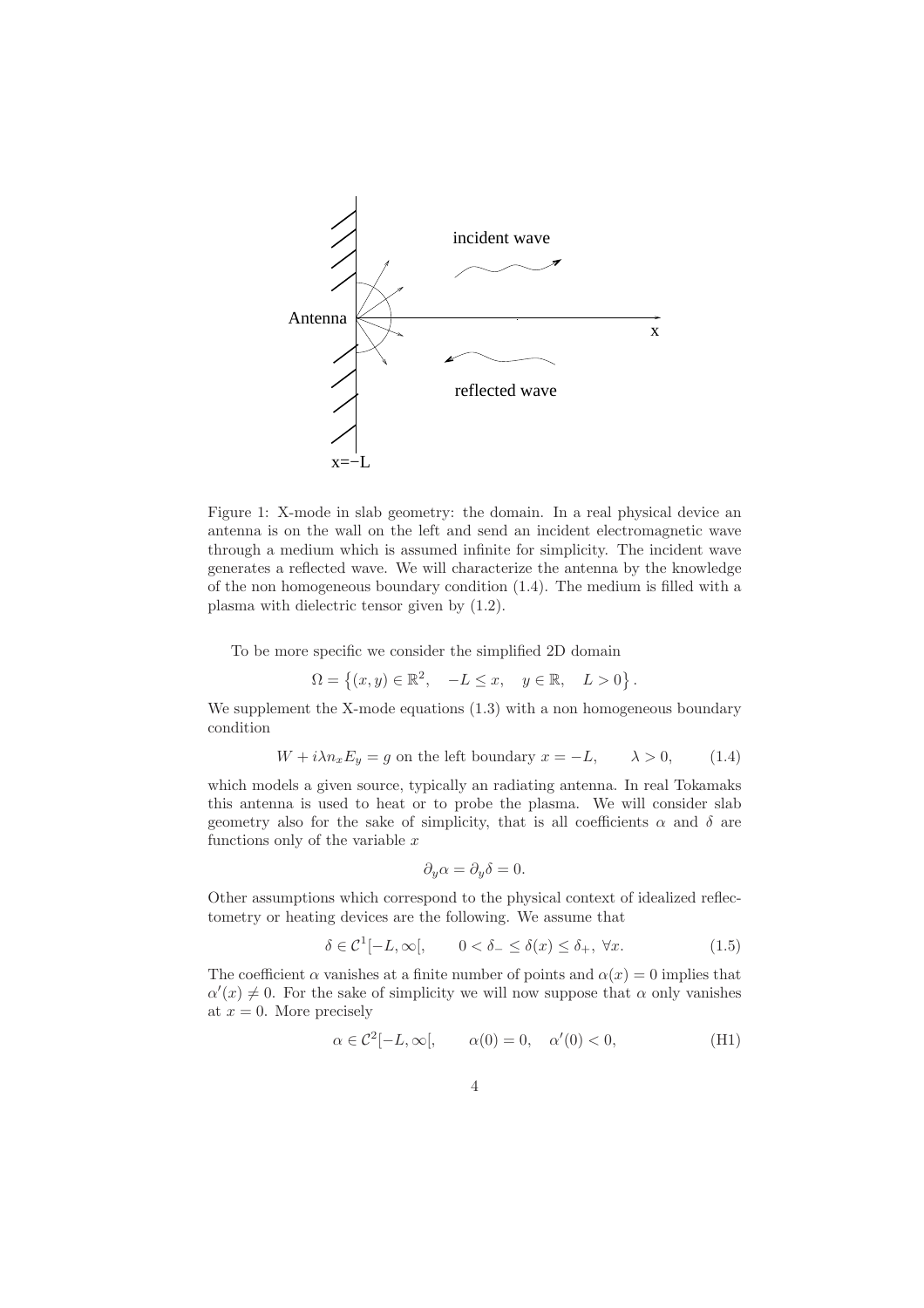

Figure 2: X-mode equations in slab geometry: the physical parameters. The electronic density  $x \mapsto N_e(x)$  is low at the boundary, and increases towards a plateau. The background magnetic field  $B_0$  is taken as constant for simplicity.

and

$$
\alpha_- \le \alpha(x) \le \alpha_+, \ \forall x \in [-L, \infty[, \qquad \text{and} \quad 0 < r \le \left| \frac{\alpha(x)}{x} \right|, \ \forall x \in [-L, H] \tag{H2}
$$

where  $H > 0$ . We will also assume that the coefficients are constant at large scale: there exists  $\delta_{\infty}$  and  $\alpha_{\infty}$  so that

$$
\delta(x) = \delta_{\infty} \text{ and } \alpha(x) = \alpha_{\infty} \qquad H \le x < \infty. \tag{H3}
$$

We assume that the problem is coercive at infinity

$$
\alpha_{\infty}^2 - \delta_{\infty}^2 > 0. \tag{H4}
$$

An additional condition is defined by

$$
4\|\delta\|_{\infty}^2 H < r.\tag{H5}
$$

It expresses the fact that the length of the transition zone between  $x = 0$  and  $x = H$  is small with respect to the other parameters of the problem. One can refer to figures 2 and 4 for a graphical representation. This hypothesis is physically very reasonnable. Assuming  $(H1)-(H4)$ , it is known in the physical community that the problem is highly singular at the origin. Our main result can be summarized as follows. We denote by  $\hat{g}$  the Fourier transform of  $g$ ,

$$
\widehat{g}(\theta) := \int_{\mathbb{R}} g(y) e^{-i\theta y} dy.
$$

We need the uniform transversality assumption  $H6$  which is a generalization of assumption H5. See Section 7.

**Theorem 1.1.** Assuming (H1-H6), for every  $g \in L^2(\mathbb{R})$  with  $\hat{g}$  of compact support there exists a solution in the sense of distributions of  $(1.2)$  with boundary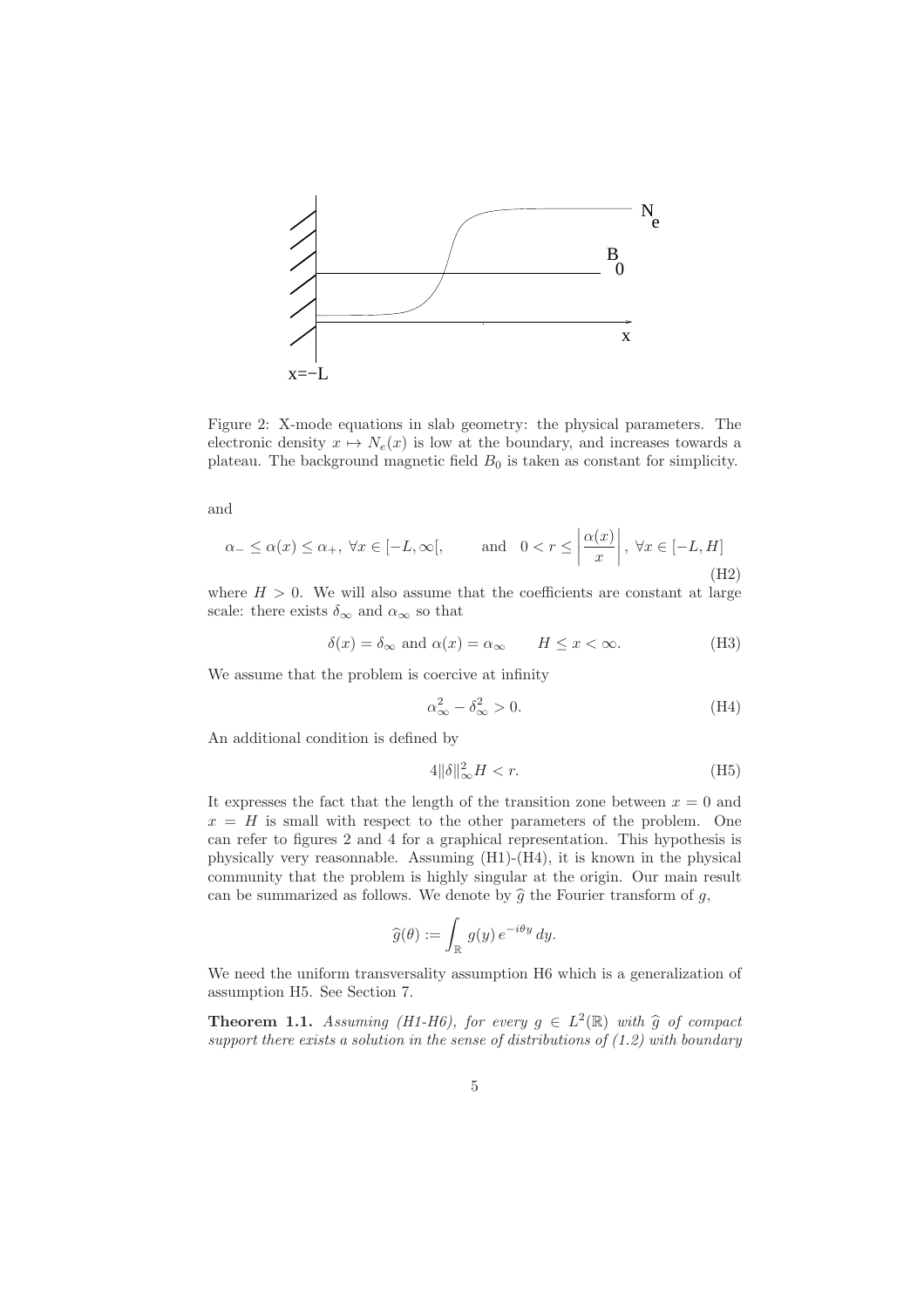

Figure 3: X-mode equations in slab geometry: parameters of the dielectric tensor deduced from the value of the physical parameters described in figure 2, assuming that  $\omega > \omega_c$ . The coefficient  $\alpha$  decreases from positives to negative values. It crosses the axis with a slope bounded from below by  $r$ . The coefficient  $\delta$  is positive and bounded. Since the electromagnetic wave is strongly absorbed for  $x \geq H$ , we simplify by taking all coefficients constant for  $x \geq H$  because it does not change the physics of the problem.

condition  $(1.4)$  that goes to zero at infinity. Moreover, unless the source term g is identically zero, the electric field  $E_x$  does not belong to  $L^1_{\text{loc}}((-L,\infty) \times$  $(-\infty,\infty)$ ). The other components  $E_y$  and W are more regular, they belong to  $L^2((-L,\infty) \times (-\infty,\infty)).$ 

Remark 1. The exact form of the solution is provided in  $(7.5)$ , where we have taken  $\omega = c = 1$ . The energy lost by the electromagnetic wave, which is also the one transmitted to the plasma, is given in formula  $(7.6)$  which is the Fourier characterization of related physical formulas provided at the end of the appendix.

The result will be obtained with the limit absorption principle combined with a specific original integral representation of the solution. The loss of regularity of the electric field is counter intuitive with respect to the standard theory of existence and uniqueness for solutions of time harmonic Maxwell's equations [12, 10, 21, 31]. The essential part of the proof consists in showing that the Fourier transform  $\widehat{E}_x$  may be composed of three contributions: a Dirac mass at  $x = 0$ ; a non integrable function proportional to  $\frac{1}{\alpha(x)}$ , that is interpreted as a distribution in the sense of principal value; and a regular part. The condition  $\alpha'(0)$  < 0 guarantees that the coefficient in front of the Dirac mass is finite. Moreover, the condition (H5) simplifies some parts of the mathematical analysis. The solution is a priori non unique since the limit absorption principle generates two solutions depending on the sign of the regularization. The heating of the plasma (7.6) is directly related to the singular part of the solution.

This work is organized as follows. Section 2 is devoted to basic consider-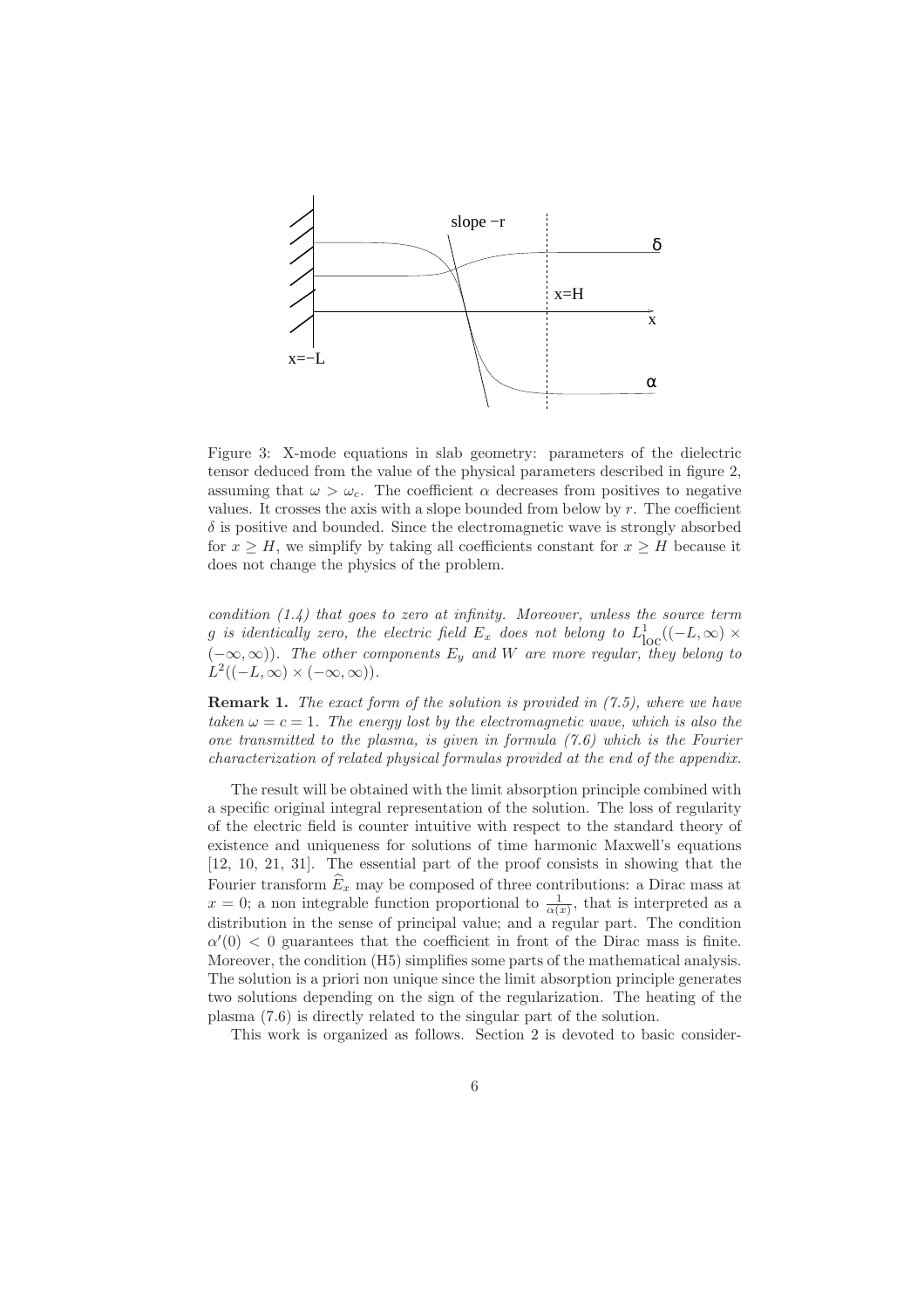ations. In the next section we introduce a regularization parameter, and we propose a specific integral representation of the solution. After that we recall the Plemelj-Privalov theorem and explain why it cannot be used directly for our problem. Section 5 is where we prove the properties of the solutions of the regularized equations. In particular, we show that one basis function has a fundamental singularity. Next, in Section 6 we define the limit spaces. The main theorem is finally proved in section 7. Additional material is provided in the appendix.

## 2 Basic considerations

In this section we rederive the phase velocity, compute the analytic solutions of the simplified Budden problem and introduce the limit absorption principle.

#### 2.1 Phase velocity

Recall that the phase velocity measures the velocity of individual Fourier modes.

#### 2.1.1 Constant coefficients

Let us consider first that  $\alpha$  and  $\delta$  are constant at least locally. A plane wave  $(E_x, E_y) = Re^{i(k_1x+k_2y)}$ ,  $R \in \mathbb{C}^2$ , is solution of X-mode equations (1.3) if and only if

$$
\left[ \begin{pmatrix} k_2^2 & -k_1 k_2 \\ -k_1 k_2 & k_1^2 \end{pmatrix} - \frac{\omega^2}{c^2} \begin{pmatrix} \alpha & i\delta \\ -i\delta & \alpha \end{pmatrix} \right] R = 0, \qquad k = (k_1, k_2) \in \mathbb{R}^2.
$$

We assume that  $c = 1$  for simplicity. We set  $k = |k|d$  with  $d = (\cos \theta, \sin \theta)$  the direction of the wave. The phase velocity  $v_{\varphi} = \frac{\omega}{|k|}$  is solution of the eigenvalue problem

$$
\begin{pmatrix}\n\sin \theta^2 - v_\varphi^2 \alpha & -\cos \theta \sin \theta - iv_\varphi^2 \delta \\
-\cos \theta \sin \theta + iv_\varphi^2 \delta & \cos \theta^2 - v_\varphi^2 \alpha\n\end{pmatrix} R = 0.
$$

The determinant of the matrix is

$$
D = v_{\varphi}^{4} \left( \alpha^{2} - \delta^{2} \right) - v_{\varphi}^{2} \alpha.
$$

Setting  $D = 0$  we obtain the phase velocity,

$$
v_{\varphi}^2 = \frac{\alpha}{\alpha^2 - \delta^2}.
$$

#### 2.1.2 Non constant coefficients

Let us assume for example that  $\alpha = -x$  and that  $\delta = 1$  which is locally compatible with the general assumptions. This represented in figure 4. We plot in figure 4 the phase velocity as a function of the horizontal space coordinate. When the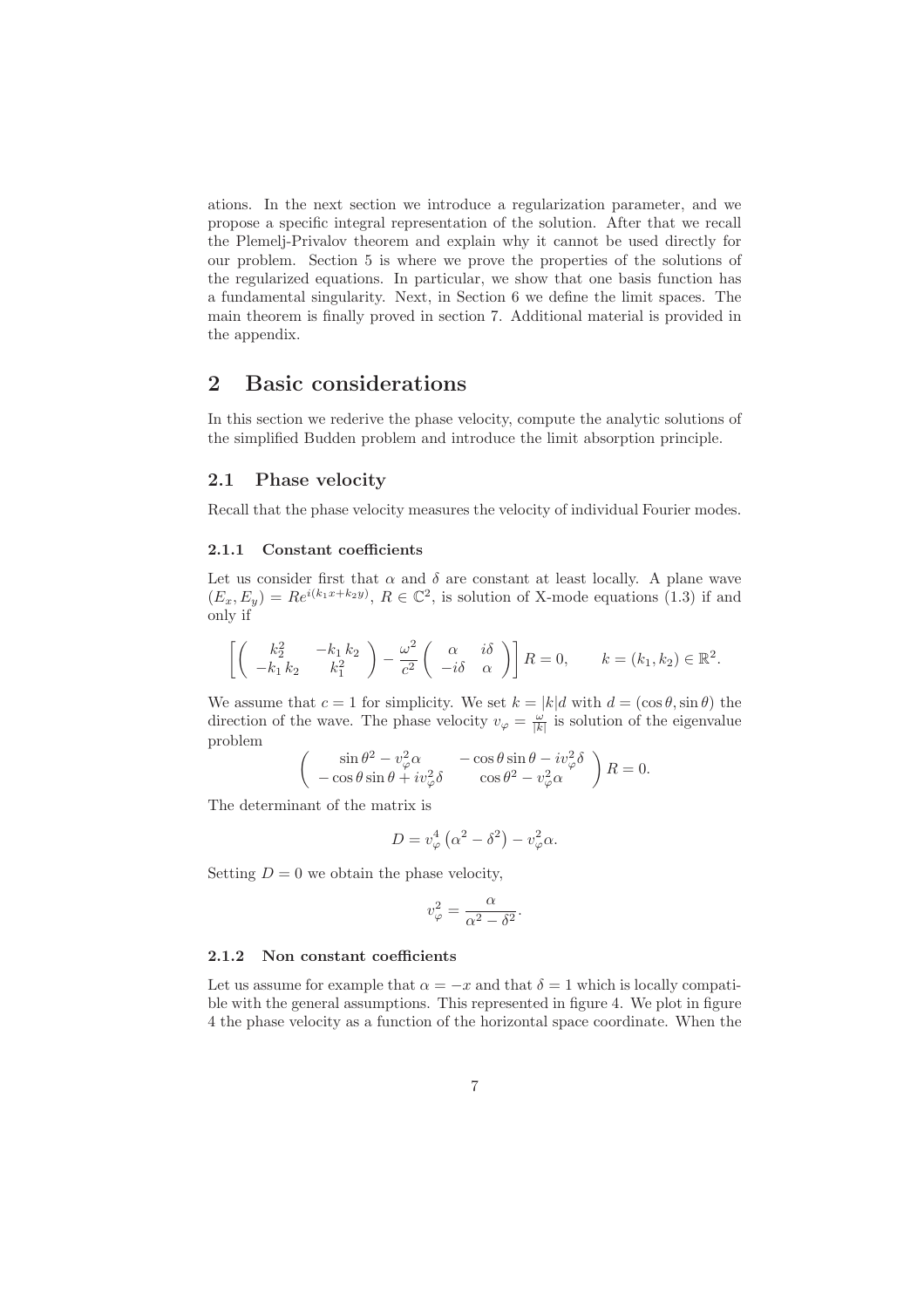phase velocity is real we are in a propagating region, and when the phase velocity is pure imaginary we are in a non-propagating region. One distinguishes two cutoffs where the local phase velocity is infinite

Cutoff:  $\alpha(x) = \pm \delta(x)$ 

and one resonance where the phase velocity is null

Resonance: 
$$
\alpha(x) = 0
$$
.

This structure is characteristic of the hybrid resonance.

propagative  
\n
$$
v_{\varphi}^2 > 0
$$
  $v_{\varphi}^2 = 0$   $v_{\varphi}^2 = 0$   $v_{\varphi}^2 > 0$   
\n $v_{\varphi}^2 < 0$   $v_{\varphi}^2 > 0$   $v_{\varphi}^2 < 0$   
\n $x = -1$   $x = 0$   $x = 1$ 

Figure 4: Sign of the square of the phase velocity. In this example  $\alpha = -x$  and  $\delta = 1$ , so that  $v_{\varphi}^2 = \frac{x}{1 - x^2}$ .

**Remark 2.** In what follows we always take  $\omega = c = 1$ .

### 2.2 The Budden problem

In the case where the solution is independent of  $y$ , what for the plane waves corresponds to normal incidence, that is  $\theta = 0$ , the system (1.3) is called the Budden problem [11]

$$
\left\{\begin{array}{lll} W-E'_y&=0,\\ -\alpha E_x-i\delta E_y&=0,\\ -W'+i\delta E_x-\alpha E_y&=0.\end{array}\right.
$$

After elimination of  $E_x$  and W we obtain that,

$$
-E_y'' + \left(\frac{\delta^2}{\alpha} - \alpha\right) E_y = 0
$$

This equation can be solved analytically in some cases which helps a lot to understand the singularity of the general problem. Let us consider that  $\alpha = -x$ and  $\delta$  is solution of  $\frac{\delta^2}{x} - x = -\frac{1}{4} + \frac{1}{x}$ . The positive solution is

$$
\delta(x) = \sqrt{x^2 - \frac{x}{4} + 1} > 0.
$$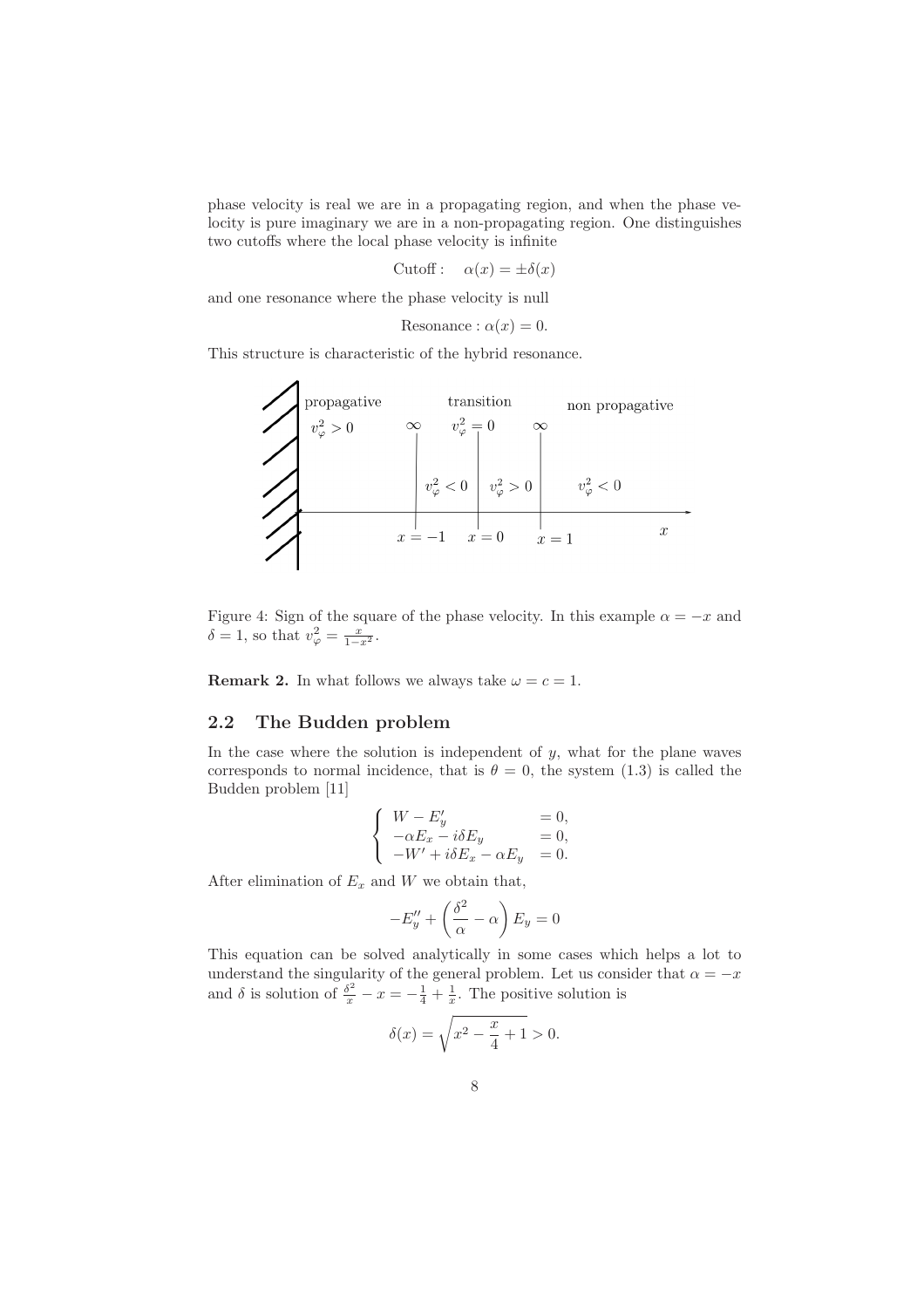The y-component of the electric field is solution of

$$
E''_y + \left(-\frac{1}{4} + \frac{1}{x}\right) E_y = 0.
$$
 (2.1)

This equation is of Whittaker type [1, 2]. It is a particular case of the confluent hypergeometric equation, and can also be rewritten under the Kummer form. The general theory shows that the first fundamental solution is regular

$$
v(x) = e^{-\frac{x}{2}}x
$$

Indeed  $v'(x) = e^{-\frac{x}{2}} (1 - \frac{x}{2})$  and  $v''(x) = e^{-\frac{x}{2}} (-1 + \frac{x}{4})$ , so that

$$
v'' + \left(-\frac{1}{4} + \frac{1}{x}\right)v = 0.
$$

Let us consider a second solution  $w$  with linear independence with respect to the first one. The linear independence can be characterized by the normalized Wronskian relation

$$
v(x)w'(x) - v'(x)w(x) = 1.
$$

Seeking for a representation  $w = vz$ , one gets that

$$
v^2 z' = 1 \Rightarrow z = \int \frac{dx}{v^2} \Rightarrow w = v \int \frac{dx}{v^2} = x e^{-x/2} \int \frac{e^x}{x^2}.
$$

Moreover, [18],

$$
\int \frac{e^x}{x^2} = -\frac{e^x}{x} + \int \frac{e^x}{x} = -\frac{e^x}{x} + E_i(x),
$$

where  $E_i(x)$  is the Exponential-integral function. It follows that,

$$
\omega(x) = -e^{x/2} + xe^{-x/2} E_i(x).
$$

Furthermore [18],

$$
E_i(x) = \ln |x| + \left| \sum_{j=1}^{\infty} \frac{x^j}{j \cdot j!} \right|
$$

It follows that,

$$
\omega(x) = -1 + x \ln|x| + O(|x|), \quad |x| \to 0.
$$

We notice that the second function  $w$  is bounded, but non regular at origin. It shows the subtleties associated with the singular Whittaker equation (2.1). Nevertheless we note that the general form of the  $y$  component of the electric field of the Budden problem is bounded

$$
E_y = av + bw \Rightarrow E_y \in L^{\infty}] - \varepsilon, \varepsilon[.
$$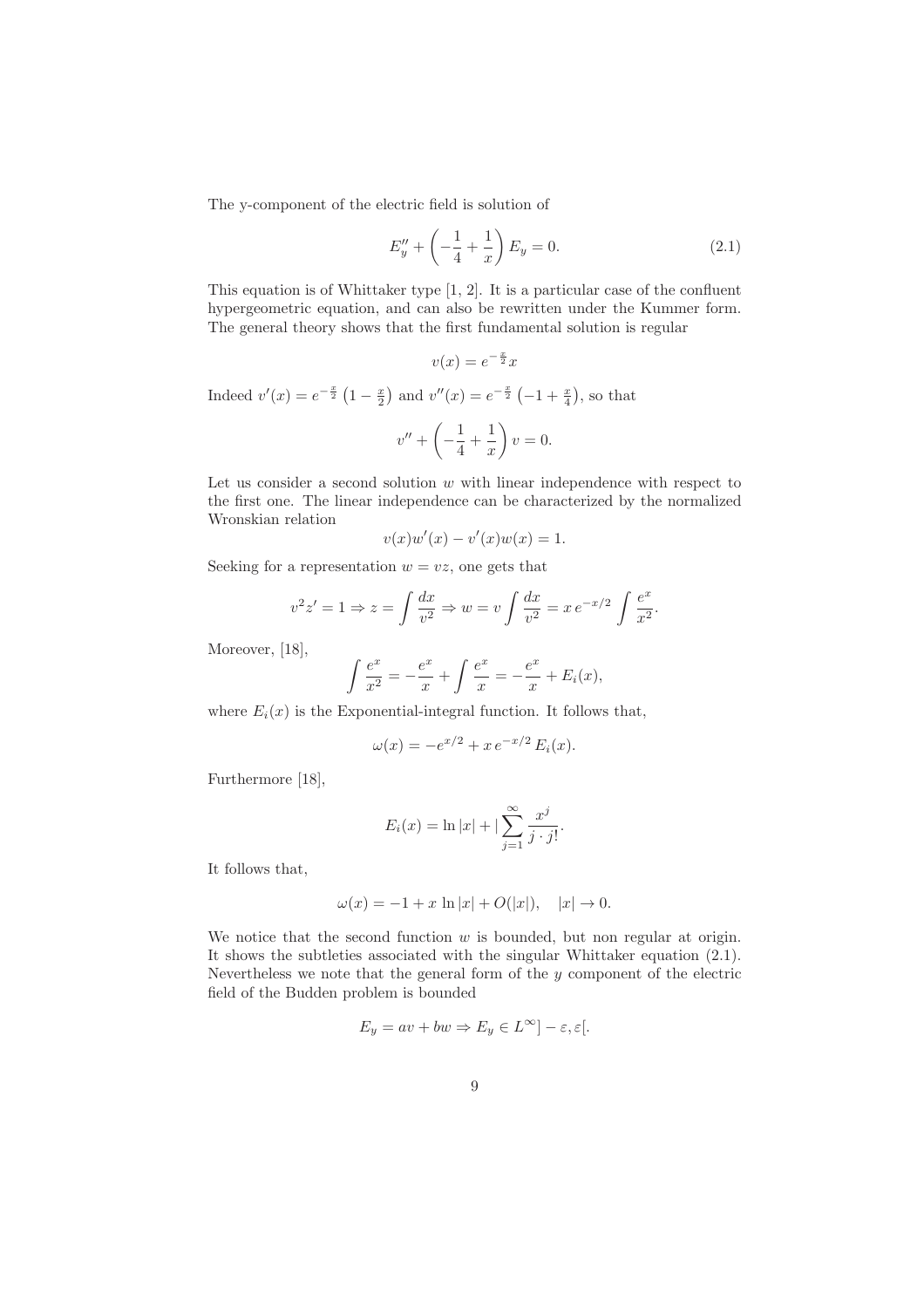The x component of the electric field is more singular. It is a linear combination of two functions, the first one which is regular and bounded

$$
E_x^v(x) = i\frac{\sqrt{x^2 - \frac{x}{4} + 1}}{x}v(x) = ie^{-\frac{x}{2}}\sqrt{x^2 - \frac{x}{4} + 1},
$$

and the second one singular which is singular at origin since  $w(0) = 1$ 

$$
E_x^w(x) = i \frac{\sqrt{x^2 - \frac{x}{4} + 1}}{x} w(x).
$$

The general form of the  $x$  component of the electric field is a linear combination of these two functions. Since  $E_x^w \notin L^2$  –  $\varepsilon, \varepsilon$ , we notice that the electric field is not a square integrable function in general.

#### 2.3 Limit absorption principle

We will develop a regularized approach to give a rigorous meaning to the solution at all incidences. This regularized approach is based on the limit absorption principle. One considers a parameter  $\mu \neq 0$  (the precise sign will be justified later) and the regularized problem with unknown  $(E_x^{\mu}, E_y^{\mu}, W^{\mu})$ 

$$
\begin{cases}\nW^{\mu} & +\partial_y E^{\mu}_x & -\partial_x E^{\mu}_y = 0, \\
\partial_y W^{\mu} & -(\alpha(x) + i\mu) E^{\mu}_x & -i\delta(x) E^{\mu}_y = 0, \\
-\partial_x W^{\mu} & +i\delta(x) E^{\mu}_x & -(\alpha(x) + i\mu) E^{\mu}_y = 0.\n\end{cases}
$$
\n(2.2)

The regularization parameter  $\mu$  can be interpreted as a small collision frequency. See Appendix B.

A further simplification consists in Fourier reduction. Since the coefficients do not depend on the  $y$  variable, one can perform the usual one dimension reduction. The system that will be studied in this article is obtained by applying the Fourier transformto the regularized system (2.2). Denoting the unknowns  $(U, V, W)$  it yields

$$
\begin{cases}\nW & +i\theta U & -V' = 0, \\
i\theta W & -(\alpha(x) + i\mu)U & -i\delta(x)V = 0, \\
-W' & +i\delta(x)U & -(\alpha(x) + i\mu)V = 0.\n\end{cases}
$$
\n(2.3)

Here the notation  $\prime$  denotes the derivative with respect to the  $x$  variable.

# 3 A general integral representation

We begin by some notations. Let us denote by  $(A_\mu, B_\mu)$  the two fundamental solutions of the modified equation

$$
-u'' - (\alpha(x) + i\mu)u = 0,
$$
\n(3.1)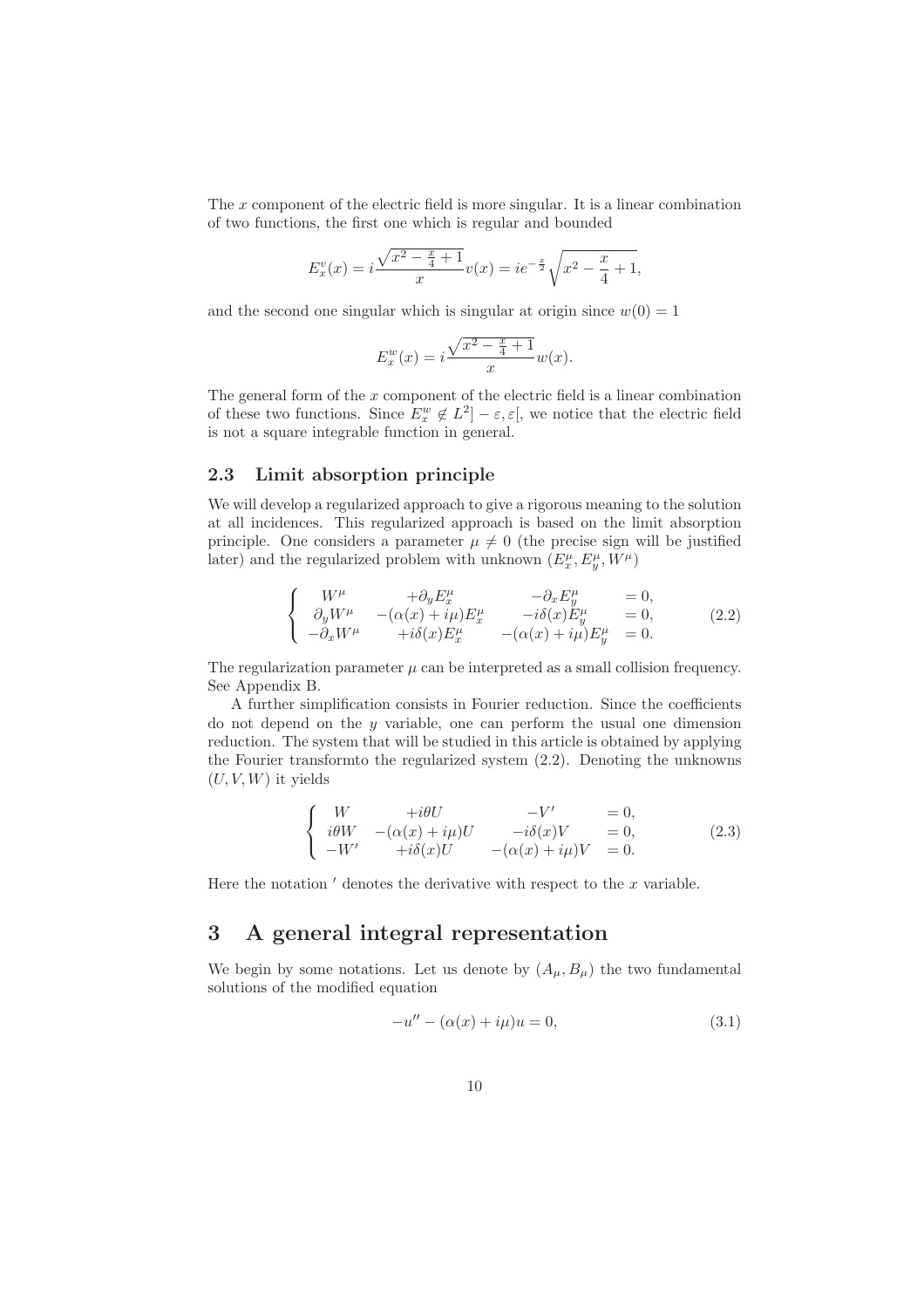with the usual normalization

$$
A_{\mu}(0) = 1
$$
,  $A'_{\mu}(0) = 0$  and  $B_{\mu}(0) = 0$ ,  $B'_{\mu}(0) = 1$ . (3.2)

Various continuity estimates of  $A_\mu$  and  $B_\mu$  are derived in the appendix for the sake of the completeness of this work. Let us denote  $\mathcal{D}_z^{\theta}$  the operator  $i\theta\partial_z - i\delta(z)$ applied to any function  $h$ , that is

$$
\mathcal{D}_z^{\theta} h = i\theta \partial_z h - i\delta(z)h. \tag{3.3}
$$

Let us define the kernel

$$
k^{\mu}(x, z) = B_{\mu}(z)A_{\mu}(x) - B_{\mu}(x)A_{\mu}(z).
$$
 (3.4)

Next we define

$$
K_1^{\theta,\mu}(x,z;G) = \begin{cases} \frac{\mathcal{D}_x^{\theta} \mathcal{D}_z^{\theta} k^{\mu}(x,z)}{\alpha(x) + i\mu}, & \text{for } G \le z \le x & \text{or } x \le z \le G, \\ 0, & \text{in all other cases.} \end{cases}
$$
 (3.5)

Let us define the kernel sequence by

$$
K_{n+1}^{\theta,\mu}(x,z;G) = \int_G^x \frac{\mathcal{D}_x^{\theta} \mathcal{D}_z^{\theta} k^{\mu}(x,t)}{\alpha(x) + i\mu} K_n^{\theta,\mu}(t,z;G) dt.
$$
 (3.6)

The sum is

$$
\mathcal{K}^{\theta,\mu}(x,z;G) = \sum_{n=0}^{\infty} K_{n+1}^{\theta,\mu}(x,z;G).
$$
 (3.7)

The integration domain is centered on G, that is

$$
\operatorname{supp}\left(K_1^{\theta,\mu}(\cdot,\cdot;G)\right) \subset \left\{(x,y) \in \mathbb{R}^2; \quad G \le z \le x \text{ or } x \le z \le G\right\} \equiv \mathcal{D}_G, \tag{3.8}
$$

which yields as well

$$
\mathrm{supp}\left(K^{\theta,\mu}(\cdot,\cdot;G)\right)\subset\mathcal{D}_G.
$$

**Proposition 3.1.** Any triplet  $(U, V, W)$  solution of the regularized system  $(2.3)$ admits the following integral representation.

- One first chooses an arbitrary reference point  $G \in [-L,\infty[$ .
- The x component of the electric field is solution of the integral equation

$$
U(x) - \int_G^x \frac{\mathcal{D}_x^{\theta} \mathcal{D}_z^{\theta} k^{\mu}(x, z)}{\alpha(x) + i\mu} U(z) dz = \frac{F^{\theta, \mu}(x)}{\alpha(x) + i\mu},
$$
(3.9)

where the right hand side is

$$
F^{\theta,\mu}(x) = a_G \mathcal{D}_x^{\theta} A_{\mu}(x) + b_G \mathcal{D}_x^{\theta} B_{\mu}(x)
$$
\n(3.10)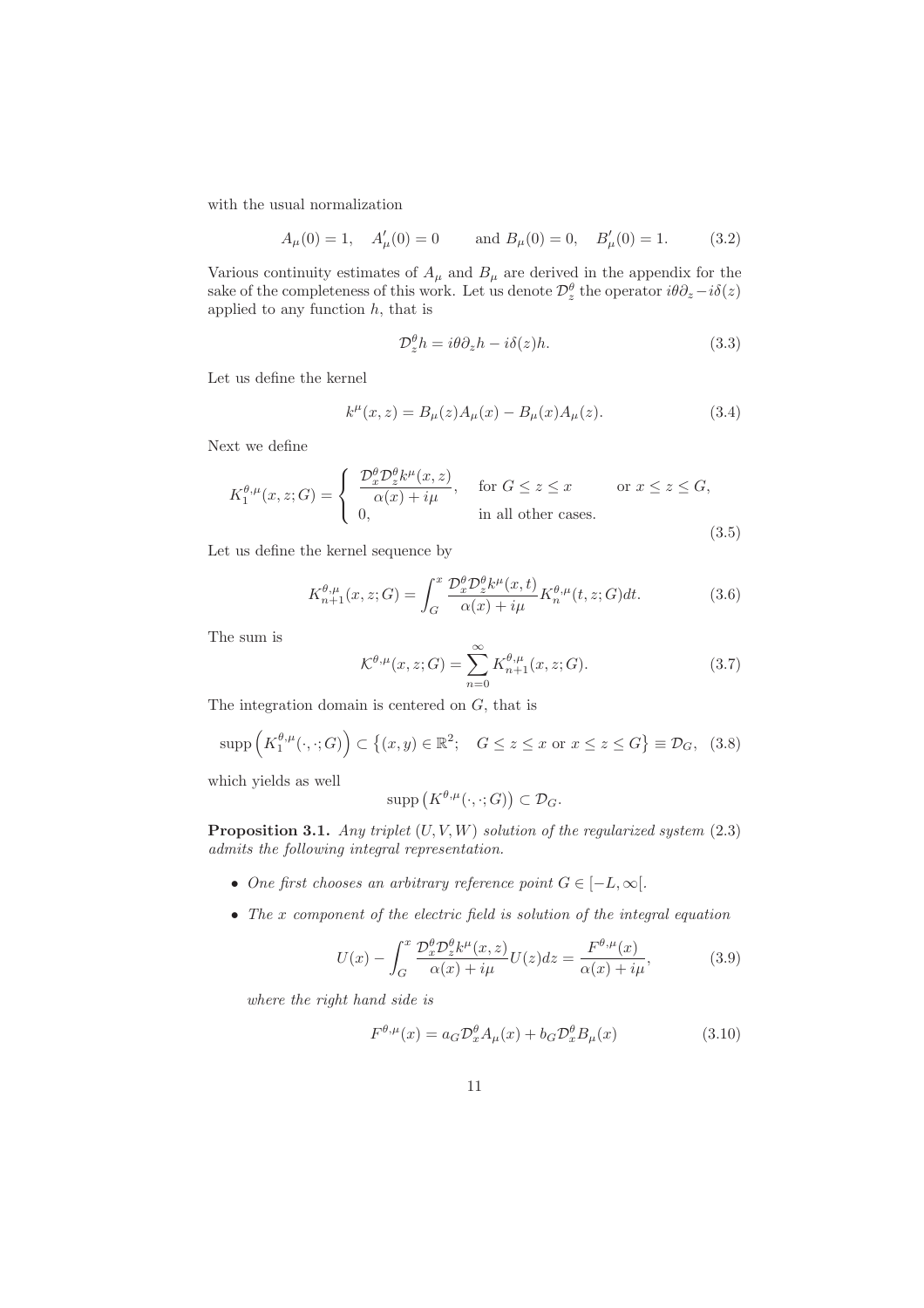and the kernel is given in  $(3.3-3.4)$ . The solution of this integral equation is naturally provided by the resolvent integral formula

$$
U(x) = \frac{F^{\theta,\mu}(x)}{\alpha(x) + i\mu} + \int_G^x \mathcal{K}^{\theta,\mu}(x,z;G) \frac{F_G^{\theta,\mu}(z)}{\alpha(z) + i\mu} dz
$$
(3.11)

where the resolvent kernel is constructed in  $(3.6)$ .

• The y component of the electric field is recovered as

$$
V(x) = a_G A_\mu(x) + b_G B_\mu(x) + \int_G^x \mathcal{D}_z^\theta k^\mu(x, z) U(z) dz,
$$
 (3.12)

and the vorticity is recovered as

$$
W(x) = a_G A'_{\mu}(x) + b_G B'_{\mu}(x) + \int_G^x \partial_x \mathcal{D}_z^{\theta} k^{\mu}(x, z) U(z) dz.
$$
 (3.13)

• The two complex numbers  $(a_G, b_G)$  solve the linear system

$$
\begin{cases}\n a_G A_\mu(G) + b_G B_\mu(G) = V(G), \\
 a_G A'_\mu(G) + b_G B'_\mu(G) = W(G).\n\end{cases}
$$
\n(3.14)

*Proof.* Eliminating  $W$  from the first and third equations of  $(2.3)$  gives

$$
-V'' - (\alpha + i\mu)V = f \quad \text{with } f = -i\theta U' - i\delta U.
$$

Since the Wronskian is constant, it follows from the normalization (3.2) that  $A_{\mu}B'_{\mu} - A'_{\mu}B_{\mu} = 1$ . Then, from the variation of constants formula,

$$
V(x) = a_f A_\mu(x) + b_f B_\mu(x) + \int_G^x f(z)k^\mu(x, z)dz, \quad \forall x.
$$
 (3.15)

where  $a_f$  and  $b_f$  are two integration constants. Now we replace f by the corresponding function of  $U$  and perform the integration by part

$$
\int_G^x U'(z)k^{\mu}(x,z)dz = U(x)k^{\mu}(x,x) - U(G)k^{\mu}(x,G) - \int_G^x U(z)\partial_z k^{\mu}(x,z)dz.
$$

Since  $k^{\mu}(x, x) = 0$  there is a simplification. Therefore (3.15) yields (3.12) with  $a_G = a_f + i\theta U(G)B_\mu(G)$  and  $b_G = b_f - i\theta U(G)A_\mu(G)$ . Next we eliminate W from the first and second equations of (2.3) and obtain

$$
-i\theta V' - \theta^2 U + (\alpha + i\mu)U + i\delta V = 0.
$$
\n(3.16)

The derivative of (3.12) yields

$$
V'(x) = a_G A'_{\mu}(x) + b_G B'_{\mu}(x) + \int_G^x \partial_x \mathcal{D}_z^{\theta} k^{\mu}(x, z) U(z) dz + \mathcal{D}_z^{\theta} k^{\mu}(x, x) U(x).
$$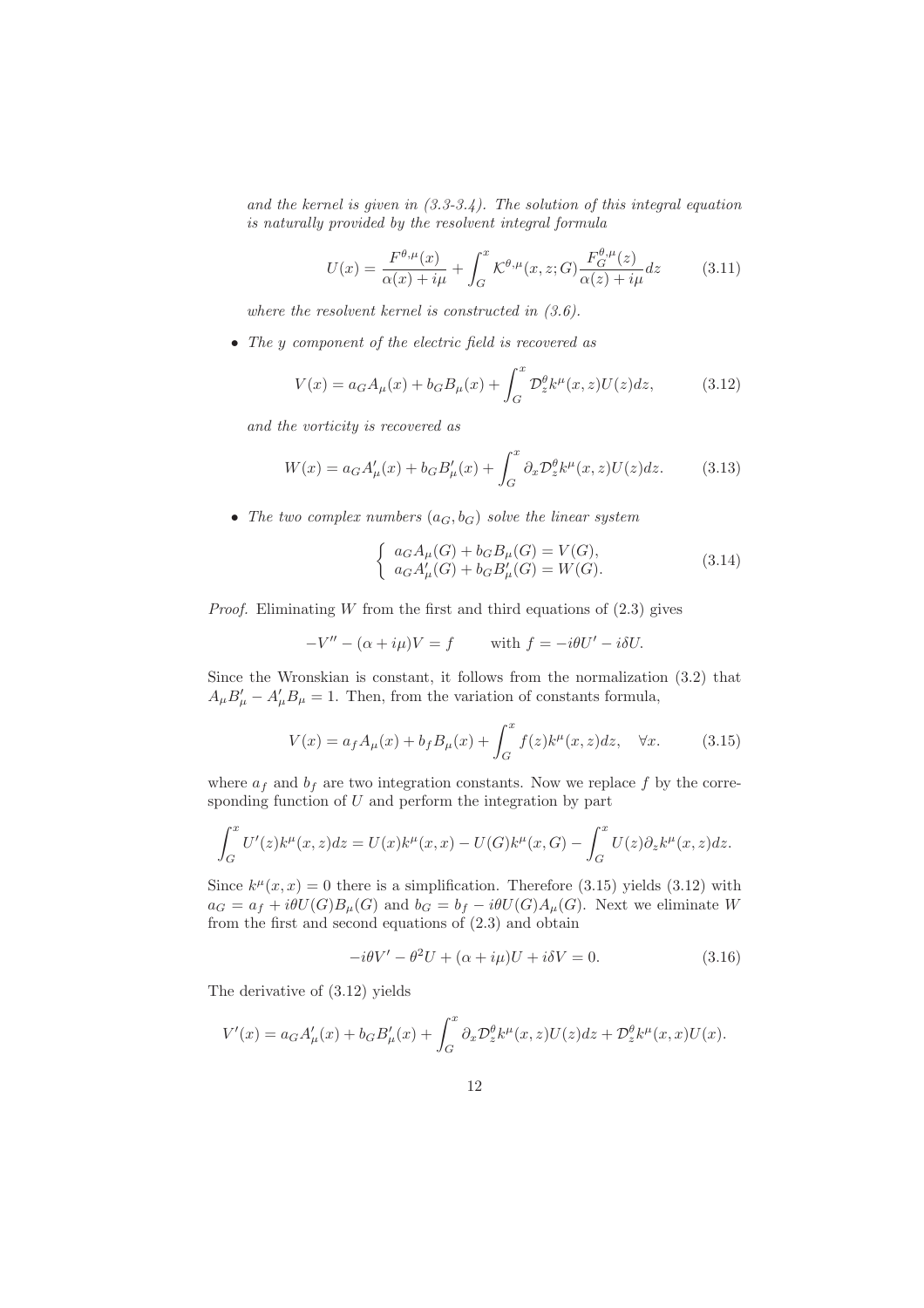Since  $\mathcal{D}_z^{\theta} k^{\mu}(x,x) = i \theta \left( A_{\mu} B'_{\mu} - B_{\mu} A'_{\mu} \right) = i \theta$ , one gets the identity

$$
V'(x) = a_G A'_{\mu}(x) + b_G B'_{\mu}(x) + \int_G^x \partial_x \mathcal{D}_z^{\theta} k^{\mu}(x, z) U(z) dz + i\theta U(x).
$$

Plugging this expression in (3.16) and performing all simplifications we obtain the integral equation (3.9). Finally, we get the last integral formula (3.13) from  $W = -i\theta U + V'$ . The linear system (3.14) is obvious from (3.12-3.13) at  $x = G$ .  $\Box$ 

Following [24], the equation (3.9) is an integral equation of the third kind in the case  $\mu = 0$ . In this case the theory is rather incomplete regarding existence and uniqueness [3]. However as long as  $\mu \neq 0$ , the solution based on these integral equations is uniquely defined. Then, the question is to determine the behavior of these solutions when  $\mu$  goes to 0. Moreover, different choices of G will give different kind of information. A strategy to study of the limit solution  $\mu \to 0$  can be the following: *Choose an optimal G, so that a) the integration* constants  $(a_G, b_G)$  are easy to determine, and b) the resolvent kernel  $\mathcal{K}^{\theta,\mu}(\cdot, \cdot; G)$ admits a limit as  $\mu \to 0$ . Considering the form of the right hand side in (3.11), a convenient tool is the Plemelj-Privalov Theorem [23, 26]. Unfortunately, we will see that a fundamental singularity of the kernel  $\mathcal{K}^{\theta,\mu}(\cdot,\cdot;G)$  prevents any simple limit procedure. A more convenient technique will be proposed in Section 5.

## 4 Singularity of the kernels

A fundamental tool in order to pass to the limit in singular integrals is the Plemelj-Privalov theorem [23, 26]. However, to apply this theorem to pass to the limit  $\mu \to 0$  in equation (3.11) it is necessary that the kernel  $\mathcal{K}^{\theta,\mu}(x,z)$  be a Hölder continuous function of  $z$  for each fixed  $x$ . Unfortunately, this regularity is not available in our case. To illustrate this phenomenon, we study only the first term of the series (3.6) that defines  $\mathcal{K}^{\theta,\mu}$ , namely

$$
\mathcal{K}_1^{\theta,\mu}(x,z) := \frac{\mathcal{D}_x^{\theta} \mathcal{D}_z^{\theta} k^{\mu}(x,z)}{\alpha(x) + i\mu}.
$$
\n(4.1)

We consider two cases.

#### 4.1 First case:  $G \neq 0$

In this case there exists  $(0, z) \in \mathcal{D}_G$  with  $z \neq 0$ . In the limit case  $\mu = 0$  one has that  $\mathcal{K}_1^{\theta,0}(x,z)$  admits the local expansion:

$$
\mathcal{K}_1^{\theta,0}(x,z) \approx \frac{1}{x \alpha'(0)} \mathcal{D}_x^{\theta} \mathcal{D}_z^{\theta} k^0(x,z).
$$

Therefore,  $\mathcal{K}_1^{\theta,0}(x,z)$  blows up as  $x \to 0$ .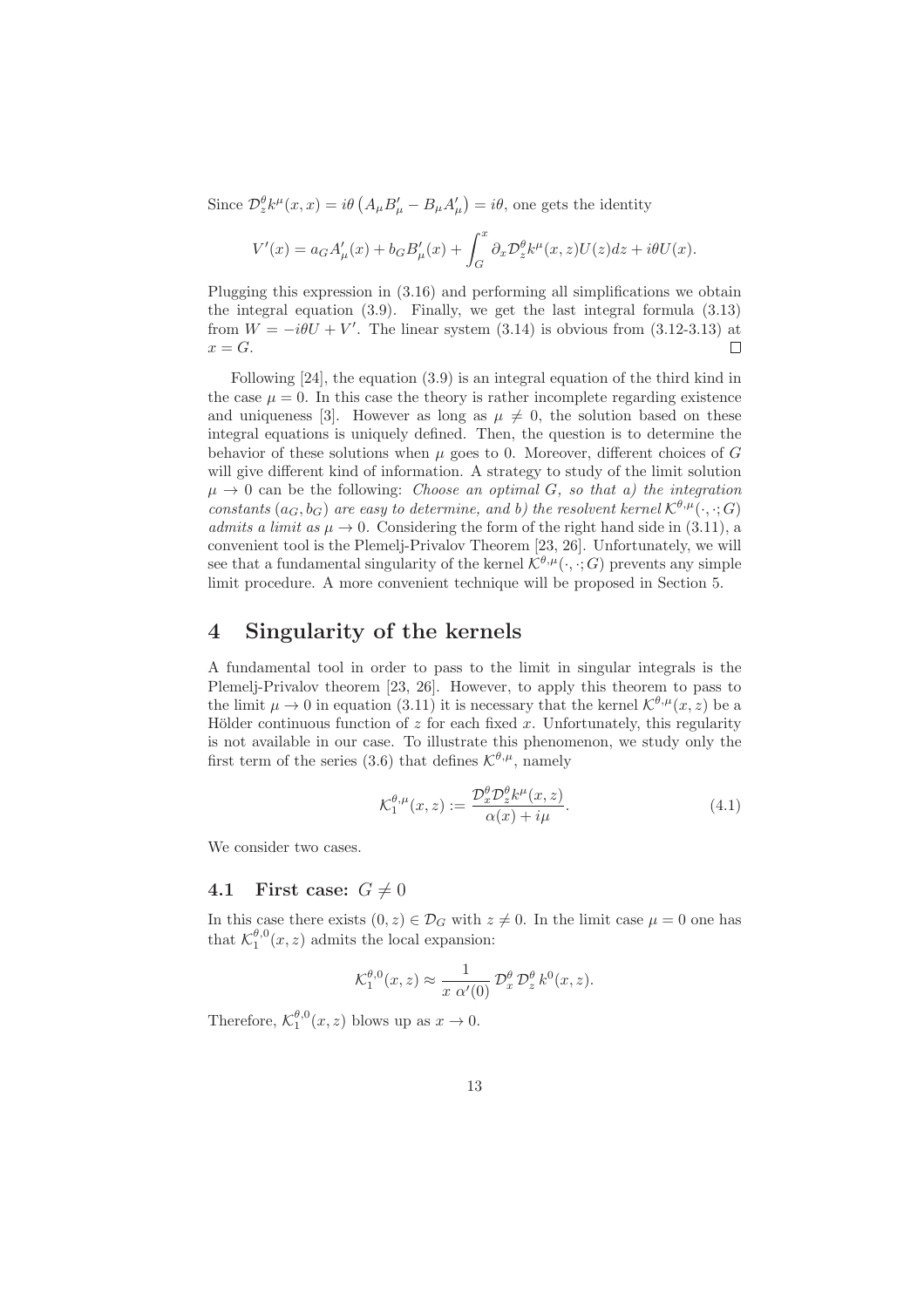## 4.2 Second case:  $G = 0$

We turn to the case  $G = 0$ . We begin with a preliminary result.

Proposition 4.1. One has

$$
(\mathcal{D}_x^{\theta} \mathcal{D}_z^{\theta} k^{\mu})(x, x) = 0 \quad \forall x \in \mathbb{R}.
$$
 (4.2)

Proof. Indeed by construction

$$
(\mathcal{D}_x^{\theta} \mathcal{D}_z^{\theta} k^{\mu})(x, x) = -\delta(x)\delta(x)k^{\mu}(x, x)
$$

$$
+\theta \delta(x) ((\partial_x k^{\mu})(x, x) + (\partial_z k^{\mu})(x, x)) - \theta^2 (\partial_x \partial_z k^{\mu})(x, x).
$$

We notice that by definition  $k_{\mu}(x, x) = 0$  for all x so the first contribution vanishes in  $(\mathcal{D}_x^{\theta} \mathcal{D}_z^{\theta} k^{\mu})(x, x)$ . One also has that

$$
(\partial_x k^{\mu})(x,x) + (\partial_z k^{\mu})(x,x)
$$

$$
=B_{\mu}(x)A'_{\mu}(x) - B'_{\mu}(x)A_{\mu}(x) + B'_{\mu}(x)A_{\mu}(x) - B_{\mu}(x)A'_{\mu}(x) = 0,
$$

so, the second contribution vanishes also. Furthermore,

$$
(\partial_x \partial_z k^{\mu})(x, x) = B'_{\mu}(x) A'_{\mu}(x) - B'_{\mu}(x) A'_{\mu}(x) = 0.
$$

This completes the proof of equation (4.2).

Proposition 4.2. The limit kernel

$$
\frac{\mathcal{D}_x^{\theta} \mathcal{D}_z^{\theta} k^{\mu=0}(x,z)}{\alpha(x)}
$$

belongs to  $L^{\infty}(\mathcal{D}_0)$ .

*Proof.* A first order Taylor expansion of  $\mathcal{D}_x^{\theta} \mathcal{D}_z^{\theta} k^{\mu}$  around 0 yields

$$
\mathcal{D}_x^{\theta} \mathcal{D}_z^{\theta} k^{\mu}(x, z) = \alpha_{\mu} x + \beta_{\mu} z + 0(|x|^2 + |z|^2).
$$

Notice that (4.2) implies  $\beta_{\mu} = -\alpha_{\mu}$ . The coefficient  $\alpha_{\mu}$  is easily computed using

$$
(\mathcal{D}_x^{\theta} \mathcal{D}_z^{\theta} k^{\mu})(x,0) = \mathcal{D}_x^{\theta} A_{\mu}(x) \mathcal{D}_z^{\theta} B_{\mu}(0) - \mathcal{D}_x^{\theta} B_{\mu}(x) \mathcal{D}_z^{\theta} A_{\mu}(0)
$$

and the definition (3.1-3.2). One gets that  $\mathcal{D}_{x}^{\theta} A^{\mu}(x) = -i\delta(0) - i\delta'(0)x + \theta \mu x +$  $O(x^2)$  and  $\mathcal{D}_x^{\theta} B^{\mu}(x) = i\theta - i\delta(0)x + O(x^2)$ . So

$$
(\mathcal{D}_x^{\theta} \mathcal{D}_z^{\theta} k^{\mu})(x,0) = (-i\delta(0) - i\delta'(0)x + \theta \mu x + O(x^2)) i\theta
$$

$$
- (i\theta - i\delta(0)x + O(x^2)) (-i\delta(0))
$$

$$
= (\delta(0)^2 + \theta\delta'(0) + i\theta^2 \mu) x + O(x^2).
$$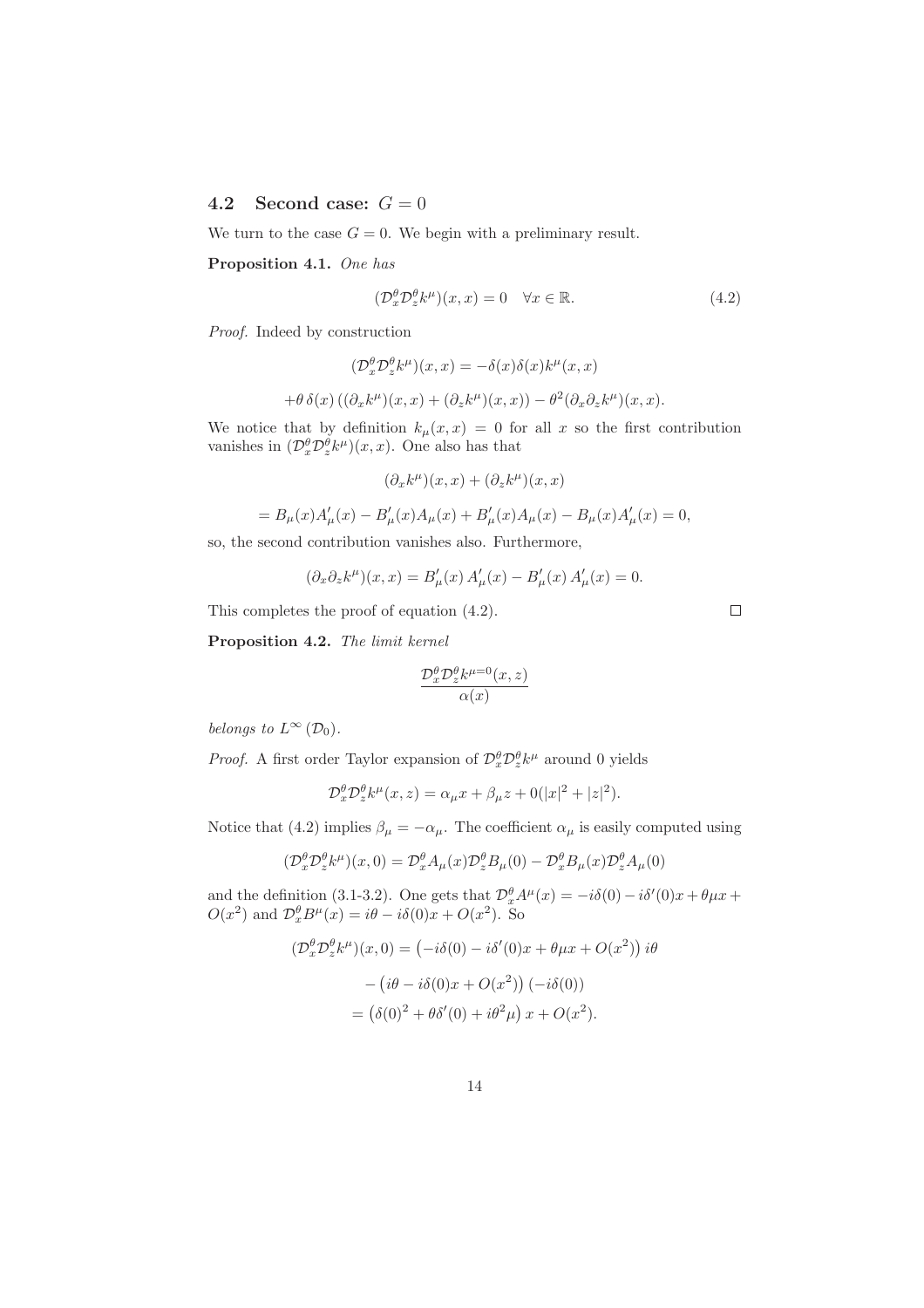This coefficient  $\alpha_{\mu}$  being constant, one obtains that

$$
\varphi_x(z) := \frac{\mathcal{D}_x^{\theta} \mathcal{D}_z^{\theta} k^{\mu=0}(x, z)}{\alpha(x)} = \frac{\left(\delta(0)^2 + \theta \delta'(0)\right)(x - z) + 0(|x|^2 + |z|^2)}{\alpha(x)}.\tag{4.3}
$$

This expansion is valid for  $(x, z) \in \mathcal{D}_0$  (the domain  $\mathcal{D}_0$  is defined in (3.8)): in this case  $|x - z| \le |x|$  and  $|z| \le |x|$ . Moreover, since  $\alpha(x) = x(\alpha'(0)x + O(x))$ we obtain that,

$$
|\varphi_x(z)| \le \frac{\left|\delta(0)^2 + \theta \delta'(0)\right|}{\sqrt{\alpha'(0)^2}} + O(|x|).
$$

Since there is no such difficulty for  $x$  away from 0, this inequality ends the proof of the proposition.  $\Box$ 

**Remark 3.** A similar property holds for  $\frac{\mathcal{D}_x^{\theta}\mathcal{D}_z^{\theta}k^{\mu}(x,z)}{\alpha(x)+i\mu}$  which also belongs to  $L^{\infty}(\mathcal{D}_0)$  for all  $\theta$  and uniformly for  $\mu \in [-1,1] \setminus \{0\}$ , that is

$$
\left\| \frac{\mathcal{D}_x^{\theta} \mathcal{D}_z^{\theta} k^{\mu}(x, z)}{\alpha(x) + i\mu} \right\|_{L^{\infty}(\mathcal{D}_0)} \le C^{\theta}, \quad \mu \in [-1, 1] \setminus \{0\}. \tag{4.4}
$$

Such estimate is sufficient to control some  $L^{\infty}$  bounds of the series that defines the iterated kernel  $\mathcal{K}^{\theta,\mu}(x, z; 0)$ . However,  $L^{\infty}$  bounds are not sufficient to show that  $\mathcal{K}^{\theta,\mu}(x,z;0)$  is of Hölder class in z in the vicinity of  $x=0$ : That is, one cannot pass to the limit using the Plemelj-Privalov theorem for all values of the parameters involved in (3.6, 3.11). This is why we will develop another approach to give a meaning to the limit value.

# 5 The space  $\mathbb{X}^{\theta,\mu}$   $(\mu \neq 0)$

The solutions of the integral equations evidently belong to a vectorial space of dimension two: see also (5.2). In a first stage we will design a particular basis in this space, in a second stage we will study the properties of the two basis functions. A careful analysis of this singularity will allow to show that one basis function (more precisely the  $x$  component of electric field) is the sum of a singular part  $\frac{1}{\alpha(x)+i\mu}$  plus a term which is bounded in  $L^p$   $(1 \leq p < \infty)$ uniformly with respect to  $\mu$ . It will be the central result of this part.

For the simplicity of notations, we restrict the parameter to  $0 < \mu \leq 1$  without loss of generality. The extension to negative  $\mu$  will be considered in section (6.2). We define the vectorial space of all solutions of the X-mode equations

$$
\mathbb{X}^{\theta,\mu} = \{x \mapsto (U(x), V(x), W(x)), \text{ for all solutions of the system (2.3)}\}.
$$
\n(5.1)

One may also use the notation

$$
\mathbf{U}^{\theta,\mu} = (U^{\theta,\mu}, V^{\theta,\mu}, W^{\theta,\mu}) \in \mathbb{X}^{\theta,\mu}.
$$

This section is devoted to the analysis of this space.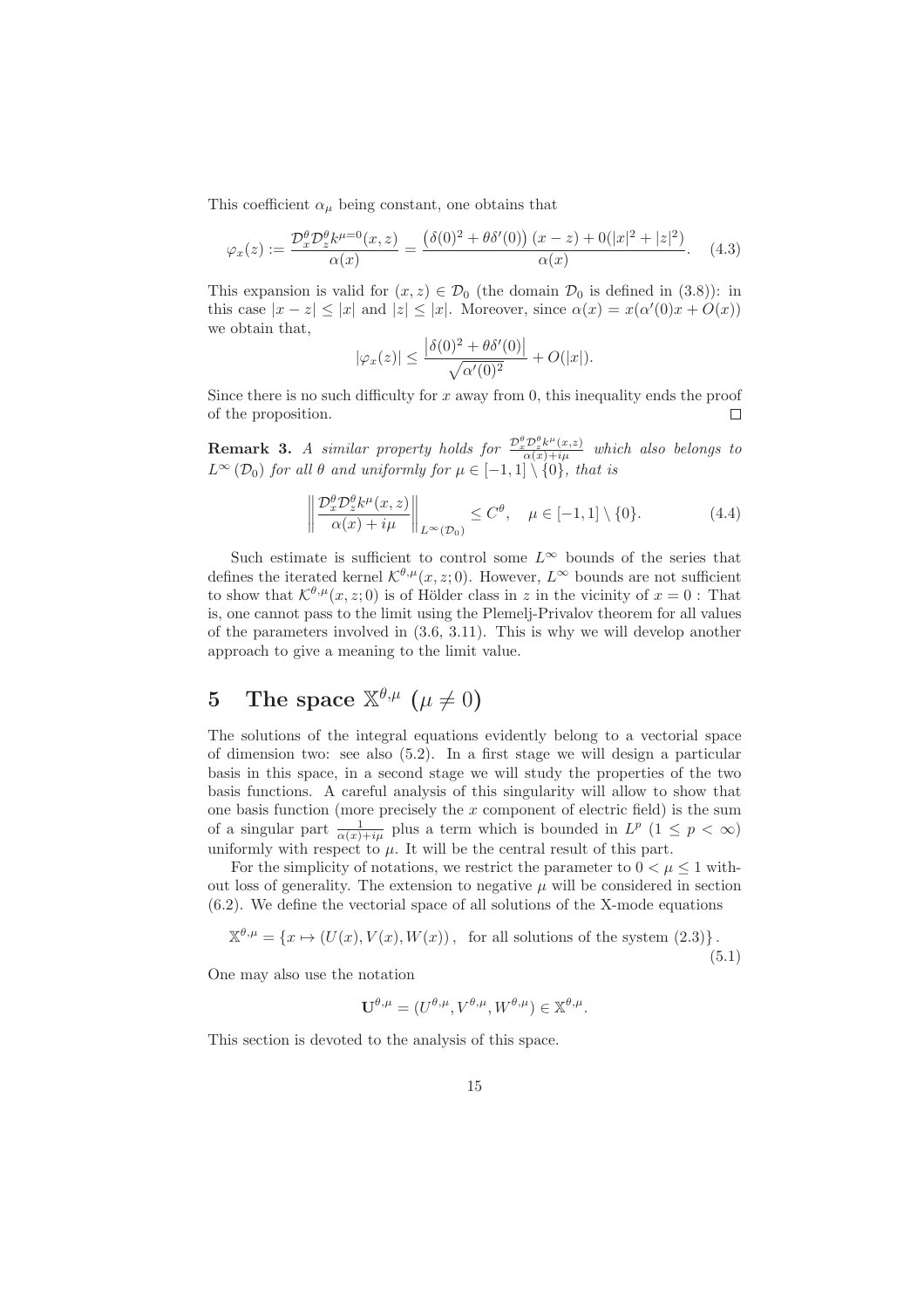**Remark 4.** The property that dim  $\mathbb{X}^{\theta,\mu} = 2$  is also evident considering the right hand side of the integral equation (3.9).

By elimination  $U^{\theta,\mu}$  in (2.3), one gets a system of two coupled ordinary differential equations

$$
\frac{d}{dx}\left(\begin{array}{c}V^{\theta,\mu}\\W^{\theta,\mu}\end{array}\right) = A^{\theta,\mu}(x)\left(\begin{array}{c}V^{\theta,\mu}\\W^{\theta,\mu}\end{array}\right) \tag{5.2}
$$

with

$$
A^{\theta,\mu}(x) = \begin{pmatrix} \frac{\theta\delta(x)}{\alpha(x)+i\mu} & 1 - \frac{\theta^2}{\alpha(x)+i\mu} \\ \frac{\delta(x)^2}{\alpha(x)+i\mu} - \alpha(x) - i\mu & -\frac{\theta\delta(x)}{\alpha(x)+i\mu} \end{pmatrix}.
$$
 (5.3)

In the case  $\mu \neq 0$  the matrix is non singular for all x, which gives a meaning to the regularized problem. One notices the matrix is singular for  $\mu = 0$ .

**Lemma 5.1.** Take two solutions  $(V^{\theta,\mu}, W^{\theta,\mu})$  and  $(\widetilde{V}^{\theta,\mu}, \widetilde{W}^{\theta,\mu})$  of (5.2). Define the Wronskian

$$
\mathcal{W}(x) = V^{\theta,\mu}(x)\widetilde{W}^{\theta,\mu}(x) - W^{\theta,\mu}(x)\widetilde{V}^{\theta,\mu}(x).
$$
\n(5.4)

Then the Wronskian is constant

$$
\mathcal{W}(x) = \mathcal{W}(0), \qquad \forall x.
$$

Proof. The system (5.2) main be rewritten as

$$
\frac{d}{dx}\left(\begin{array}{c}V\\W\end{array}\right)=\left(\begin{array}{cc}a&b\\c&-a\end{array}\right)\left(\begin{array}{c}V\\W\end{array}\right).
$$

Therefore

$$
\frac{d}{dx}W = \frac{d}{dx}\left(V(x)\widetilde{W}(x) - W(x)\widetilde{V}(x)\right)
$$

$$
= (aV + bW)\widetilde{W} + V\left(c\widetilde{V} - a\widetilde{W}\right) - (cV - aW)\widetilde{V} - W\left(a\widetilde{V} + b\widetilde{W}\right) = 0
$$

since all terms cancel each other.

## 5.1 The first basis function

Next we desire to particularize a convenient basis in this space. The first basis function

$$
\mathbf{U}_{1}^{\theta,\mu} = \left( U_{1}^{\theta,\mu}, V_{1}^{\theta,\mu}, W_{1}^{\theta,\mu} \right) \in \mathbb{X}^{\theta,\mu}
$$
\n(5.5)

 $\Box$ 

is the natural one which is smooth at the origin:  $U_1^{\theta,\mu}(0) = 0$ . For that reason G is chosen to be the origin in this subsection, so that the corresponding integral equation has a bounded right-hand side and a bounded kernel. It is naturally characterized by

$$
V_1^{\theta,\mu}(0) = i\theta, \qquad \text{and } W_1^{\theta,\mu}(0) = i\delta(0) \qquad (\neq 0). \tag{5.6}
$$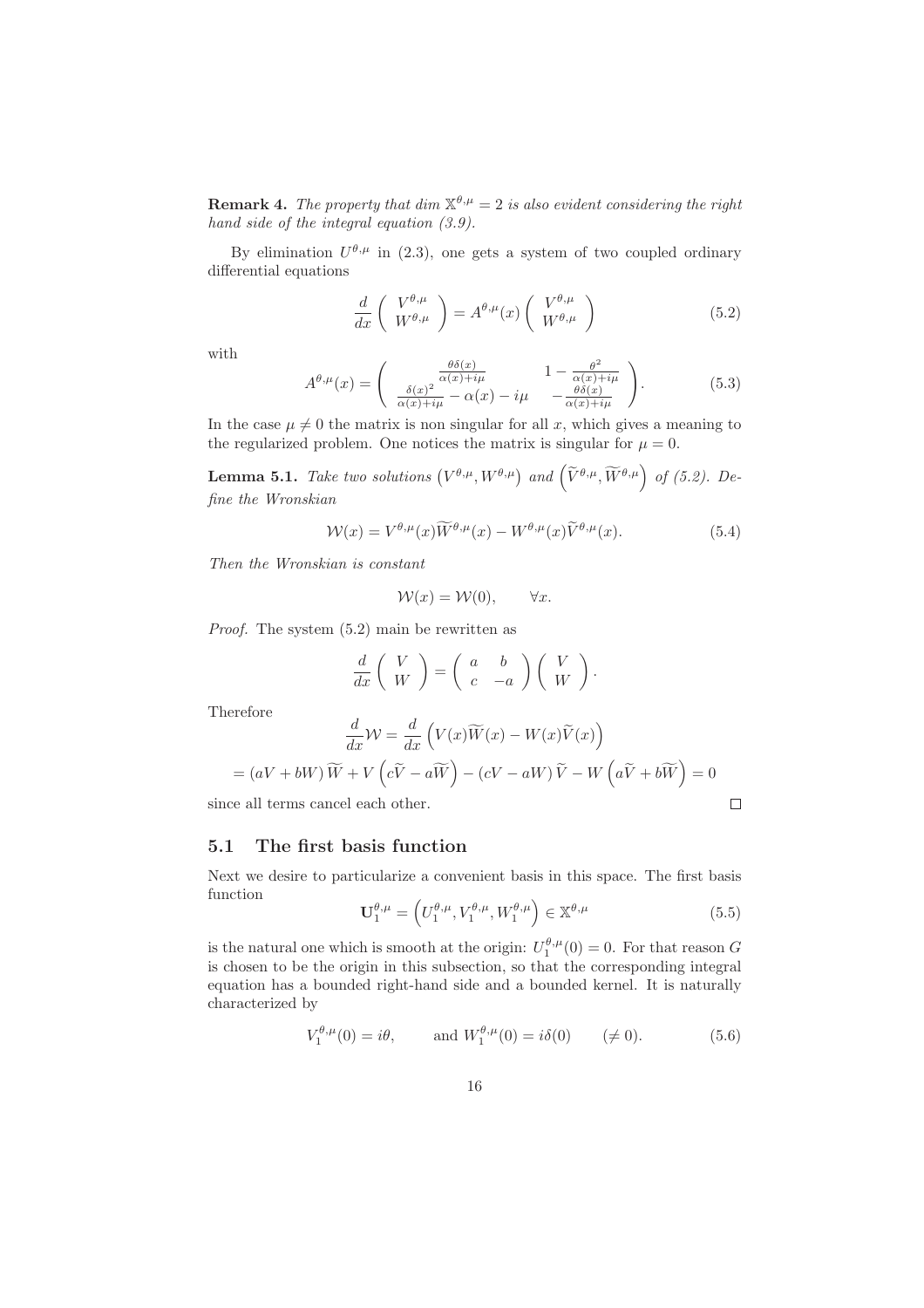**Proposition 5.1.** The basis function  $(5.5)$  is uniformly bounded with respect to  $\mu$ : for any interval  $\theta \in [\theta_-, \theta_+]$  and any  $H \in ]L, \infty[$ , there exists a constant independent of  $\mu$  such that

$$
\left\| U_1^{\theta,\mu} \right\|_{L^{\infty}(-L,H)} + \left\| V_1^{\theta,\mu} \right\|_{L^{\infty}(-L,H)} + \left\| W_1^{\theta,\mu} \right\|_{L^{\infty}(-L,H)} \le C. \tag{5.7}
$$

Proof. The right hand side in the integral equation (3.9) is

$$
g^{\mu}(x) = \frac{h^{\mu}(x)}{\alpha(x) + i\mu}
$$
 with  $h^{\mu}(x) = i\theta \mathcal{D}_x^{\theta} A_{\mu}(x) + i\delta(0) \mathcal{D}_x^{\theta} B_{\mu}(x)$ .

With the choice (5.5) one has

$$
h^{\mu}(0) = i\theta(-i\delta(0)) + i\delta(0)(i\theta) = 0 \qquad \forall \mu.
$$

Therefore the right hand side of the integral equation

$$
g^{\mu}(x) = \frac{h^{\mu}(x) - h^{\mu}(0)}{\alpha(x) + i\mu}
$$

is bounded in  $L^{\infty}(-L, H)$  uniformly with respect to  $\mu$ . The solution  $U_1^{\theta, \mu}$  (3.11) is also bounded, since by the results of Subsection 4.2 the kernel  $\mathcal{K}^{\theta,\mu}(x,z,0)$ is also uniformly bounded. These bounds are uniform with respect to  $\mu$ . The integral representation (3.12) of the  $V_1^{\theta,\mu}$  yields that  $V_1^{\theta,\mu}$  is also bounded. It is similar concerning the integral representation (3.13) of the  $W_1^{\theta,\mu}$ , so  $W_1^{\theta,\mu}$  is also bounded.  $\Box$ 

## 5.2 Behavior at infinity

Hypothesis (H3) allows to study a simplified model with constant coefficients for  $x \geq H$ . In fact, it corresponds to a system as in (5.2) with constant coefficients, which matrix will be denoted  $A_{\infty}^{\theta,\mu}$ .

**Proposition 5.2.** The matrix  $A_{\infty}^{\theta,\mu}$  has two distinct eigenvalues. The first eigenvalue  $\lambda^{\theta,\mu}$  has a positive real part. The second eigenvalue is  $-\lambda^{\theta,\mu}$ .

Proof. The eigenvalues are solution to the characteristic equation

$$
\lambda^2 - \text{tr}(A_{\infty}^{\theta,\mu})\lambda + \det(A_{\infty}^{\theta,\mu}) = 0
$$

where  $tr(A_{\infty}^{\theta,\mu})=0$  and

$$
\det(A_{\infty}^{\theta,\mu}) = \alpha_{\infty} + i\mu - \theta^2 - \frac{\delta_{\infty}^2}{\alpha_{\infty} + i\mu}.
$$

The real part is

real 
$$
(\det(A_{\infty}^{\theta,\mu})) = \alpha_{\infty} - \theta^2 - \frac{\delta_{\infty}\alpha_{\infty}}{\alpha_{\infty}^2 + \mu^2} = \alpha_{\infty} \left(1 - \frac{\delta_{\infty}^2}{\alpha_{\infty}^2 + \mu^2}\right) - \theta^2
$$

and is therefore negative due to the coercivity assumption (H4). So the usual square root  $\lambda^{\theta,\mu} = \sqrt{-\det(A_{\infty}^{\theta,\mu})}$  has a positive real part. The other one has a negative real part.  $\Box$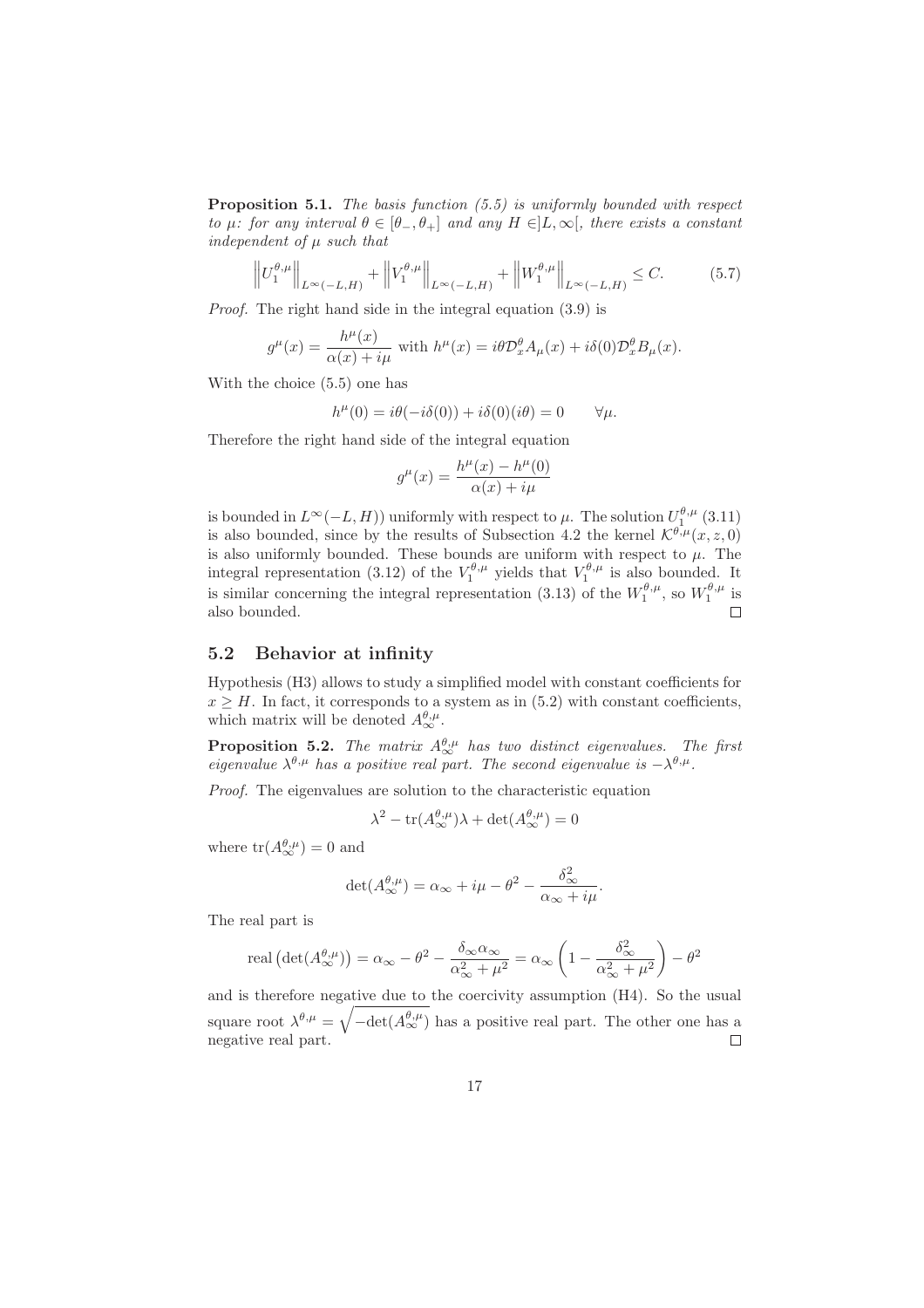As a consequence any  $\mathbf{U} \in \mathbb{X}^{\theta,\mu}$  is at large scale a linear combination of the exponential increasing function and a exponential decreasing function

$$
\mathbf{U}(x) = c_{+}R_{+}e^{\lambda^{\theta,\mu}x} + c_{-}R_{-}e^{-\lambda^{\theta,\mu}x} \qquad H \le x \tag{5.8}
$$

where  $R_+ \in \mathbb{C}^3$  and  $R_- \in \mathbb{C}^3$  are constant vectors and  $(c_+, c_-) \in \mathbb{C}^2$  are arbitrary complex numbers. Regarding the structure of the matrix and using the second equation of the system (2.3), one gets that  $R_{+} = (r_{+}^{1}, r_{+}^{2}, r_{+}^{3})$  with

$$
r_{+}^{1} = \frac{i\theta r_{+}^{3} - i\delta(H)r_{+}^{2}}{\alpha(H) + i\mu}, \ r_{+}^{2} = 1 - \frac{\theta^{2}}{\alpha(H) + i\mu}, \ r_{+}^{3} = \sqrt{-\det(A_{\infty}^{\theta,\mu})} - \frac{\theta\delta(H)}{\alpha(H) + i\mu}.
$$

The other vector  $R_{-} = (r_{-}^{1}, r_{-}^{2}, r_{-}^{3})$  is characterized by

$$
r_{-}^{1} = \frac{i\theta r_{-}^{3} - i\delta(H)r_{-}^{2}}{\alpha(H) + i\mu}, \ r_{-}^{2} = 1 - \frac{\theta^{2}}{\alpha(H) + i\mu}, \ r_{-}^{3} = -\sqrt{-\det(A_{\infty}^{\theta,\mu})} - \frac{\theta\delta(H)}{\alpha(H) + i\mu}.
$$

One notices that  $R_+$  and  $R_-\$  are well defined for all  $\mu \in \mathbb{R}$ , in particular even for  $\mu = 0$ .

**Proposition 5.3.** The first basis function  $(5.5)$  is exponentially growing at large scale  $(\mu \neq 0)$ .

*Proof.* For the sake of simplicity, denote  $\mathbf{U}_1^{\theta,\mu} = (U_1, V_1, W_1)$ , dropping the  $\theta$ s and  $\mu$ s. Then from system  $(2.3)$  one gets

$$
\label{eq:2.1} \left\{ \begin{array}{lll} W_1 & +i\theta U_1 & -V'_1 & =0, \\ i\theta W_1 & -(\alpha+i\mu)U_1 & -i\delta V_1 & =0, \\ -W'_1 & +i\delta U_1 & -(\alpha+i\mu)V_1 & =0. \end{array} \right.
$$

Multiplying the second equation by  $\overline{U_1}$  and the third one by  $\overline{V_1}$ , the sum writes  $i\theta W_1 \overline{U_1} - W_1' \overline{V_1} - (\alpha |U_1|^2 + \alpha |V_1|^2 + i\delta V_1 \overline{U_1} - i\delta U_1 \overline{V_1}) - i\mu (|U_1|^2 + |V_1|^2) = 0.$ On the other hand an integration in the interval  $|M, N|$  yields

$$
\int_M^N \left(i\theta W_1 \overline{U_1} - W_1' \overline{V_1}\right) dx
$$
  
= 
$$
\int_M^N \left(i\theta W_1 \overline{U_1} + W_1 \overline{V_1}'\right) dx - W_1(N) \overline{V_1}(N) + W_1(M) \overline{V_1}(M)
$$
  
= 
$$
\int_M^N |W_1|^2 dx - W_1(N) \overline{V_1}(N) + W_1(M) \overline{V_1}(M),
$$

where we used the first equation. We obtain the identity,

$$
\int_{M}^{N} (|W_{1}|^{2} - \alpha |U_{1}|^{2} - \alpha |V_{1}|^{2} - i\delta V_{1}\overline{U_{1}} + i\delta U_{1}\overline{V_{1}}) dx - i\mu \int_{M}^{N} (|U_{1}|^{2} + |V_{1}|^{2}) dx
$$
\n(5.9)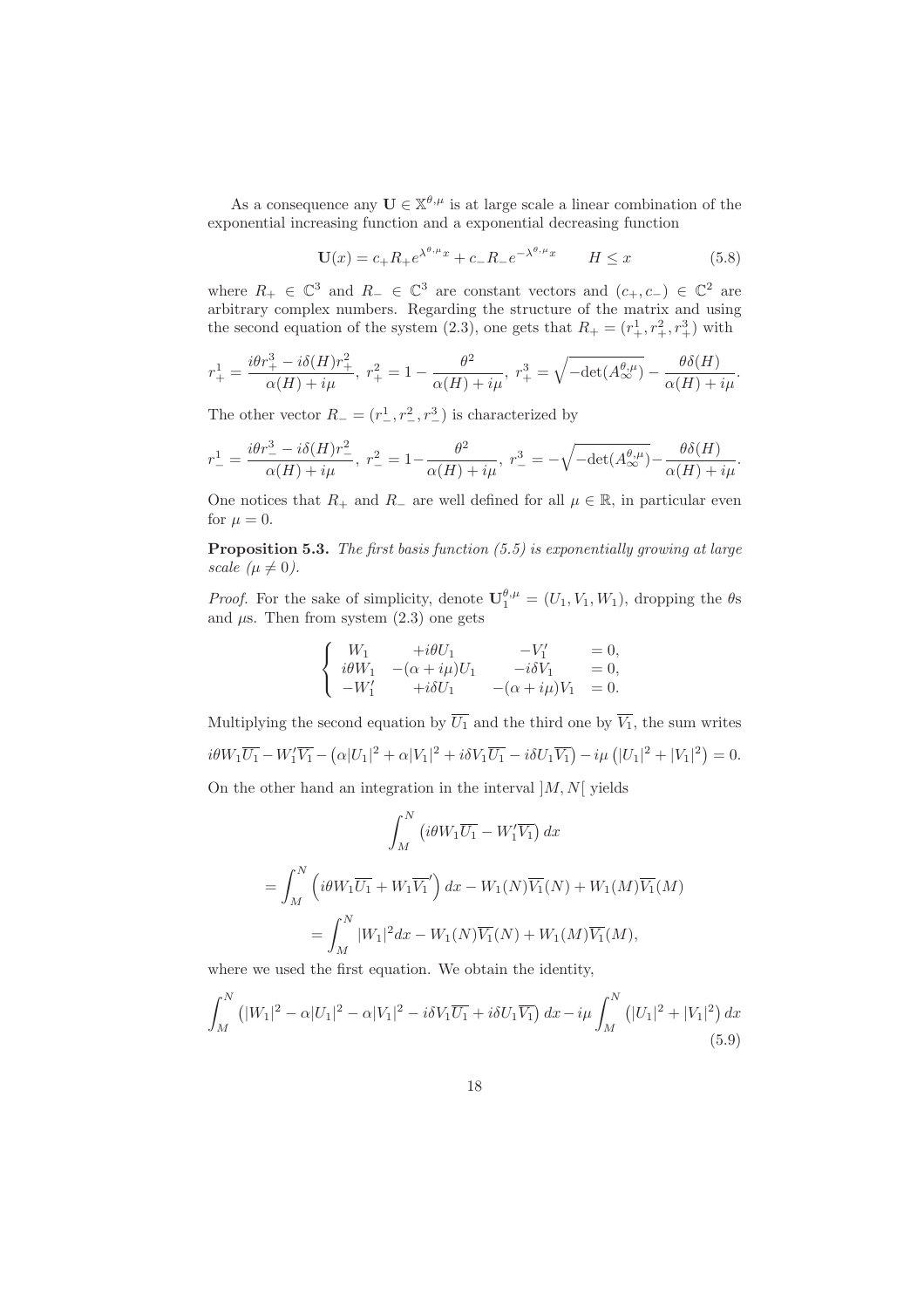$$
= W_1(N)\overline{V_1}(N) - W_1(M)\overline{V_1}(M).
$$

Splitting between the real and imaginary parts, one gets the important relation

$$
\mu \int_{M}^{N} (|U_{1}|^{2} + |V_{1}|^{2}) dx = \text{Im}(W_{1}(M)\overline{V_{1}}(M)) - \text{Im}(W_{1}(N)\overline{V_{1}}(N)) \quad (5.10)
$$

which is true in fact for any element in  $\mathbb{X}^{\theta,\mu}$  and for any  $M < N$ .

Let us take  $M = 0$ : so  $V_1(0) = \frac{\theta}{\delta(0)} W_1(0)$  and  $\text{Im}(W_1(M)\overline{V_1}(M)) = 0$ . Therefore

$$
\mu \int_M^N (|U_1|^2 + |V_1|^2) \, dx = -\mathrm{Im} \left( W_1(N) \overline{V_1}(N) \right).
$$

It shows that  $W_1(N)\overline{V_1}(N) \nrightarrow 0$  for  $N \rightarrow \infty$ . In other words the first basis function does not decrease exponentially at infinity. Considering (5.8) it means that this function is exponentially increasing at infinity.  $\Box$ 

## 5.3 The second basis function

The second basis function

$$
\mathbf{U}_{2}^{\theta,\mu} = (U_{2}^{\theta,\mu}, V_{2}^{\theta,\mu}, W_{2}^{\theta,\mu}) \in \mathbb{X}^{\theta,\mu}
$$

is built with two requirements.

• It is exponentially decreasing at infinity, that is

$$
\mathbf{U}_{2}^{\theta,\mu}(x) = c_{-}R_{-}e^{-\lambda^{\theta,\mu}x}, \qquad H \le x,\tag{5.11}
$$

for some  $c_-\in\mathbb{C}$ .

• Its value at the origin is normalized with the requirement

$$
i\mu U_2^{\theta,\mu}(0) = 1.
$$
\n(5.12)

To ensure that these conditions can be satisfied, consider the third function

$$
\mathbf{U}_{3}^{\theta,\mu} = (U_{3}^{\theta,\mu}, V_{3}^{\theta,\mu}, W_{3}^{\theta,\mu})(x) = R_{-}e^{-\lambda^{\theta,\mu}x} \qquad H \le x,\tag{5.13}
$$

where  $R_$  and  $\lambda_$  are defined in section 5.2, smoothly extended so that  $\mathbf{U}_{3}^{\theta,\mu} \in$  $\mathbb{X}^{\theta,\mu}$ . The identity  $\sim N$ 

$$
\mu \int_M^N \left( |U_3^{\theta,\mu}|^2 + |V_3^{\theta,\mu}|^2 \right) dx
$$
  
= Im  $\left( W_3^{\theta,\mu}(M) \overline{V_3^{\theta,\mu}}(M) \right)$  – Im  $\left( W_3^{\theta,\mu}(N) \overline{V_3^{\theta,\mu}}(N) \right)$ 

with  $N \to \infty$  and  $M = 0$  shows that

$$
\mu \int_0^\infty \left( |U_3^{\theta,\mu}|^2 + |V_3^{\theta,\mu}|^2 \right) dx = \text{Im}\left( W_3^{\theta,\mu}(0) \overline{V_3^{\theta,\mu}}(0) \right).
$$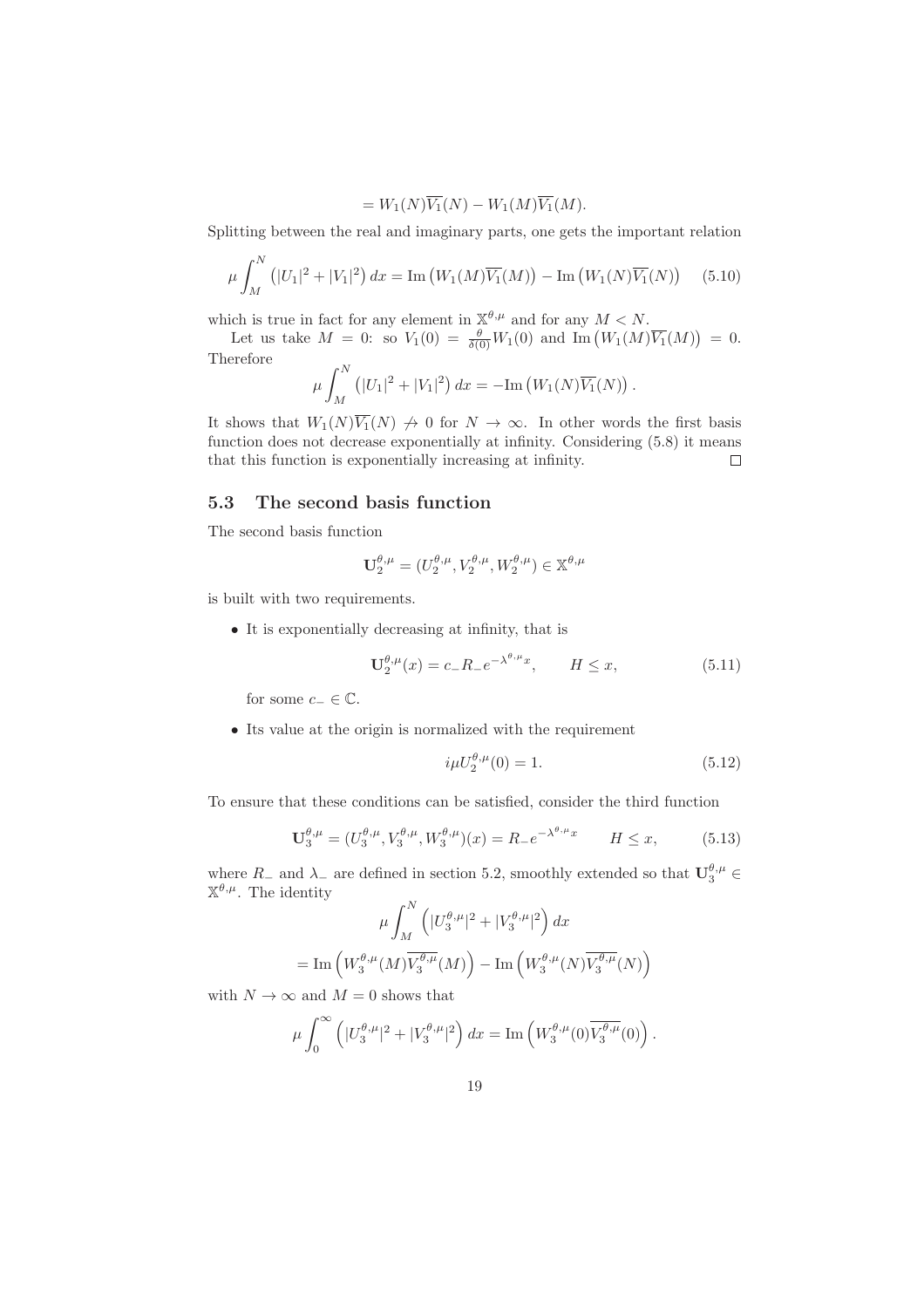However, from (2.3),  $V_3^{\theta,\mu}(0) = \frac{\theta}{\delta(0)} W_3(0) - \frac{\mu}{\delta(0)} U_3^{\theta,\mu}(0)$ , so one gets

$$
\mu \int_0^\infty \left( |U_3^{\theta,\mu}|^2 + |V_3^{\theta,\mu}|^2 \right) dx = -\frac{\mu}{\delta(0)} \text{Im} \left( W_3^{\theta,\mu}(0) \overline{U_3^{\theta,\mu}}(0) \right).
$$

It shows that  $U_3^{\theta,\mu}(0) \neq 0$ . This is why it is always possible to renormalize with a parameter

$$
\mathbf{U}_{2}^{\theta,\mu} = c_{-} \mathbf{U}_{3}^{\theta,\mu}, \qquad c_{-} = \frac{1}{i\mu U_{3}^{\theta,\mu}(0)} \tag{5.14}
$$

so as to enforce (5.12).

**Proposition 5.4.** With the normalizations  $(5.6)$  and  $(5.11-5.12)$ , the Wronskian relation takes the form

$$
V_1^{\theta,\mu}(x)W_2^{\theta,\mu}(x) - W_1^{\theta,\mu}(x)V_2^{\theta,\mu}(x) = 1 \qquad \forall x.
$$
 (5.15)

 $\Box$ 

Proof. It is sufficient to compute it at the origin

$$
V_1^{\theta,\mu}(0)W_2^{\theta,\mu}(0) - W_1^{\theta,\mu}(0)V_2^{\theta,\mu}(0) = i\theta W_2^{\theta,\mu}(0) - i\delta(0)V_2^{\theta,\mu}(0)
$$

$$
= (\alpha(0) + i\mu)U_2^{\theta,\mu}(0) = i\mu U_2^{\theta,\mu}(0) = 1
$$

using  $(2.3)$  and thanks to  $(5.12)$ .

**Remark 5.** The value of the Wronskian  $(5.15)$  is independent of  $\mu$ . It will be of major interest in the limit regime  $\mu \to 0$ .

The non zero Wronskian shows (5.15) shows that the two basis function are linearly independent. So they span the whole space

$$
\mathbb{X}^{\theta,\mu} = \text{Span}\left\{ \mathbf{U}_1^{\theta,\mu}, \mathbf{U}_2^{\theta,\mu} \right\}, \qquad \mu > 0.
$$

#### 5.4 Passing to the limit  $\mu \to 0$

We now study the limit  $\mu \to 0$ . An important result is that the first basis function admits a limit which is defined as a continuous function in  $\mathcal{C}^0[-L,\infty[$ and is independent of the sign of  $\mu$ . On the other hand the second basis function admits a limit which is singular at  $x = 0$ . Moreover the limit is different for  $\mu \rightarrow 0^+$  and for  $\mu \rightarrow 0^-$ . The linear independence of these limits will be establish with a transversality condition.

#### 5.4.1 The first basis function

There is no difficulty for this case which is easily treated passing to the limit in the integral equation (3.11), choosing  $G = 0$ . The limit basis function is referred to as

$$
\mathbf{U}_1^{\theta} = (U_1^{\theta}, V_1^{\theta}, W_1^{\theta})
$$

 $U_1^{\theta}$  is and will be called the regular solution by analogy with the terminology in scattering on the half-line.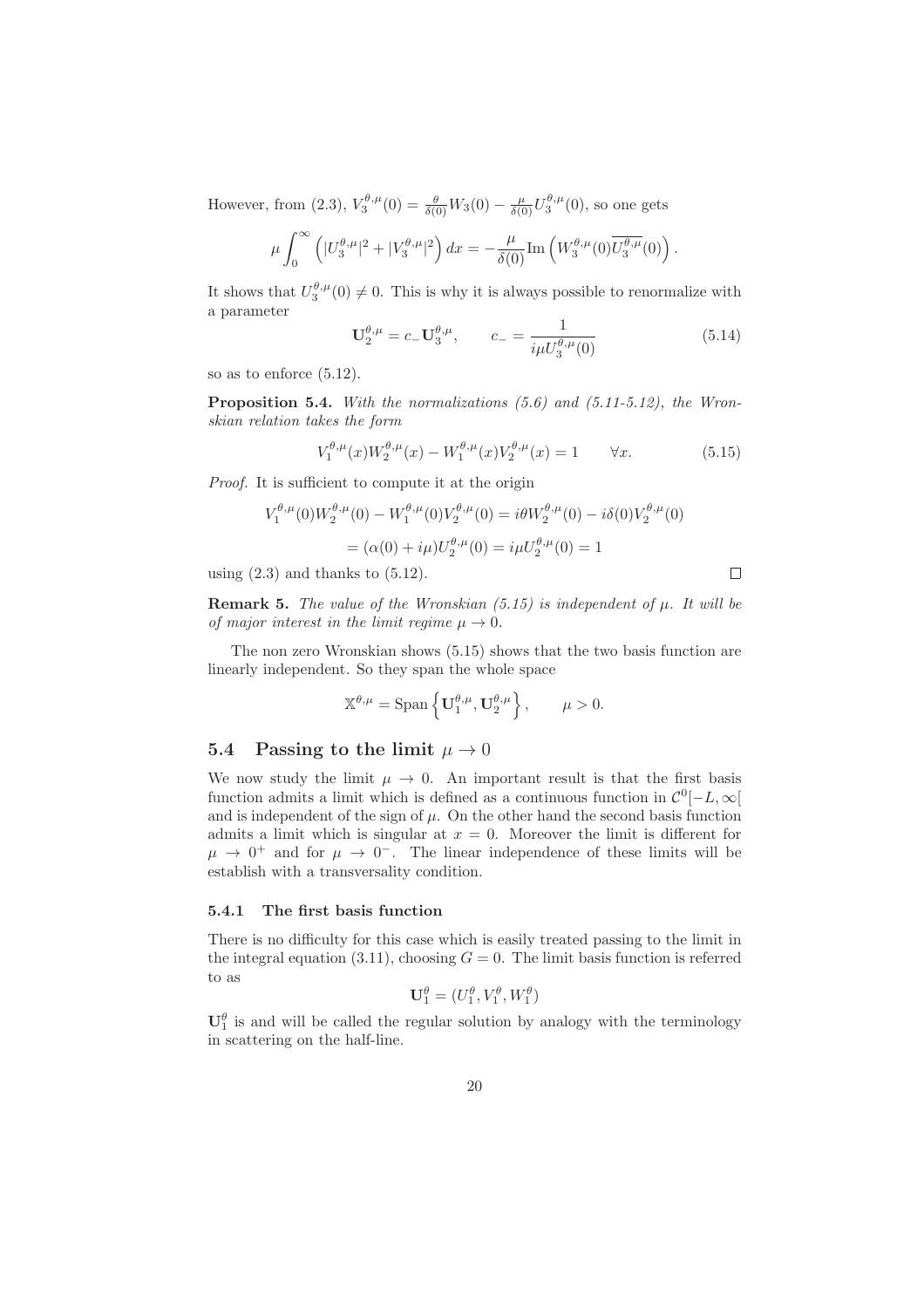**Proposition 5.5.** The first basis function satisfies for  $\mu \to 0$ 

$$
\left\| \mathbf{U}^{\theta,\mu}_1-\mathbf{U}^{\theta}_1 \right\|_{(L^{\infty}(-L,H))^3} \rightarrow 0.
$$

*Proof.* Setting  $G = 0$  both the resolvent kernel and the function  $\frac{F^{\theta,\mu}(x)}{\alpha(x)+i\mu}$  are bounded for all  $\mu \neq 0$ , and admit a continuous limit with respect to  $\mu \to 0$ . The limit basis function is defined by

$$
V_1^{\theta}(0) = i\theta, \quad \text{and } W_1^{\theta}(0) = i\delta(0) \quad (\neq 0). \tag{5.16}
$$

Then  $U_1^{\theta}$  is the solution of the non singular integral equation (3.9)

$$
U_1^{\theta}(x) - \int_0^x \frac{\mathcal{D}_x^{\theta} \mathcal{D}_z^{\theta} k(x, z)}{\alpha(x)} U_1^{\theta}(z) dz = \frac{i\theta \mathcal{D}_x^{\theta} A(x) + i\delta(0) \mathcal{D}_x^{\theta} B(x)}{\alpha(x)},
$$

with  $k(x, z) = A(x)B(z) - B(x)A(z)$ . This equation is well posed since the kernel is locally bounded and the right-hand side is a locally bounded function. The other components are

$$
V_1^{\theta}(x) = i\theta A(x) + i\delta(0)B(x) + \int_0^x \mathcal{D}_z^{\theta} k(x, z) U_1^{\theta}(z) dz
$$

and

$$
W_1^{\theta}(x) = i\theta A'(x) + i\delta(0)B'(x) + \int_0^x \partial_x \mathcal{D}_z^{\theta} k(x, z) U_1^{\theta}(z) dz.
$$

Therefore the convergence is granted by classical dominated convergence theorems.  $\Box$ 

The next result establishes that  $\mathbf{U}_1^{\theta}$  is still exponentially increasing at infinity with a technical condition.

**Proposition 5.6.** Assume hypothesis (H5). Then  $\mathbf{U}_1^{\theta=0}$  increases exponentially at infinity.

**Remark 6.** The constant  $\downarrow$  in the condition (H5) is probably non optimal.

*Proof.* We drop the super-index  $\cdot^{\theta=0}$  to simplify: that is  $(U_1, V_1, W_1)$  stands for  $(U_1^0, V_1^0, W_1^0)$ . Let us consider the identity (5.9) which holds true at the limit  $\mu = 0$ 

$$
\int_0^N \left( |W_1|^2 - \alpha |U_1|^2 - \alpha |V_1|^2 - i \delta V_1 \overline{U_1} + i \delta U_1 \overline{V_1} \right) dx
$$
  
=  $W_1(N) \overline{V_1}(N) - W_1(0) \overline{V_1}(0), \quad 0 < N < \infty.$ 

Since we consider the case  $\theta = 0$ ,  $V_1(0) = 0$ . Notice also that  $W_1 = V'_1$ , so the relation is rewritten as

$$
\int_0^N \left( |V_1'|^2 - \alpha |U_1|^2 - \alpha |V_1|^2 - i \delta V_1 \overline{U_1} + i \delta U_1 \overline{V_1} \right) dx = W_1(N) \overline{V_1}(N).
$$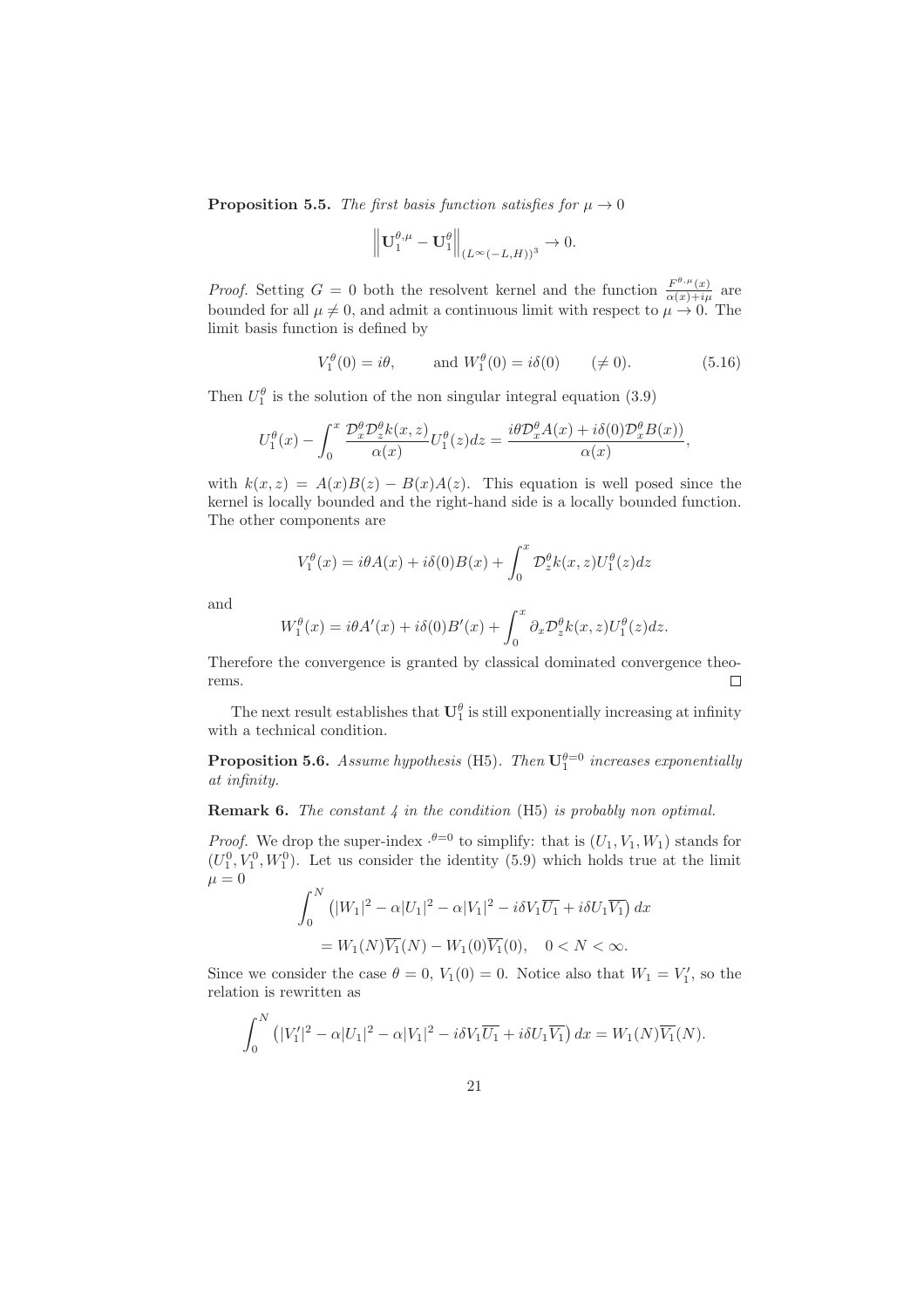Let us proceed by contradiction: we assume that the function is exponentially decreasing at infinity. It yields

$$
\int_0^\infty \left( |V_1'|^2 - \alpha |U_1|^2 - \alpha |V_1|^2 - i \delta V_1 \overline{U_1} + i \delta U_1 \overline{V_1} \right) dx = 0.
$$

Notice that  $-\alpha |U_1|^2 - \alpha |V_1|^2 - i \delta V_1 \overline{U_1} + i \delta U_1 \overline{V_1} \ge 0$  for  $x \ge H$  due to the coercivity property (H4). Therefore it implies that

$$
\int_0^H \left( |V_1'|^2 - \alpha |U_1|^2 - \alpha |V_1|^2 - i \delta V_1 \overline{U_1} + i \delta U_1 \overline{V_1} \right) dx \le 0.
$$

Next observe that  $U_1 = -i\frac{\delta}{\alpha}V_1$ , so that

$$
\int_0^H \left( |V_1'|^2 + \frac{\delta^2}{\alpha}|V_1|^2 - \alpha |V_1|^2 \right) dx \le 0.
$$

Since  $V_1(0) = 0$  and  $\alpha(x) \approx \alpha'(0)x$  with  $\alpha'(0) < 0$  (see hypothesis H1), it is convenient to notice the proximity with the famous Hardy inequality that we recall,

$$
\int_0^H \frac{u(x)^2}{x^2} < 4 \int_0^H u'(x)^2, \qquad u \in H^1(0, H), \quad u(0) = 0, \quad u \neq 0. \tag{5.17}
$$

Since, thanks to hypothesis (H2),

$$
\int_0^H \frac{\delta^2}{|\alpha|} |V_1|^2 = \int_0^H \delta^2 x \frac{x}{|\alpha|} \frac{|V_1|^2}{x^2} \le \frac{\|\delta\|_{\infty}^2 H}{r} \int_0^H \frac{|V_1|^2}{x^2},
$$

it yields the inequality

$$
0 \le \left(1 - 4\frac{\|\delta\|_{\infty}^2 H}{r}\right) \int_0^H |V_1'|^2 dx \le \int_0^H \left(|V_1'|^2 + \frac{\delta}{\alpha}|V_1|^2 - \alpha|V_1|^2\right) dx \le 0,
$$

where we used (H5). Therefore  $V_1$  vanishes on the interval [0, H]. So  $U_1$  vanishes and  $W_1$  also vanishes on the interval which is not compatible with  $W_1(0)$  =  $i\delta(0) \neq 0.$ 

 $\Box$ 

**Proposition 5.7.** There exists a maximal value  $\theta_{\text{thresh}} > 0$  such that: If  $\|\delta\|_{\infty}^2 H < 4r$  and  $|\theta| < \theta_{\text{thresh}}$ , then  $\mathbf{U}_1^{\theta}$  increases exponentially at infinity.

Let us denote by  $(U_3^{\theta}(H), V_3^{\theta}(H), W_3^{\theta}(H))$  the solution to (2.3) for  $x > 0$ that satisfies (5.13) with  $\mu = 0$ .

Proof. Let us consider the function

$$
\sigma(\theta) = V_1^{\theta}(H)W_3^{\theta}(H) - W_1^{\theta}(H)V_3^{\theta}(H)
$$
\n(5.18)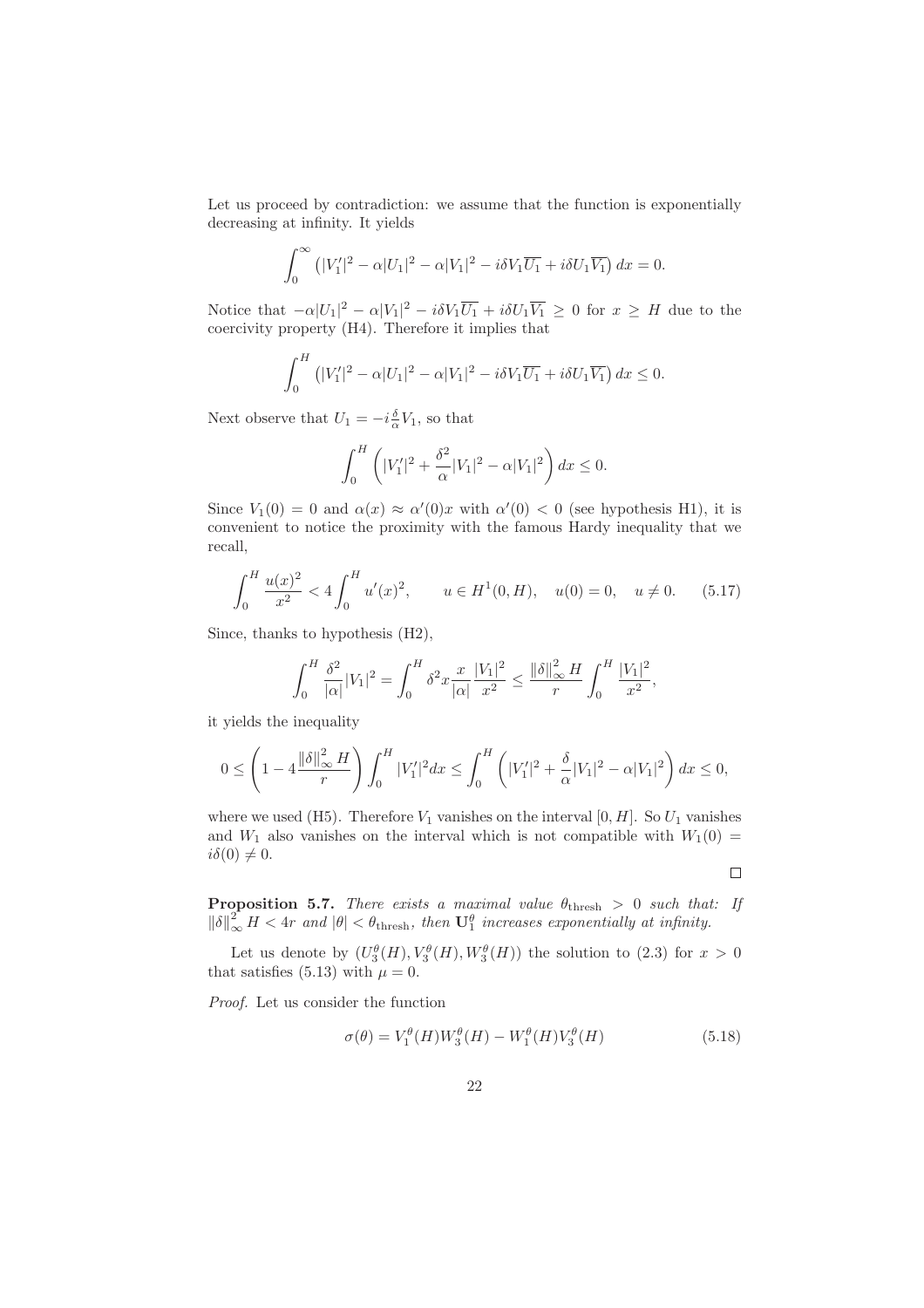By definition

$$
(V_3(H), W_3(H)) = \left(1 - \frac{\theta^2}{\alpha_{\infty}}, -\frac{\theta \delta_{\infty}}{\alpha_{\infty}} - \sqrt{-\alpha_{\infty} + \theta^2 + \frac{\delta_{\infty}^2}{\alpha_{\infty}}}\right) e^{-\sqrt{-\det A_{\infty}^{\theta, \mu=0}}H}.
$$

This vector is real and always non zero. Therefore the function  $\theta \mapsto f(\theta)$  is well defined. This function naturally satisfies two properties

- $\sigma(0) \neq 0$  since  $(V_1^0, W_1^0)$  is exponentially increasing by virtue of the previous property. Indeed  $\sigma(0) = 0$  if and only if the functions  $x \mapsto$  $(V_1^0(x), W_1^0(x))$  and  $x \mapsto (V_3^0(x), W_3^0(x))$  are linearly dependent, which is not true.
- the function  $\sigma$  is continuous since the first basis function is continuous wit respect to  $\theta$ .

Therefore there exists an interval around 0 in which  $\sigma(\theta)$  is non zero, which in turn yields the fact that  $\mathbf{U}_1^{\theta}$  is linearly independent of  $\mathbf{U}_3^{\theta}$ . Therefore  $\mathbf{U}_1^{\theta}$  is  $\Box$ exponentially increasing.

#### 5.4.2 The transversality condition

Passing to the limit in the second basis function near the origin is involved. Indeed we expect that the limit  $U_2^{\theta}$  is such that  $U_2^{\theta} \approx \frac{C}{x}$  for some local constant C. Therefore the limit is singular and special care has to be provided to avoid any artifacts in the analysis.

Let us define the special Wronskian between the first and third basis functions

$$
\sigma(\theta,\mu) = V_1^{\theta,\mu}(H)W_3^{\theta,\mu}(H) - W_1^{\theta,\mu}(H)V_3^{\theta,\mu}(H).
$$

It is the natural continuous extension with respect to  $\mu$  of the function  $\theta \mapsto \sigma(\theta)$ . We rewrite (5.14) as

$$
\mathbf{U}_{2}^{\theta,\mu}=\xi^{\theta,\mu}\mathbf{U}_{3}^{\theta,\mu}.
$$

Plugging this relation in the Wronskian (5.15) one gets that

$$
1 = \xi^{\theta,\mu}\sigma(\theta,\mu)
$$

This function is continuous with respect to  $\mu$ . Moreover the function defined in (5.18) satisfies  $\sigma(\theta) = \sigma(\theta, 0)$ . The transversality condition is defined as the condition

$$
\sigma(\theta) \neq 0. \tag{5.19}
$$

If the transversality condition is not satisfied, that is  $\sigma(\theta) = 0$ , then by continuity  $|\xi^{\theta,\mu}| \to \infty$  for  $\mu \to 0$ . If  $\sigma(\theta) = 0$ , then the first basis function and the third function are linearly dependent at the limit  $\mu = 0$ . It is of course possible to develop the theory in this direction, but it seems to us less interesting. Therefore we will always assume the transversality condition<sup>1</sup> from now on. We postpone to the appendix some aspects of the case where is not satisfied.

 $1$ <sup>1</sup>The "transversality condition" is a sufficient condition of linear independence.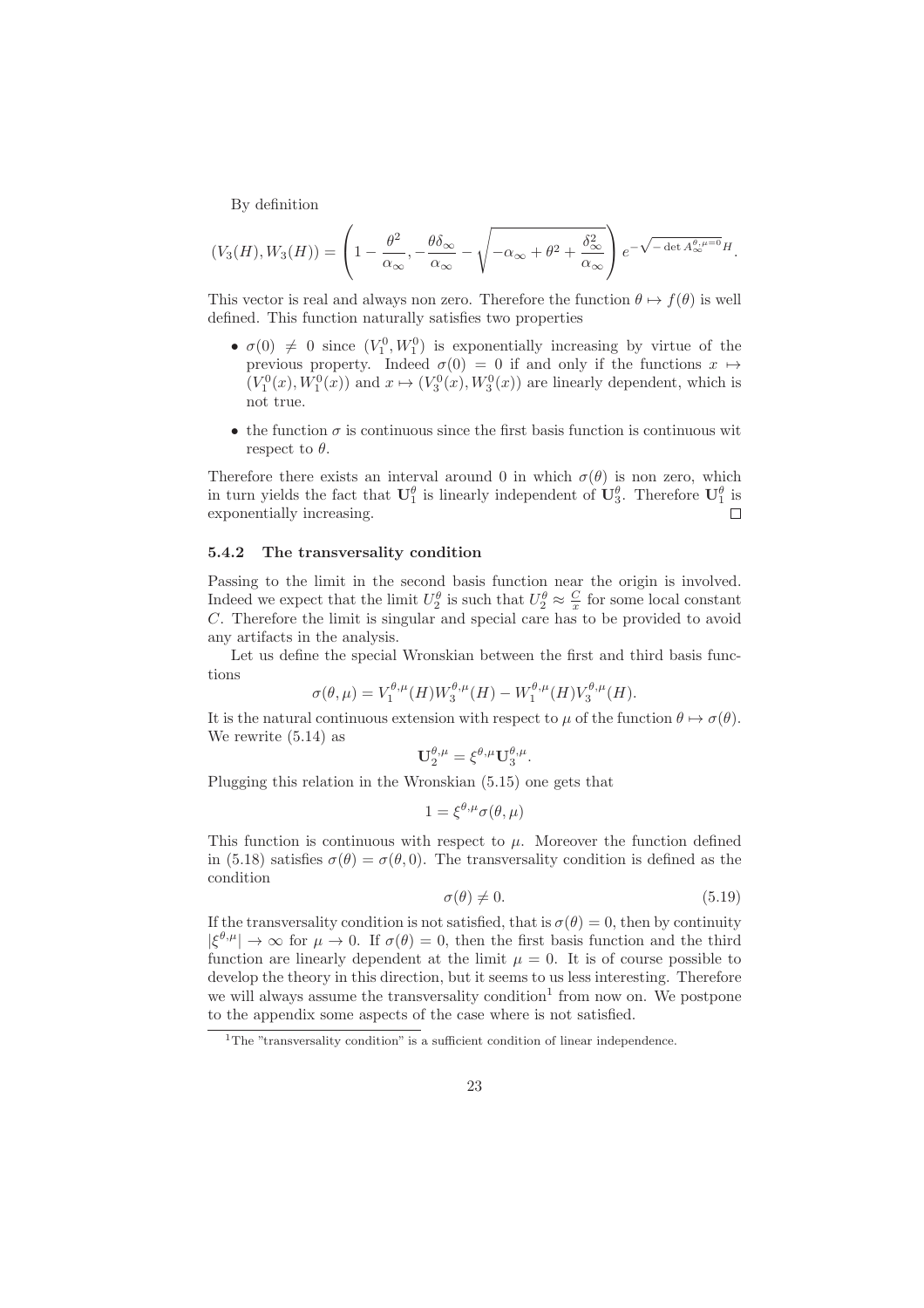Proposition 5.8. Assume the transversality condition (5.19). Then for all  $\varepsilon > 0$  one has the limit

$$
\left\| \mathbf{U}^{\theta,\mu}_2 - \frac{1}{\sigma(\theta)} \mathbf{U}^{\theta}_3 \right\|_{(L^{\infty}[\varepsilon,\infty[)^3} \to 0.
$$

 $\Box$ 

Proof. Evident.

In order to show that the second basis function admits a continuous limit for  $x < 0$ , the strategy is to solve the integral equation (3.9) from  $G = H$  backward, and to show that fine estimates on the solution give knowledge of the limit even for  $x < 0$ .

![](_page_23_Figure_4.jpeg)

Figure 5: Schematic representation of the real part of the limit electric field of the second basis function  $U_2^{\theta,\mu}$ ,  $\mu > 0$ . Here the transversality condition  $\sigma(\theta) \neq 0$  is satisfied, which turns into a singular behavior at the limit  $\mu \to 0$ .

#### 5.4.3 Continuity estimates

The integral equation (3.9) is singular at the limit. The whole problem comes form the singularity at  $x = 0$ . By comparison with the standard literature [28, 23, 30, 12, 24, 3, 27] we found no convenient mathematical tool to analyze its properties. That is why we develop in the following new continuity estimates with respect to the parameters of the problem. On this basis we will manage to pass to to the limit  $\mu \to 0$ .

Let us consider a general solution  $\mathbf{U} = (U, V, W) \in \mathbb{X}^{\theta, \mu}$  of the integral equation  $(3.9)$  with prescribed data in H under the form

$$
V(H) = a_H \text{ and } W(H) = b_H.
$$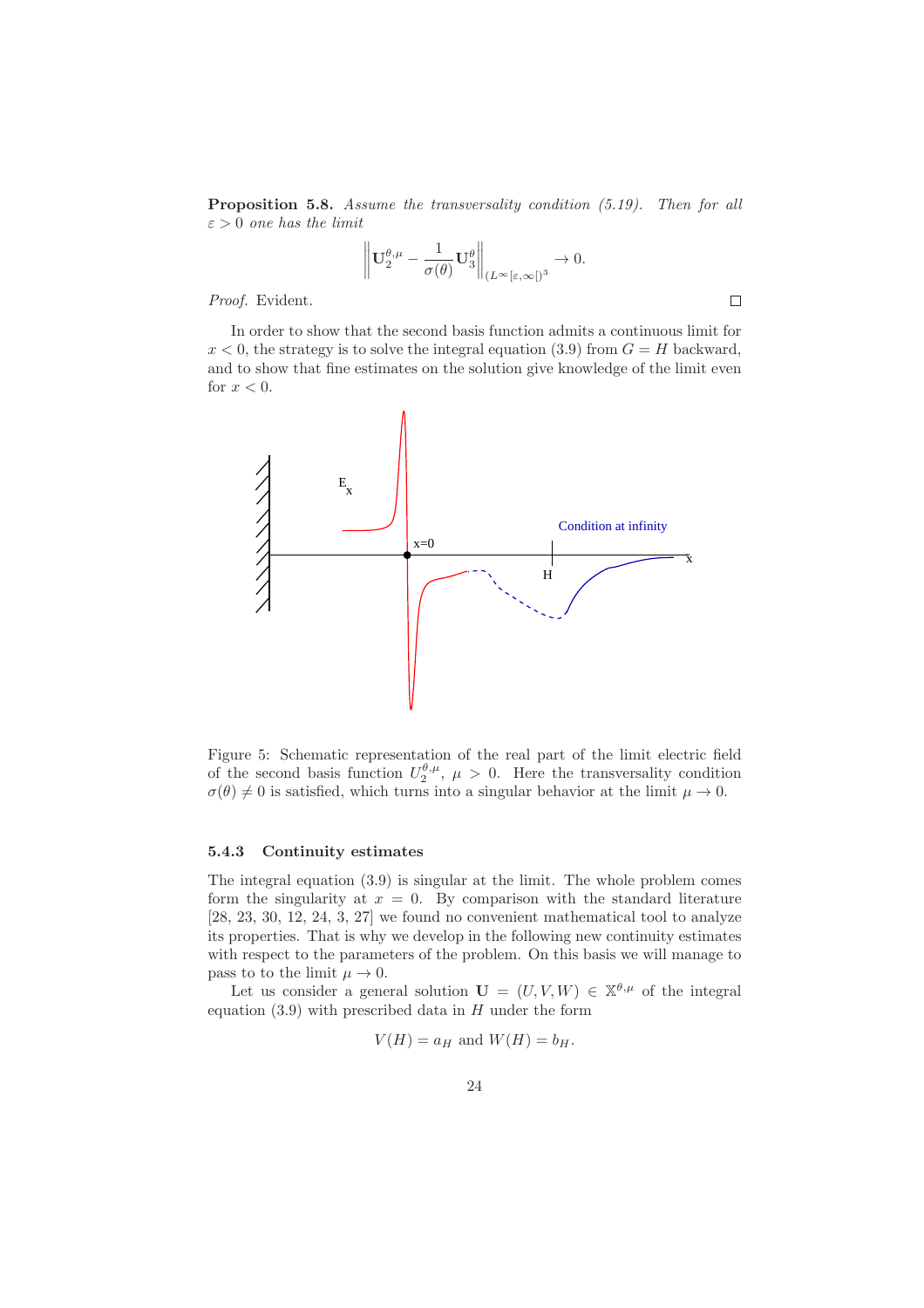Let us introduce the compact notation

$$
||H|| = |a_H| + |b_H|.
$$

Our goal is to obtain some sharp continuity estimates on the solution U with respect to  $||H||$ . The main point is to bound the constants uniformly with respect to  $0 < \mu \leq 1$  which is hereafter taken positive for the simplicity of notation. The reference point can be different from  $H$  as well, but non equal to zero. Once these continuity estimates are proved, they will provide enough information to define the limit  $\mu \to 0$  of the second basis function.

**Proposition 5.9.** There exists a constant  $C_{\theta}$  with continuous dependence with respect to θ such that

$$
|U(x)| \le \frac{C_{\theta}}{\sqrt{r^2 x^2 + \mu^2}} \|H\|, \qquad 0 < x \le H. \tag{5.20}
$$

Proof. Let us consider

$$
\gamma_{\theta} = \left(\sup_{0 \le \mu \le 1} \|A_{\mu}\|_{W^{1,\infty}(0,H)} + \sup_{0 \le \mu \le 1} \|B_{\mu}\|_{W^{1,\infty}(0,H)}\right) (\|\delta\|_{\infty} + |\theta|).
$$

The integral equation (3.9) with  $G = H$  implies that

$$
|U(x)| \le \frac{\gamma_{\theta} \|H\|}{\sqrt{r^2 x^2 + \mu^2}} + \int_x^H \frac{|\mathcal{D}_x^{\theta} \mathcal{D}_z^{\theta} k(x, z)|}{\sqrt{r^2 x^2 + \mu^2}} |U(z)| dz,
$$

where we used (H2). Since  $\mathcal{D}_x^{\theta} \mathcal{D}_z^{\theta} k(x, x) = 0$  for all x, there exists a constant  $\beta_{\theta}$ such that

$$
||\mathcal{D}_x^{\theta} \mathcal{D}_z^{\theta} k(x, z)||_{L^{\infty}[0, H]} \le \beta_{\theta} |x - z| \le \beta_{\theta} z \quad \text{ for } 0 \le x \le z.
$$

So

$$
\sqrt{r^2x^2 + \mu^2}|U(x)| \le \gamma_\theta ||H|| + \beta_\theta \int_x^H z|U(z)|dz
$$

and

$$
rx|U(x)| \leq \gamma_{\theta} ||H|| + \beta_{\theta} \int_x^H z|U(z)|dz, \qquad 0 \leq x \leq H.
$$

The Gronwall lemma is useful to study this inequality. Indeed let us set  $g(x)$  =  $\int_x^H |zU(z)|dz$ , so that the previous inequality is rewritten as

$$
-rg'(x) \le \gamma_{\theta} ||H|| + \beta_{\theta} g(x).
$$

Therefore  $0 \leq \gamma_{\theta} ||H|| + rg'(x) + \beta_{\theta} g(x)$ , that is

$$
0 \leq \gamma_{\theta} ||H|| e^{\frac{\beta_{\theta}}{r}x} + r \left( e^{\frac{\beta_{\theta}}{r}x} g(x) \right)'.
$$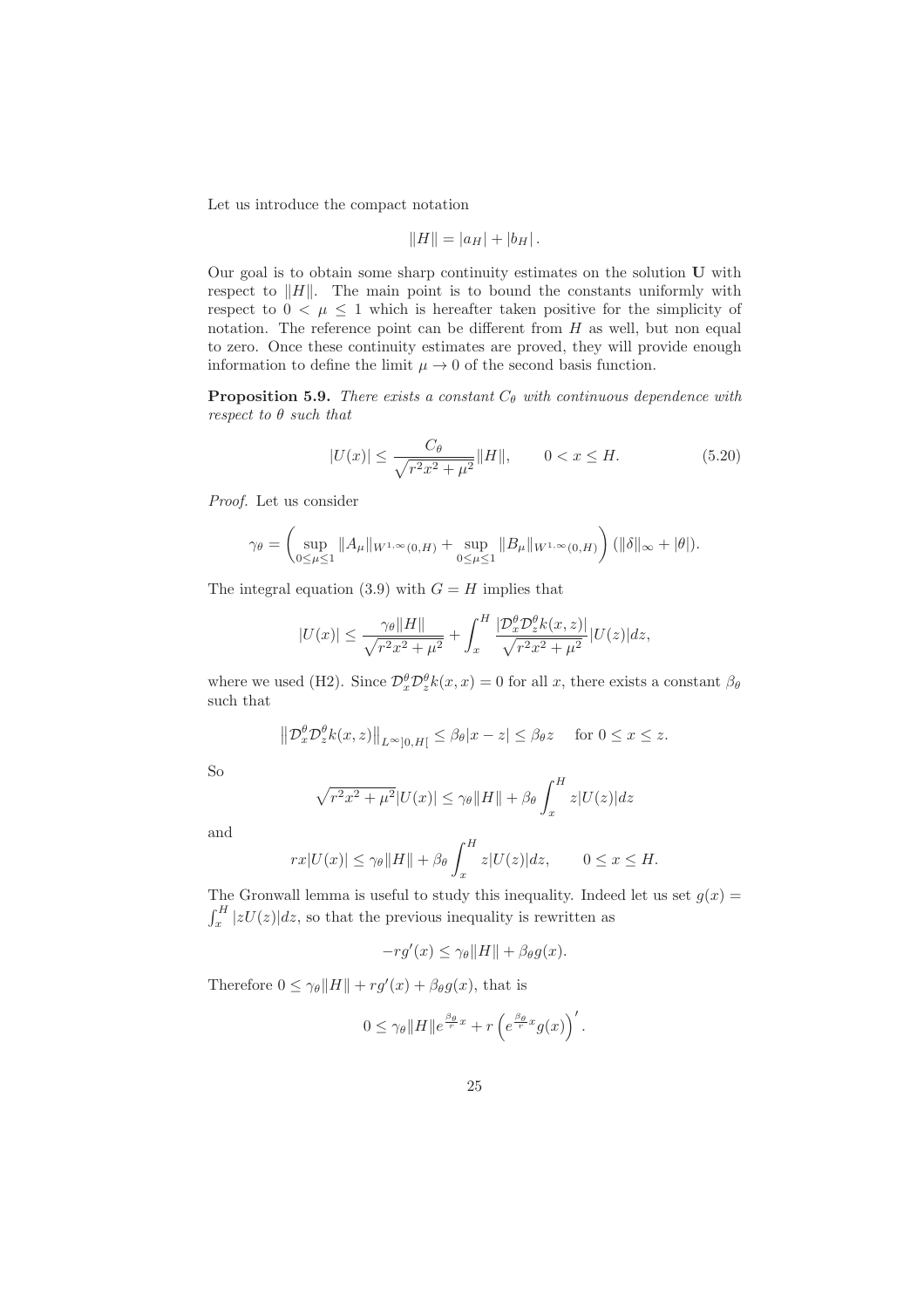Next we integrate on the interval  $[x, H]$  and use the fact that  $g(H) = 0$  by definition. It yields

$$
0 \leq \gamma_\theta \|H\| \frac{e^{\frac{\beta_\theta}{r}H}-e^{\frac{\beta_\theta}{r}x}}{\frac{\beta_\theta}{r}} - r e^{\frac{\beta_\theta}{r}x}g(x),
$$

that is

$$
g(x) \le \frac{e^{\frac{\beta_{\theta}}{r}(H-x)} - 1}{\beta_{\theta}} \gamma_{\theta} \|H\|.
$$
 (5.21)

Finally one checks that

$$
\sqrt{r^2x^2 + \mu^2}|U(x)| \le \gamma_\theta \|H\| + \beta_\theta g(x) \le e^{\frac{\beta_\theta}{r}(H-x)}\gamma_\theta\|H\|
$$

which proves  $(5.20)$ .

Next define  $||0|| = |V(0)| + |W(0)|$ .

**Proposition 5.10.** There exists a constant  $C_{\theta}$  with continuous dependence with respect to  $\theta$  such that

$$
||0|| \le C_{\theta}(1 + |\ln \mu|) ||H||. \tag{5.22}
$$

Proof. We adopt the same notations as above. The integral expression of V  $(3.12)$  with  $G = H$  yields the inequality

$$
|V(0)| \le \gamma_{\theta} ||H|| + \left| \int_0^H \mathcal{D}_z^{\theta} k(0, z) . U(0) \right| dz
$$

We notice that  $\mathcal{D}_z^{\theta} k(0, z) = (\mathcal{D}_z^{\theta} k(0, z) - \mathcal{D}_z^{\theta} k(0, 0)) + \mathcal{D}_z^{\theta} k(0, 0)$ . Since

$$
\mathcal{D}_z^{\theta}k(0,0) = i\theta\partial_z k(0,0) - i\delta k(0,0) = i\theta
$$

one gets

$$
\left|\mathcal{D}_z^{\theta}k(0,z)-i\theta\right|\leq \eta_\theta|z|
$$

for some constant  $\eta_{\theta} > 0$ . Which gives

$$
|V(0)| \leq \underbrace{\gamma_{\theta} ||H||}_{Q} + \eta_{\theta} \underbrace{\int_0^H z |U(z)| dz}_{Q} + |\theta| \underbrace{\left| \int_0^H U(z) dz \right|}_{R}.
$$

By (5.20)  $Q \leq C_{\theta} ||H||$ , and moreover,

$$
R := \left| \int_0^H U(z) dz \right| \le C_\theta \|H\| \left| \int_0^H \frac{1}{r|x| + \mu} dz \right| \le C_\theta \|H\| |\ln \mu|.
$$

This completes the proof for  $|V_2(0)|$ . The term  $|W(0)|$  is bounded with the same method starting from the integral (3.13) and using the identity  $\partial_x \mathcal{D}_z^{\theta} k_{\mu}(x,x) =$  $i\delta(z)A_\mu(z)$ .

 $\Box$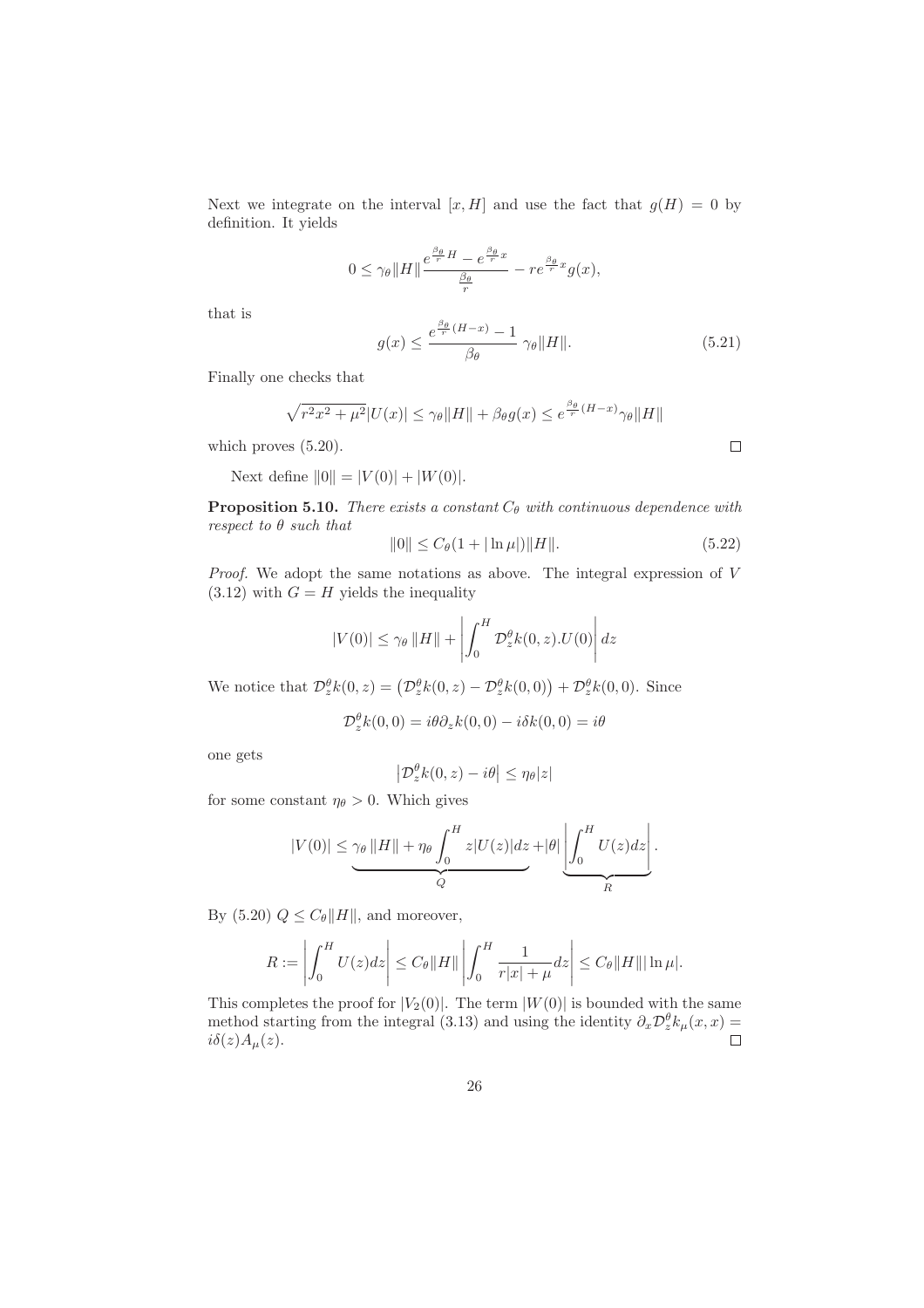An interesting question is the following. Let us consider the integral equation  $(3.9)$  with  $G = 0$ . That is the starting point of the integral is the singularity. One may wonder if a direct use of the Gronwall lemma may yield valuable estimates, or not. It appears that a pollution with  $\log \mu$  terms render the result of little interest.

Consider firstly for simplicity  $0 \leq x$ . Then (3.9) with  $G = 0$  turns into

$$
|U(x)| \le C_{\theta} \frac{\|0\|}{\sqrt{r^2 x^2 + \mu^2}} + C \int_0^x |U(z)| \, dz \tag{5.23}
$$

where we used (4.4) to bound the kernel. The constant  $C_{\theta} > 0$  is chosen large enough. Set  $h(x) = \int_0^x |U(z)| dz$  so that

$$
h'(x) \le C_{\theta} \frac{\|0\|}{\sqrt{r^2 x^2 + \mu^2}} + C_{\theta} h(x).
$$

Since  $h(0) = 0$  the Gronwall lemma yields the inequality

$$
h(x)\leq C_\theta'\int_0^x\frac{\|0\|}{|z|+|\mu|}dz
$$

that is after integration  $(0 \le x \le H)$   $|h(x)| \le C_{\theta}^{\prime\prime} ||0|| (1 + |\ln \mu|)$ , for some constant  $C''_{\theta} > 0$  with continuous dependance with respect to  $\theta$ . Considering the bound (5.22) and the symetry between  $0 < x$  and  $x < 0$  in the integral (3.9) (with  $G = 0$ ) one obtains the estimate

$$
\left| \int_0^x U(z)dz \right| \le C_{\theta}''' \|H\| \left(1 + |\ln \mu|\right)^2, \quad -L \le x \le H. \tag{5.24}
$$

Going back to  $(5.23)$  which is easily generalized to  $x < 0$ , one gets

$$
|U(x)| \le C_{\theta} \left( \frac{1}{\sqrt{r^2 x^2 + \mu^2}} + 1 + |\ln \mu| \right) (1 + |\ln \mu|) ||H||, -L \le x \le H.
$$
\n(5.25)

By comparison of (5.20) and (5.25), it is clear that this technique generates spurious terms of order  $\log \mu$  for positive x. It spoils the possibility of having sharp estimates also for negative  $x$ . With this respect, the rest of this section is devoted to the obtention of various sharp inequalites which are free of such spurious terms.

Let us define

$$
Q(\mathbf{U}) = V_1^{\theta,\mu}(H)W(H) - W_1^{\theta,\mu}(H)V(H). \tag{5.26}
$$

This quantity is the Wronskian of the current solution U against the first basis function. It is therefore independent of the position  $H$  which is used to evaluate  $Q(\mathbf{U}).$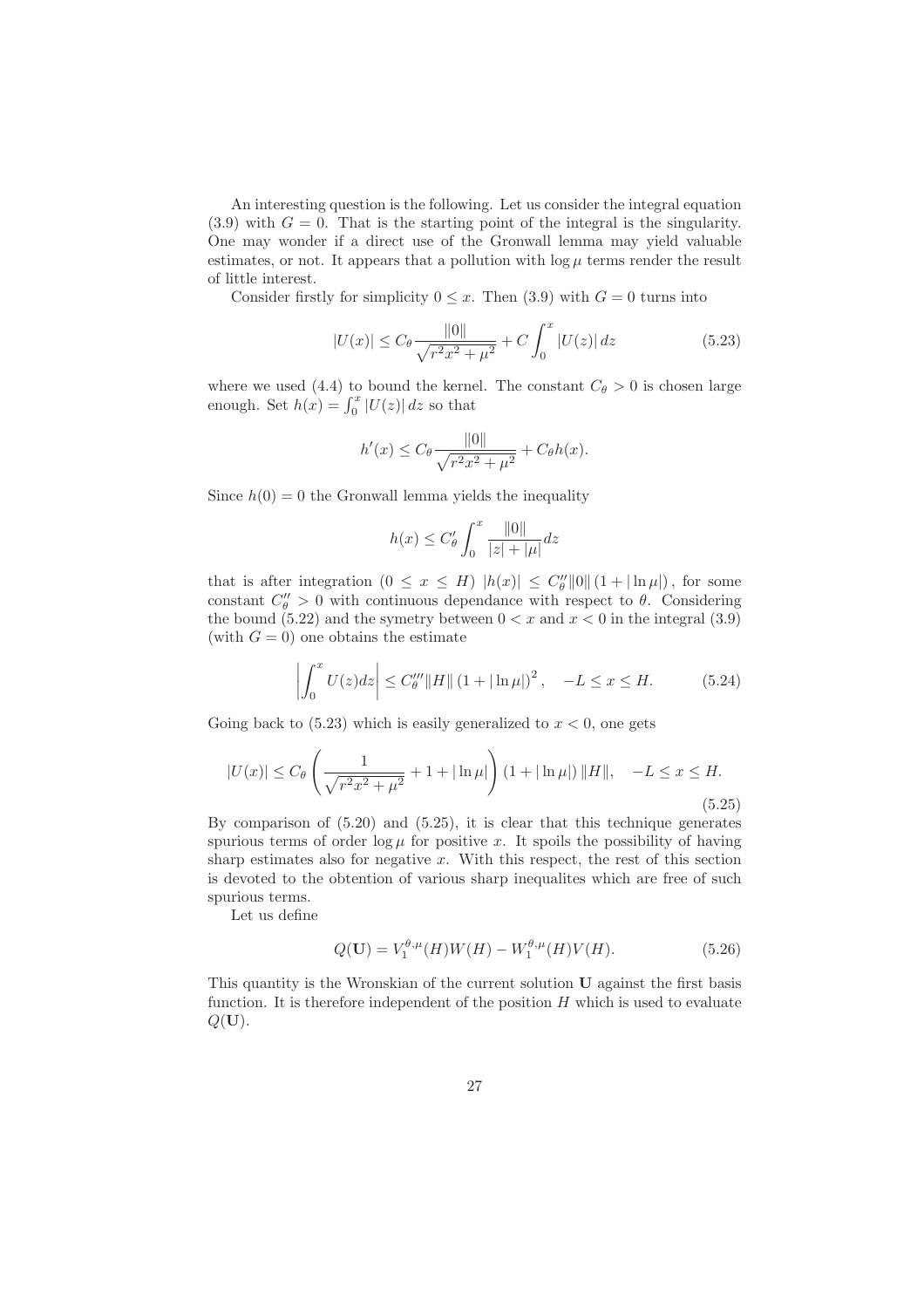**Proposition 5.11.** There exists a constant  $C_{\theta}$  with continuous dependence with respect to  $\theta$  and a continuous function  $\mu \mapsto \varepsilon(\mu)$  with  $\varepsilon(0) = 0$  such that

$$
\left| \|\mu\| \|U\|_{L^2(-L,H)}^2 - \left| \frac{\pi Q(\mathbf{U})^2}{\alpha'(0)} \right| \right| \le C_\theta \varepsilon(\mu) \|H\|^2. \tag{5.27}
$$

*Proof.* We consider positive  $\mu$  to simplify the notations. The proof is easily adapted for negative  $\mu$ .

Consider the integral equation (3.9) with  $G = 0$ . One gets

$$
U(x) = \frac{a_0 \mathcal{D}_x^{\theta} A(x) + b_0 \mathcal{D}_x^{\theta} B(x)}{\alpha(x) + i\mu} + \int_0^x \frac{\mathcal{D}_x^{\theta} \mathcal{D}_z^{\theta} k(x, z)}{\alpha(x) + i\mu} U(z) dz.
$$

Here  $(a_0, b_0)$  are a priori different from  $(a_H, b_H)$ . Due to (5.26), the normalization of  $U_1$  and thanks to Lemma 5.1 one has that

$$
a_0 \mathcal{D}_x^{\theta} A(0) + b_0 \mathcal{D}_x^{\theta} B(0) = Q(\mathbf{U}).
$$

So the integral equation can be written as

$$
U(x) = \underbrace{\frac{Q(\mathbf{U})}{\alpha(x) + i\mu}}_{S_1}
$$
\n(5.28)

$$
+\underbrace{a_0\frac{\mathcal{D}_x^{\theta}A(x)-\mathcal{D}_x^{\theta}A(0)}{\alpha(x)+i\mu}+b_0\frac{\mathcal{D}_x^{\theta}B(x)-\mathcal{D}_x^{\theta}B(0)}{\alpha(x)+i\mu}}_{S_2}+\underbrace{\int_0^x\frac{\mathcal{D}_x^{\theta}\mathcal{D}_z^{\theta}k(x,z)}{\alpha(x)+i\mu}U(z)dz}_{S_3}.
$$

• The  $L^2$  norm of the first term  $S_1$  depends upon the value of

$$
D_{\mu} = \int_{-L}^{H} \frac{\mu}{\alpha(x)^2 + \mu^2} dx.
$$

Make the change of variable  $x = \mu w$  so that  $D_{\mu} = \int_{-\frac{L}{\mu}}^{\frac{H}{\mu}} \frac{1}{b_{\mu}(w)^2 + 1} dw$  and  $b_{\mu}(w) = \frac{\alpha(\mu w)}{\mu}$ . Using the hypothesis (H2) one has that  $|b_{\mu}(w)| \ge rw, r >$ 0. Since  $\int_{\mathbb{R}} \frac{dw}{r^2 w^2 + 1} = \frac{\pi}{r} < \infty$  and the point-wise limit of  $b_{\mu}(x)$  is  $\alpha'(0)$ , the Lebesgue dominated convergence theorem states that  $\lim_{0^+} D_\mu = \frac{\pi}{|\alpha'(0)|}$ . Considering that

$$
|Q(\mathbf{U})| \le C_{\theta}^1 ||H|| \tag{5.29}
$$

using (5.26), there exists a continuous function  $\mu \mapsto \varepsilon^1(\mu)$  with  $\varepsilon^1(0) = 0$ such that

$$
\left| \mu \|S_1\|_{L^2(-L-,H)}^2 - \left| \frac{\pi Q(\mathbf{U})^2}{\alpha'(0)} \right| \right| \le C_\theta^1 \varepsilon^1(\mu) \|H\|^2. \tag{5.30}
$$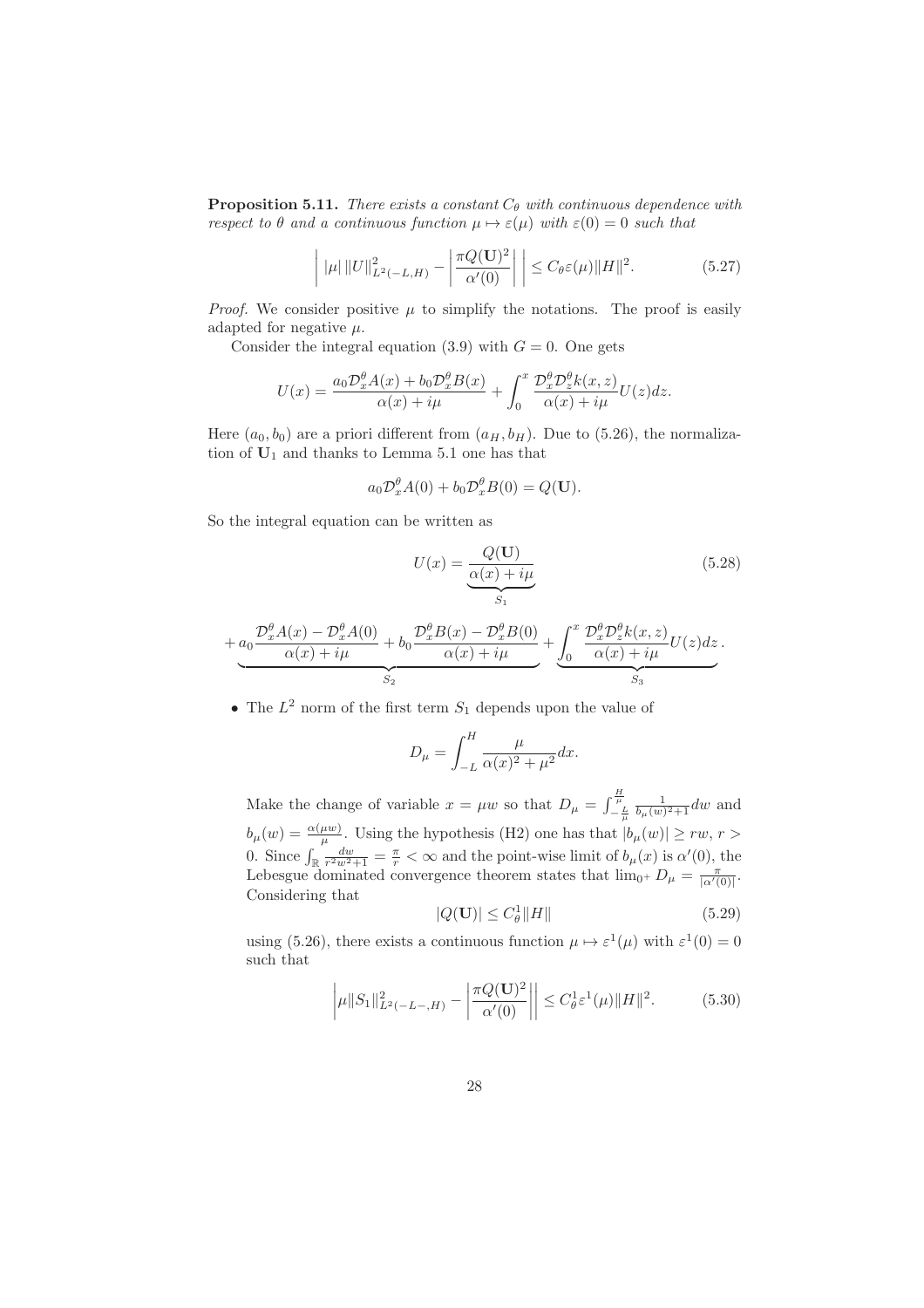• The functions  $\frac{\mathcal{D}_{x}^{\theta} A_{\mu}(x) - \mathcal{D}_{x}^{\theta} A_{\mu}(0)}{\alpha(x) + i\mu}$  and  $\frac{\mathcal{D}_{x}^{\theta} B_{\mu}(x) - \mathcal{D}_{x}^{\theta} B_{\mu}(0)}{\alpha(x) + i\mu}$  can bounded in  $L^{\infty}$ uniformly with respect to  $\mu$ . So

$$
\int_{-L}^{H} |S_2(z)|^2 dz \le c_\theta^2 \|0\|^2.
$$

Estimate (5.22) yields

$$
\mu \|S_2\|_{L^2(-L-,H)}^2 \le C_\theta^2 \mu (1+|\ln \mu|)^2 \|H\|^2
$$

for some constant  $C_{\theta}^2 > 0$ .

• The last term  $S_3$  is

$$
|S_3(x)| = \left| \int_0^x \frac{\mathcal{D}_x^{\theta} \mathcal{D}_z^{\theta} k^{\mu}(x, z)}{\alpha(x) + i\mu} U(z) dz \right| \le c_3^{\theta} \left| \int_0^x |U(z)| dz \right|
$$

since the kernel is bounded (4.4) with respect to  $\theta$  and uniformly for  $\mu \in [0, 1].$  Inequality (5.24) implies that  $|S_3(x)| \leq c_\theta^3 (1 + |\ln \mu|)^2 ||H||.$ Therefore this term is bounded like

$$
\mu \|S_3\|_{L^2(-L-,H)}^2 \le c_\theta^4 \mu \left(1 + |\ln \mu|\right)^4 \|H\|^2
$$

for some constant  $c_{\theta}^4$ .

We complete the proof adding these three inequalities.

 $\Box$ 

To pursue the analysis, we begin by rewriting the general form of the integral equation (3.9), showing that the various singularities of the equation can be recombined under a more convenient form. This intermediate result is essential to obtain all following results. Indeed the integral equation for  $U(3.9)$  choosing  $G=0$  writes

$$
(\alpha(x) + i\mu)U(x) = a_0 \mathcal{D}_x^{\theta} A_{\mu}(x) + b_0 \mathcal{D}_x^{\theta} B_{\mu}(x) + \int_0^x \mathcal{D}_x^{\theta} \mathcal{D}_z^{\theta} k^{\mu}(x, z) U(z) dz.
$$

Since by construction  $a_0 \mathcal{D}_x^{\theta} A_{\mu}(0) + b_0 \mathcal{D}_x^{\theta} B_{\mu}(0) = Q(\mathbf{U})$  one also has

$$
(\alpha(x) + i\mu)U(x) = a_0 \left( \mathcal{D}_x^{\theta} A_{\mu}(x) - \mathcal{D}_x^{\theta} A_{\mu}(0) \right) + b_0 \left( \mathcal{D}_x^{\theta} B_{\mu}(x) - \mathcal{D}_x^{\theta} B_{\mu}(0) \right)
$$

$$
+ Q(\mathbf{U}) + \int_0^x \mathcal{D}_x^{\theta} \mathcal{D}_z^{\theta} k^{\mu}(x, z) U(z) dz.
$$

But one also has due to the integral equation for  $V(3.12)$  choosing  $G = H$ 

$$
V(0) = a_0 = a_H A_\mu(0) + b_H B_\mu(0) - \int_0^H \mathcal{D}_z^\theta k^\mu(0, z) U(z) dz.
$$

Basic manipulations yield

$$
a_0 = a_H - \int_0^H \left( \mathcal{D}_z^{\theta} k^{\mu}(0, z) - \mathcal{D}_z^{\theta} k^{\mu}(0, 0) \right) U(z) dz - i\theta \int_0^H U(z) dz
$$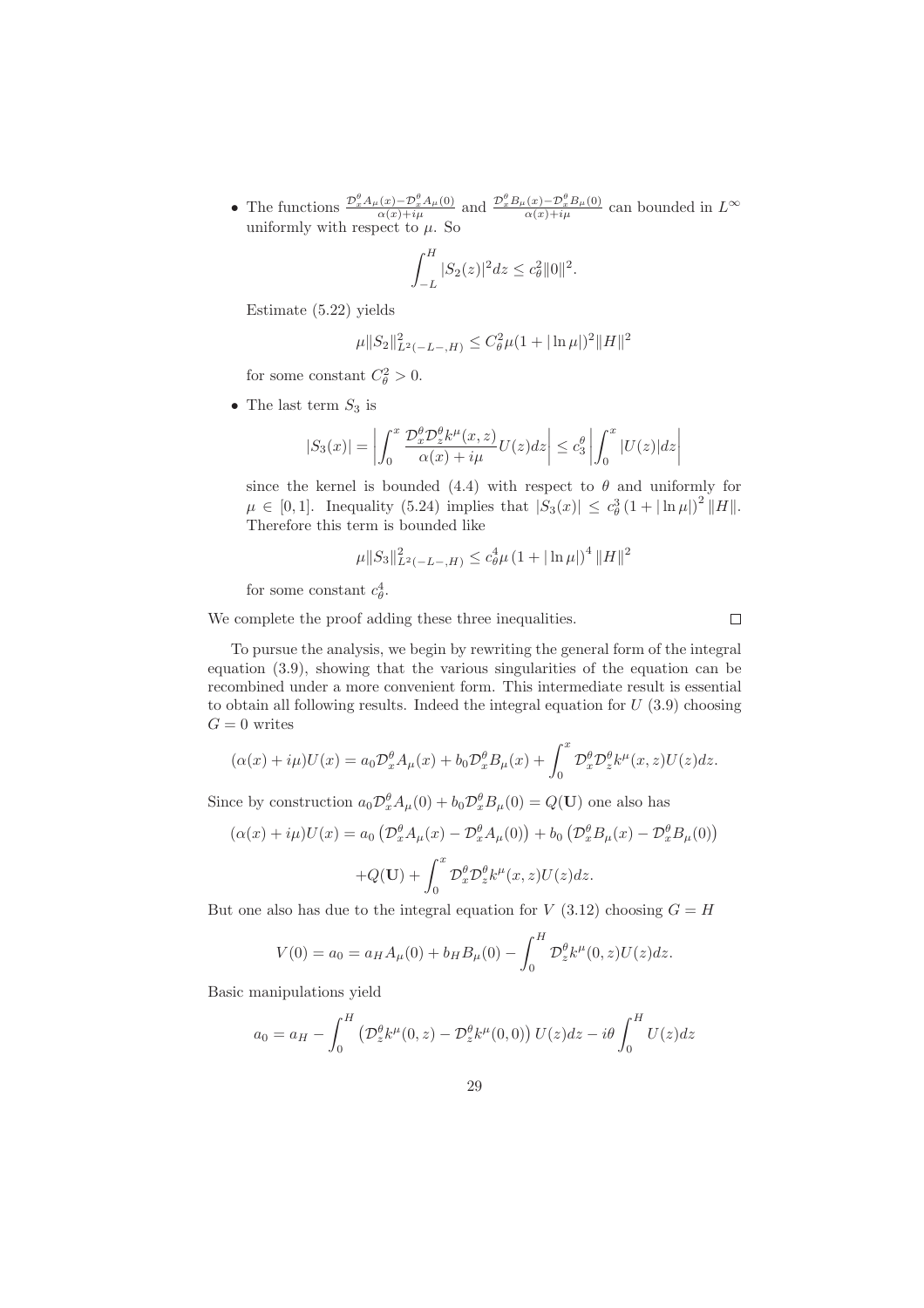because  $\mathcal{D}_{z_0}^{\theta} k^{\mu}(0,0) = i\theta$ . Since the function  $\mathcal{D}_z^{\theta} k^{\mu}$  is continuous, there exists a constant  $C_4^{\theta}$  independent of  $\mu$  such that

$$
\left|\mathcal{D}_z^{\theta}k^{\mu}(x,z)-\mathcal{D}_z^{\theta}k^{\mu}(x,x)\right|\leq C_4^{\theta}(z-x)\leq C_4^{\theta}z \quad \text{ for } 0\leq x\leq z\leq H.
$$

Therefore the integral

$$
\int_0^H \left| \mathcal{D}_z^{\theta} k^{\mu}(0, z) - \mathcal{D}_z^{\theta} k^{\mu}(0, 0) \right| |U(z)| dz \le C_4^{\theta} \int_0^H z |U(z)| dz
$$

is bounded uniformly with respect to  $\mu$  thanks to the bound given in (5.20). We summarize this as

$$
a_0 = \tilde{a} - i\theta \int_0^H U(z)dz
$$
 (5.31)

where  $|\tilde{a}| \leq C_5^{\theta} ||H||$  is bounded uniformly with respect to  $\mu$ . Similarly

$$
b_0 = b_H - \int_0^H \partial_x \mathcal{D}_z^{\theta} k^{\mu}(0, z) U(z) dz
$$
\n(5.32)

and since the function  $\partial_x \mathcal{D}_{z}^{\theta} k^{\mu}$  is continuous and  $\partial_x \mathcal{D}_{z}^{\theta}(0,0) = i\delta(0)$ 

$$
b_0 = \tilde{b} - i \int_0^H \delta(0) U^{\theta,\mu}(z) dz
$$
\n(5.33)

where  $\tilde{b}$  is also bounded uniformly with respect to  $\mu$ :  $|\tilde{b}| \leq C_6^{\theta} ||H||$ . The integral equation then gives

$$
(\alpha(x) + i\mu)U(x) = \tilde{a} \left( \mathcal{D}_x^{\theta} A_{\mu}(x) - \mathcal{D}_x^{\theta} A_{\mu}(0) \right) + \tilde{b} \left( \mathcal{D}_x^{\theta} B_{\mu}(x) - \mathcal{D}_x^{\theta} B_{\mu}(0) \right)
$$

$$
+ Q(\mathbf{U}) - \int_0^H Q(x, z)U(z)dz + \int_0^x \mathcal{D}_x^{\theta} \mathcal{D}_z^{\theta} k^{\mu}(x, z)U(z)dz
$$

where the new kernel is

$$
Q(x, z) = \left(\mathcal{D}_x^{\theta} A_{\mu}(x) - \mathcal{D}_x^{\theta} A_{\mu}(0)\right) i\theta + \left(\mathcal{D}_x^{\theta} B_{\mu}(x) - \mathcal{D}_x^{\theta} B_{\mu}(0)\right) i\delta(z)
$$

$$
= \mathcal{D}_x^{\theta} A^{\mu}(x) \mathcal{D}_z^{\theta} B^{\mu}(0) - \mathcal{D}_x^{\theta} B^{\mu}(x) \mathcal{D}_z^{\theta} A^{\mu}(0) = \mathcal{D}_x^{\theta} \mathcal{D}_z^{\theta} k^{\mu}(x, 0)
$$

after evident simplifications. It is convenient to introduce two bounded functions  $m^{\theta,\mu} = \frac{\mathcal{D}_x^{\theta} A^{\mu}(x) - \mathcal{D}_x^{\theta} A^{\mu}(0)}{x}$  $-\frac{\mathcal{D}_x^{\theta} A^{\mu}(0)}{x}$  and  $n^{\theta,\mu} = \frac{\mathcal{D}_x^{\theta} B^{\mu}(x) - \mathcal{D}_x^{\theta} B^{\mu}(0)}{x}$  so that (3.9) is rewritten as

$$
(\alpha(x) + i\mu)U(x) = \tilde{a}m^{\theta,\mu}(x)x + \tilde{b}n^{\theta,\mu}(x)x + Q(\mathbf{U}) - \int_x^H \mathcal{D}_x^{\theta} \mathcal{D}_z^{\theta} k^{\mu}(x,0)U(z)dz
$$
\n
$$
+ \int_0^x \left( \mathcal{D}_x^{\theta} \mathcal{D}_z^{\theta} k^{\mu}(x,z) - \mathcal{D}_x^{\theta} \mathcal{D}_z^{\theta} k^{\mu}(x,0) \right) U(z)dz, \quad \forall x \in [-L, \infty].
$$
\n(5.34)

A first property which shows that (5.34) is less singular that its initial form  $(3.9)$  is the following lemma which uses the pointwise estimate  $(5.20)$  on U (so an important restriction is nevertheless that  $x > 0$ .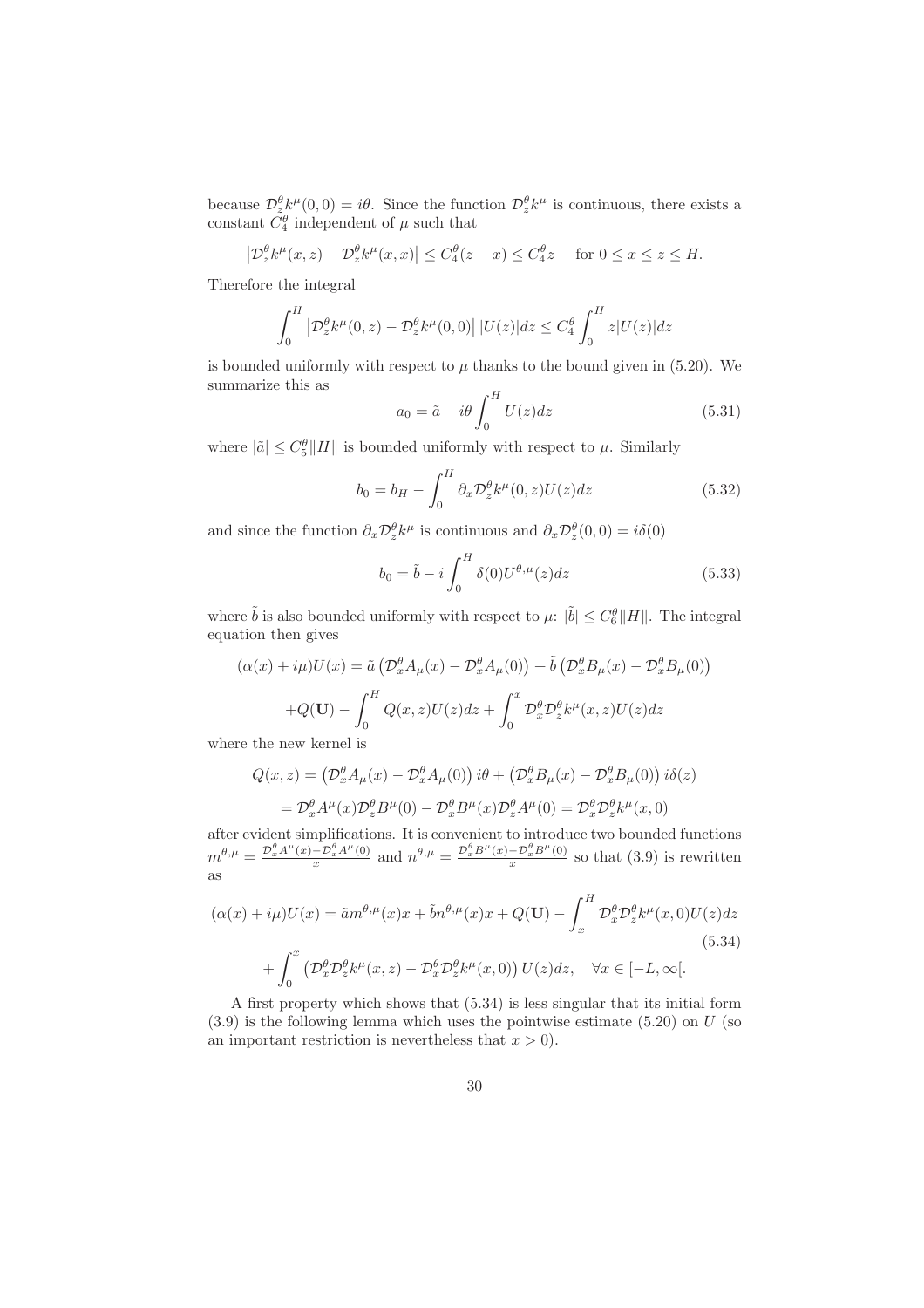**Lemma 5.2.** The first component U of any element  $\mathbf{U} \in \mathbb{X}^{\theta,\mu}$  satisfies

$$
(\alpha(x) + i\mu)U(x) = p^{\theta,\mu}(x)x + Q(\mathbf{U}) - \int_x^H \mathcal{D}_x^{\theta} \mathcal{D}_z^{\theta} k^{\mu}(x,0)U(z)dz \qquad (5.35)
$$

where

$$
||p^{\theta,\mu}||_{L^{\infty}(0,H)} \le C^{\theta}||H||, \qquad \forall \mu \in [0,1].
$$
 (5.36)

Proof. Let us focus on the second integral in (5.34). Continuity properties with respect to the second variable z imply that there exists a constant  $C_7^{\theta}$ independent of  $\mu$  such that

$$
\left| \mathcal{D}_x^{\theta} \mathcal{D}_z^{\theta} k^{\mu}(x, z) - \mathcal{D}_x^{\theta} \mathcal{D}_z^{\theta} k^{\mu}(x, 0) \right| \le C_7^{\theta} z. \tag{5.37}
$$

So, for  $x \geq 0$ ,

$$
\left| \int_0^x \left( \mathcal{D}_x^{\theta} \mathcal{D}_z^{\theta} k^{\mu}(x, z) - \mathcal{D}_x^{\theta} \mathcal{D}_z^{\theta} k^{\mu}(x, 0) \right) U(z) dz \right| \leq C_7^{\theta} \int_0^x z |U(z)| dz \leq C_7^{\theta} C_{\theta} \|H\| x
$$

using estimate (5.20). Set

$$
p^{\theta,\mu}(x) = \tilde{a}m^{\theta,\mu}(x) + \tilde{b}n^{\theta,\mu}(x) + \frac{1}{x} \int_0^x \left( \mathcal{D}_x^{\theta} \mathcal{D}_z^{\theta} k^{\mu}(x,z) - \mathcal{D}_x^{\theta} \mathcal{D}_z^{\theta} k^{\mu}(x,0) \right) U(z) dz
$$
\nwhich satisfies by construction (5.36).

\n
$$
\Box
$$

which satisfies by construction (5.36).

As a consequence one has

**Proposition 5.12.** For all  $1 \leq p < \infty$ , there exists a constant  $C_p^{\theta}$  independent of  $\mu$  and which depends continuously on  $\theta$  such that

$$
\left\| U - \frac{Q(\mathbf{U})}{\alpha(\cdot) + i\mu} \right\|_{L^p(0, H)} \le C_p^{\theta} \|H\|.
$$
\n(5.39)

Proof. From lemma 5.2 one has that

$$
U(x) - \frac{Q(\mathbf{U})}{\alpha(x) + i\mu} = \frac{x}{\alpha(x) + i\mu} p^{\theta,\mu}(x) - \frac{\mathcal{D}_x^{\theta} \mathcal{D}_z^{\theta} k^{\mu}(x,0)}{\alpha(x) + i\mu} \int_x^H U(z) dz,
$$

which turns into

$$
\left(U(x) - \frac{Q(\mathbf{U})}{\alpha(x) + i\mu}\right) + \frac{\mathcal{D}_x^{\theta} \mathcal{D}_z^{\theta} k^{\mu}(x,0)}{\alpha(x) + i\mu} \int_x^H \left(U(z) - \frac{Q(\mathbf{U})}{\alpha(z) + i\mu}\right) dz
$$

$$
= \frac{x}{\alpha(x) + i\mu} p^{\theta,\mu}(x) - Q(\mathbf{U}) \frac{\mathcal{D}_x^{\theta} \mathcal{D}_z^{\theta} k^{\mu}(x,0)}{\alpha(x) + i\mu} \int_x^H \frac{1}{\alpha(z) + i\mu} dz \tag{5.40}
$$

By virtue of (H2) we notice that

$$
\left| \int_x^H \frac{1}{\alpha(z) + i\mu} dz \right| \leq \int_x^H \frac{1}{|\alpha(z)|} dz \leq \frac{1}{r} \log(H/x).
$$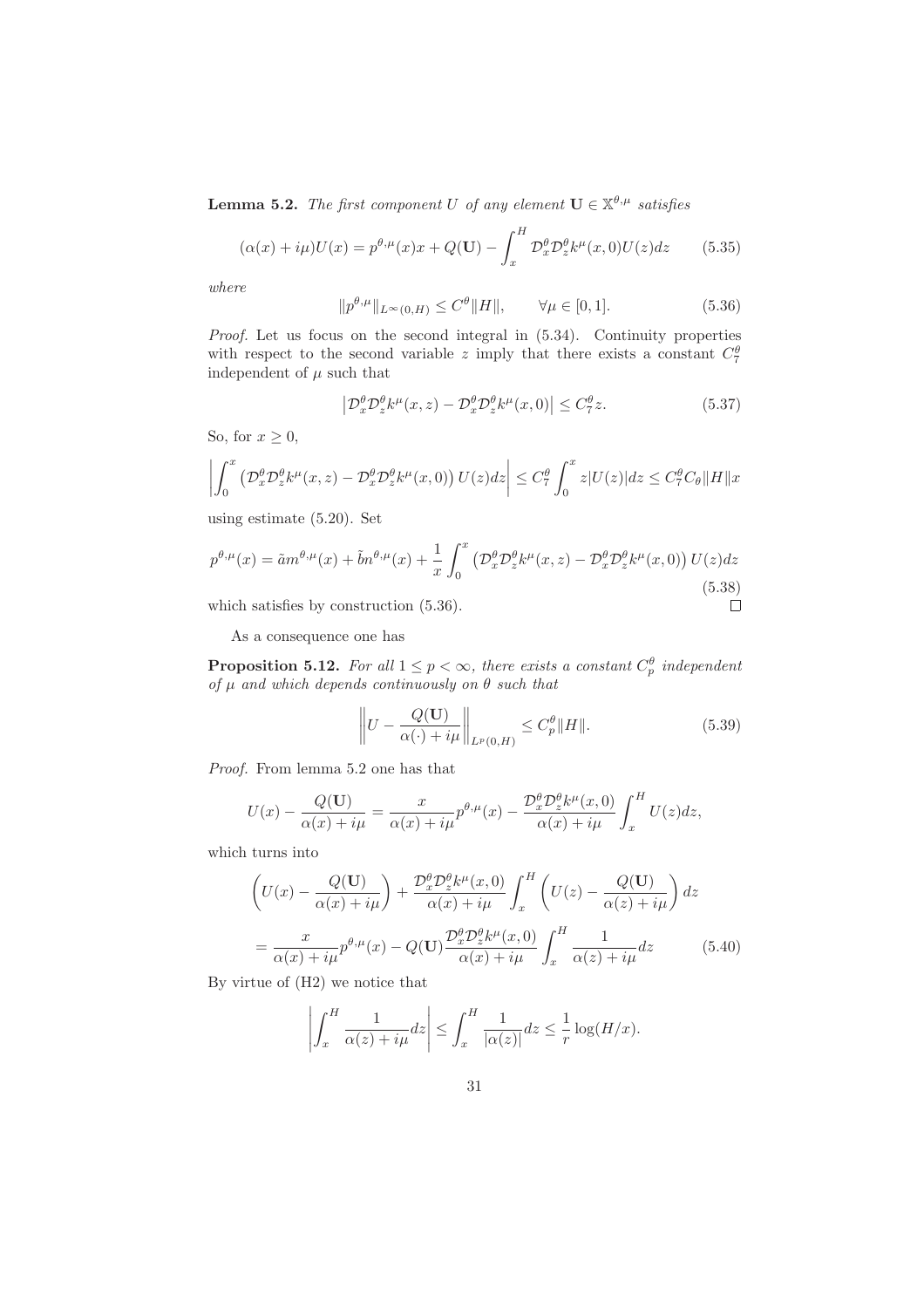Since all powers of the function  $x \mapsto \ln |x|$  are integrable, the right-hand side (5.40) is naturally bounded in any  $L^p$ ,  $1 \leq p < \infty$ . Therefore the function  $Z(x) = U(x) - \frac{\tilde{Q}(U)}{\alpha(x) + i\mu}$  is solution of an integral equation with a bounded kernel and a right hand side in  $L^p$ . The form of this integral equation is

$$
Z(x) + \widetilde{K}^{\theta,\mu}(x) \int_x^H Z(z) dz = b^{\theta,\mu}(x)
$$

with  $\left\|\widetilde{K}^{\theta,\mu}(x)\right\|_{L^{\infty}(0,H)} \leq C_8^{\theta}$  independently of  $\mu$ . One also uses  $||b^{\theta,\mu}||_{L^p(0,H)} \leq$  $c_p^{\theta} ||H||$  for  $0 \leq \mu \leq 1$ : the key estimate is (5.36) which explains why the result is restricted to  $x > 0$ . Since this is a standard non-singular integral equation, see [28], the claim is proved.  $\Box$ 

The previous result (5.39) shows that some singularities of the integral equation can be recombined in a less singular formulation, so that the dominant part of U is  $\frac{1}{\alpha(\cdot)+i\mu}$ . An important restriction of this technique, for the moment, is that it needs the a priori estimate  $(5.20)$  on  $U$ . This explains why inequality  $(5.39)$  is restricted to  $x > 0$ . By inspection of the structure of the algebra, it appears that one has the same kind of inequalities on the entire interval by replacing U directly by the function  $\frac{1}{\alpha(\cdot)+i\mu}$  in the integrals. A preliminary and fundamental result in this direction concerns the function

$$
D^{\theta,\mu}(x) = -\frac{\mathcal{D}_x^{\theta} \mathcal{D}_z^{\theta} k^{\mu}(x,0)}{\alpha(x) + i\mu} \int_0^H \frac{1}{\alpha(z) + i\mu} dz + \int_0^x \frac{\mathcal{D}_x^{\theta} \mathcal{D}_z^{\theta} k^{\mu}(x,z)}{\alpha(x) + i\mu} \frac{1}{\alpha(z) + i\mu} dz
$$

which is nothing than the integral part of  $(5.34)$  where U is replaced by the function  $\frac{1}{\alpha(\cdot)+i\mu}$ .

**Proposition 5.13.** Let  $1 \leq p < \infty$ . One has  $||D^{\theta,\mu}||_{L^p(-L,H)} \leq C_p^{\theta}$  where the constant depends continuously on  $\theta$  and does not depend on  $\mu$ .

Proof. Two cases occur.

• Assume  $0 \leq x \leq H$ . The analysis is similar to the one of proposition 5.12. One has the same kind of rearrangement (5.34), that is

$$
D^{\theta,\mu}(x) = -\frac{\mathcal{D}_x^{\theta} \mathcal{D}_z^{\theta} k^{\mu}(x,0)}{\alpha(x) + i\mu} \int_x^H \frac{1}{\alpha(z) + i\mu} dz
$$

$$
+ \int_0^x \frac{\mathcal{D}_x^{\theta} \mathcal{D}_z^{\theta} k^{\mu}(x,z) - \mathcal{D}_x^{\theta} \mathcal{D}_z^{\theta} k^{\mu}(x,0)}{\alpha(x) + i\mu} \frac{1}{\alpha(z) + i\mu} dz.
$$

The first term is bounded like  $C^{\theta} \frac{|\log x|}{r}$  which is in all  $L^p$ ,  $p < \infty$ . The second term is immediately bounded using  $(5.37)$ : indeed

$$
\left| \int_0^x \frac{\mathcal{D}_x^{\theta} \mathcal{D}_z^{\theta} k^{\mu}(x, z) - \mathcal{D}_x^{\theta} \mathcal{D}_z^{\theta} k^{\mu}(x, 0)}{\alpha(x) + i\mu} \frac{1}{\alpha(z) + i\mu} dz \right|
$$
  

$$
\leq C_7^{\theta} \frac{1}{\sqrt{\alpha(x)^2 + \mu^2}} \int_0^x \frac{z}{\sqrt{\alpha(z)^2 + \mu^2}} dz \leq C_7^{\theta} \frac{1}{r^2}.
$$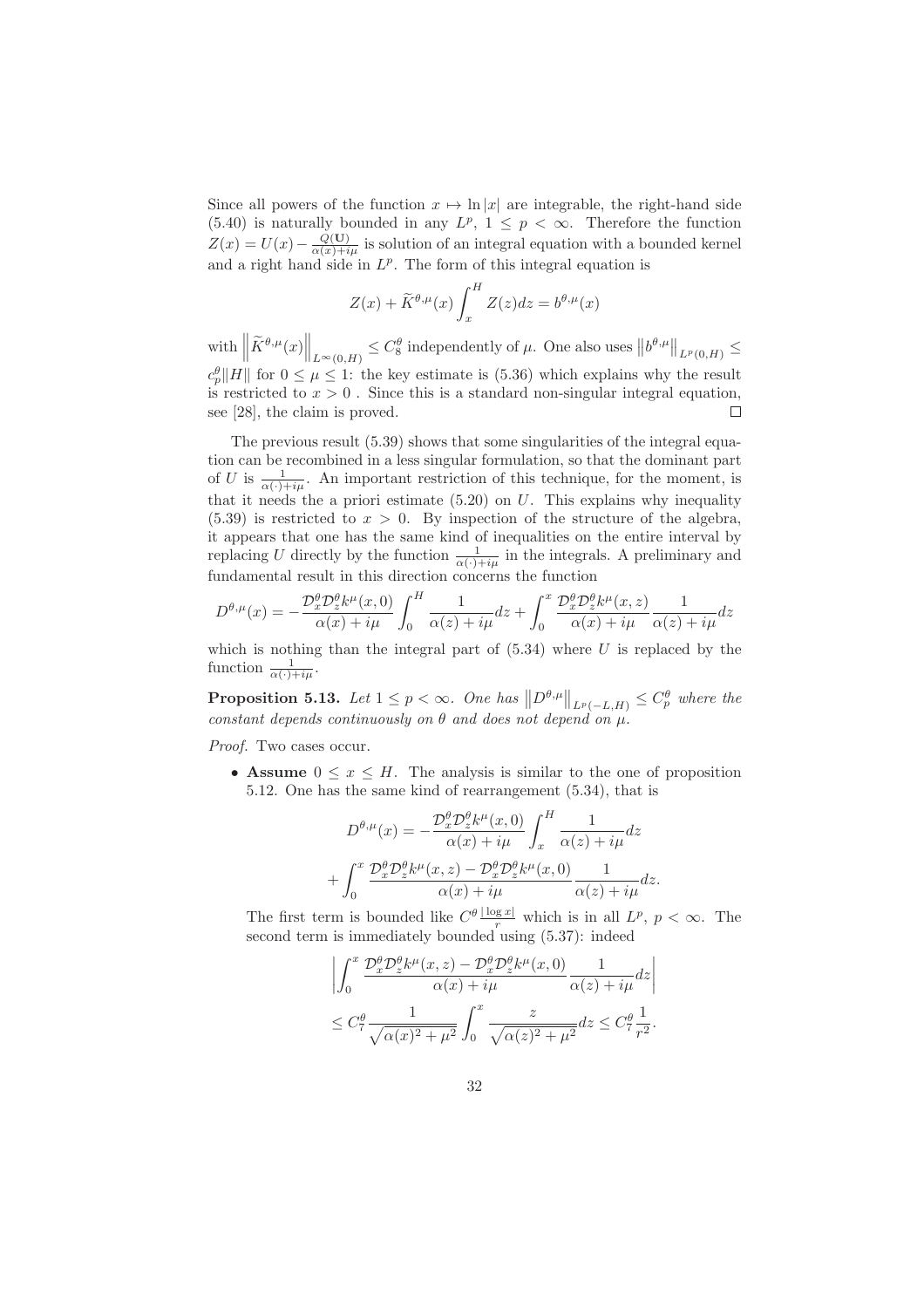• Assume  $-L \leq x \leq 0$ . The decomposition is slightly different and uses some cancellations permitted by the symmetry properties of the kernels. One has

$$
D^{\theta,\mu}(x) = -\frac{\mathcal{D}_x^{\theta} \mathcal{D}_z^{\theta} k^{\mu}(x,0)}{\alpha(x) + i\mu} \int_{-x}^{H} \frac{1}{\alpha(z) + i\mu} dz
$$

$$
+ \int_0^x \frac{\mathcal{D}_x^{\theta} \mathcal{D}_z^{\theta} k^{\mu}(x,z)}{\alpha(x) + i\mu} \frac{1}{\alpha(z) + i\mu} dz - \frac{\mathcal{D}_x^{\theta} \mathcal{D}_z^{\theta} k^{\mu}(x,0)}{\alpha(x) + i\mu} \int_0^{-x} \frac{1}{\alpha(z) + i\mu} dz,
$$

which emphasizes the importance of some symmetry properties of the kernels. Indeed

$$
\int_0^{-x} \frac{1}{\alpha(z) + i\mu} dz = -\int_0^x \frac{1}{\alpha(-w) + i\mu} dw
$$

$$
= \int_0^x \frac{1}{\alpha(w) + i\mu} dw + \int_0^x \left(\frac{1}{-\alpha(-w) - i\mu} - \frac{1}{\alpha(w) + i\mu}\right) dw.
$$

Notice that

$$
\frac{1}{-\alpha(-w)-i\mu} - \frac{1}{\alpha(w)+i\mu} = \frac{\alpha(w)+\alpha(-w)+2i\mu}{(\alpha(w)+i\mu)(-\alpha(-w)-i\mu)}.
$$

So, since  $\alpha(0) = 0$ ,

$$
\left|\frac{1}{-\alpha(-w)-i\mu}-\frac{1}{\alpha(w)+i\mu}\right| \leq \frac{2 \left\|\alpha\right\|_{W^{2,\infty}(-L,H)} w^2 + 2\mu}{r^2 w^2 + \mu^2},
$$

since  $\alpha \in W^{2,\infty}(-L, H)$ . One can bound

$$
\left| \int_0^x \frac{1}{-\alpha(-w) - i\mu} dw - \int_0^x \frac{1}{\alpha(w) + i\mu} dw \right|
$$
  

$$
\leq \frac{\|\alpha\|_{W^{2,\infty}(-L,H)}}{r^2} x + \int_0^x \frac{2\mu}{r^2 z^2 + \mu^2} dz
$$
  

$$
\leq \frac{\|\alpha\|_{W^{2,\infty}(-L,H)}}{r^2} H + \int_0^\infty \frac{2\mu}{r^2 z^2 + \mu^2} dz \leq \frac{\|\alpha\|_{W^{2,\infty}(-L,H)}}{r^2} H + \frac{\pi}{r}
$$

.

As a consequence  $D^{\theta,\mu}$  can be expressed as

$$
D^{\theta,\mu}(x) = -\frac{\mathcal{D}_x^{\theta} \mathcal{D}_z^{\theta} k^{\mu}(x,0)}{\alpha(x) + i\mu} \int_{-x}^{H} \frac{1}{\alpha(z) + i\mu} dz
$$

$$
+ \int_0^x \frac{\mathcal{D}_x^{\theta} \mathcal{D}_z^{\theta} k^{\mu}(x,z) - \mathcal{D}_x^{\theta} \mathcal{D}_z^{\theta} k^{\mu}(x,0)}{\alpha(x) + i\mu} \frac{1}{\alpha(z) + i\mu} dz + R(x)
$$

with  $||R||_{\infty}(-L, H) \leq C_{10}^{\theta}$ . The two integrals have the same structure as for the first case, in particular the interval of integration is  $[-x, H]$  with  $0 \leq -x$ . So the same result holds.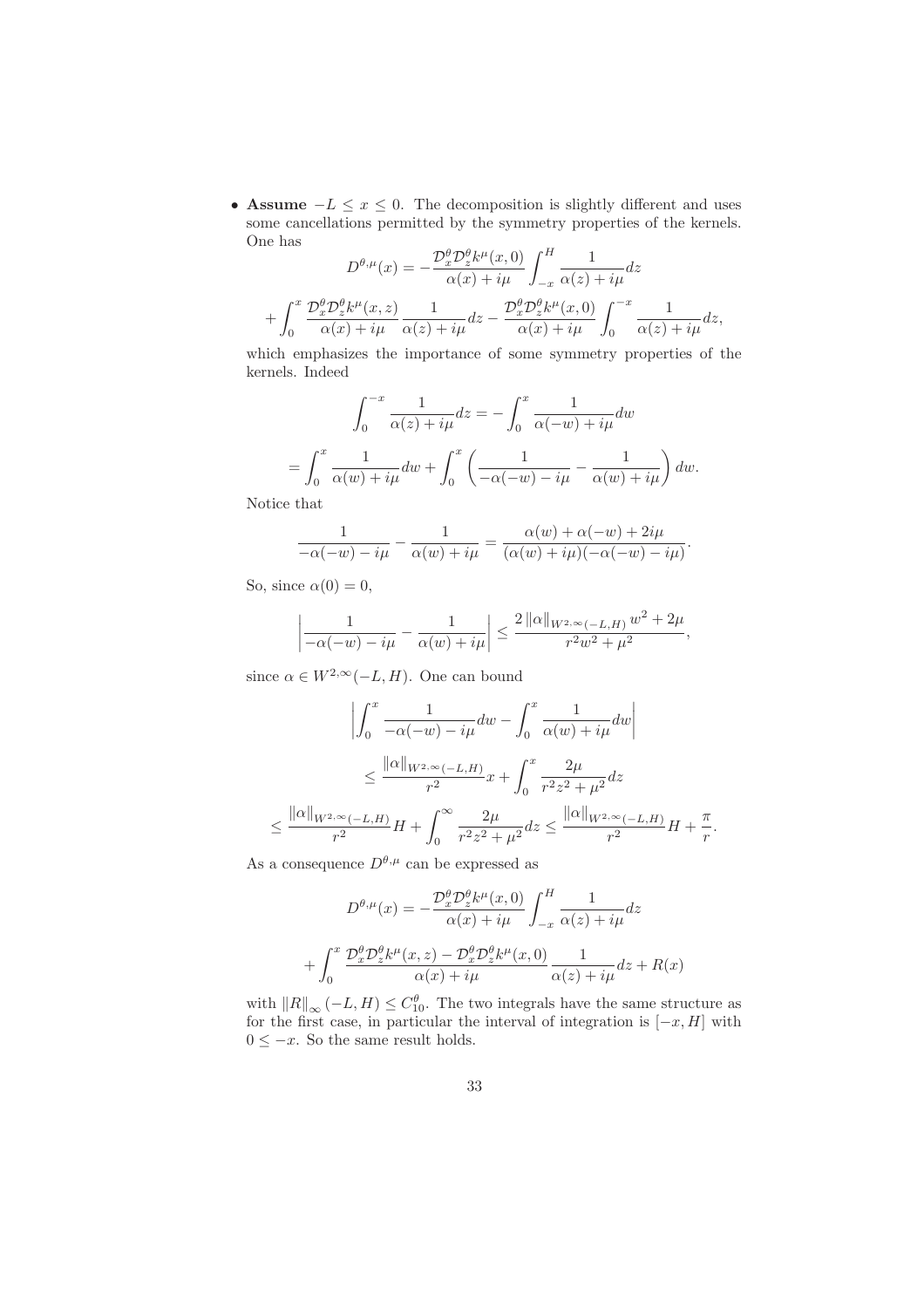**Proposition 5.14.** For all  $1 \leq p < \infty$ , there exists a constant  $C_p^{\theta}$  independent of  $\mu$  such that

$$
\left\| U - \frac{Q(\mathbf{U})}{\alpha(\cdot) + i\mu} \right\|_{L^p(-L, H)} \le C_p^{\theta} \| H \|.
$$
\n(5.41)

Proof. We start from (5.34) written as

$$
U(x) = \frac{Q(\mathbf{U})}{\alpha(x) + i\mu} + \frac{x}{\alpha(x) + i\mu} \tilde{p}^{\theta,\mu}(x)
$$

$$
-\int_0^H \frac{\mathcal{D}_x^{\theta} \mathcal{D}_z^{\theta} k^{\mu}(x,0)}{\alpha(x) + i\mu} U(z) dz + \int_0^x \frac{\mathcal{D}_x^{\theta} \mathcal{D}_z^{\theta} k^{\mu}(x,z)}{\alpha(x) + i\mu} U(z) dz.
$$

Here  $\tilde{p}^{\theta,\mu}(x) = \tilde{a}m^{\theta,\mu}(x) + \tilde{b}n^{\theta,\mu}(x)$ , so that  $\|\tilde{p}^{\theta,\mu}\|_{L^{\infty}(-L,H)} \leq C^{\theta}\|H\|$  over the whole interval  $(-L, H)$ . Notice that  $\tilde{p}^{\theta,\mu}$  is the first part of  $p^{\theta,\mu}$  defined in (5.38). Setting  $u(x) = U(x) - \frac{Q(\mathbf{U})}{\alpha(x) + i\mu}$  one gets

$$
u(x) - \int_0^x \frac{\mathcal{D}_x^{\theta} \mathcal{D}_z^{\theta} k^{\mu}(x, z)}{\alpha(x) + i\mu} u(z) dz
$$
  
= 
$$
\frac{x}{\alpha(x) + i\mu} \widetilde{p}^{\theta, \mu}(x) - Q(\mathbf{U}) D^{\theta, \mu}(x) - \int_0^H \frac{\mathcal{D}_x^{\theta} \mathcal{D}_z^{\theta} k^{\mu}(x, 0)}{\alpha(x) + i\mu} u(z) dz.
$$

The left-hand side is an non singular integral operator of the second kind with and with a bounded kernel thanks to the fundamental property (4.4). The righthand side is bounded in  $L^p$  with a continuous dependence with respect to  $||H||$ , see Lemma 5.2, estimation (5.29) and estimation (5.39).

 $\Box$ 

#### 5.4.4 The second basis function

We apply the above material to the second basis function for which  $Q(\mathbf{U}_{2}^{\theta,\mu}) = 1$ . The inequality (5.41) writes

$$
\left\| U_2^{\theta,\mu} - \frac{1}{\alpha(\cdot) + i\mu} \right\|_{L^p(-L,H)} \le C_p^{\theta} \left( \left| V_2^{\theta,\mu}(H) \right| + \left| W_2^{\theta,\mu}(H) \right| \right), \tag{5.42}
$$

for  $1 \leq p < \infty$ .

Proposition 5.15. Assume the transversality condition (5.19). There exists a constant  $D^{\theta}$  independent of  $\mu$  and continuous with respect to  $\theta$  such that

$$
\left| V_2^{\theta,\mu}(H) \right| + \left| W_2^{\theta,\mu}(H) \right| \le C^{\theta}.
$$
\n(5.43)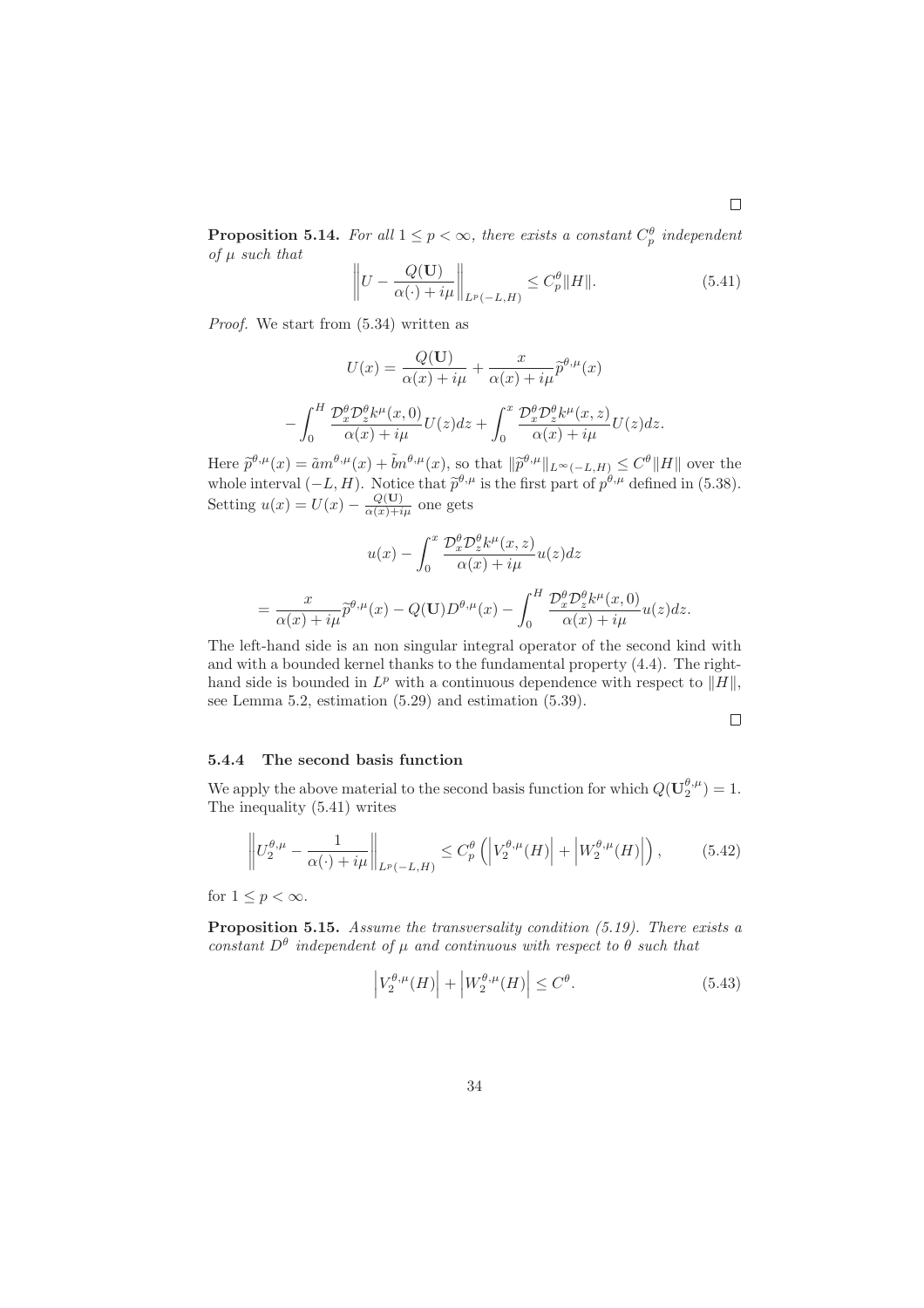*Proof.* Indeed, regarding relation (5.14), (5.15) the pair  $(v, w) = (V_2^{\theta,\mu}(H), W_2^{\theta,\mu}(H))$ is solution of the linear system

$$
\begin{cases}\n-vW_1^{\theta,\mu}(H) + wV_1^{\theta,\mu}(H) = 1, \\
vW_3^{\theta,\mu}(H) - wV_3^{\theta,\mu}(H) = 0.\n\end{cases}
$$
\n(5.44)

The determinant of this linear system is equal to the value of the function  $-\sigma(\theta, \mu)$ . So the transversality condition establishes that

$$
\det\left(\begin{array}{cc} -W_1^{\theta,\mu}(H) & V_1^{\theta,\mu}(H) \\ W_3^{\theta,\mu}(H) & -V_3^{\theta,\mu}(H) \end{array}\right) = -\sigma(\theta,\mu) \neq 0.
$$

Therefore the solution of the linear system

$$
v = -\frac{V_3^{\theta,\mu}(H)}{\sigma(\theta,\mu)}, \quad w = -\frac{W_3^{\theta,\mu}(H)}{\sigma(\theta,\mu)}
$$
(5.45)

is bounded uniformly with respect to  $\mu$ .

Theorem 5.1. Assume the same transversality condition. The second basis function satisfies the following estimates for some  $C_p^{\theta}$  and  $C^{\theta}$  which are continuous with respect to  $\theta$ 

$$
\left\| U_2^{\theta,\mu} - \frac{1}{\alpha(\cdot) + i\mu} \right\|_{L^p(-L,H)} \le C_p^{\theta}, \quad 1 \le p < \infty,
$$
\n(5.46)

$$
\left\| \mathbf{U}_2^{\theta,\mu} \right\|_{H^1_{\text{loc}}[-L,0)\cup(0,H]} \leq C^{\theta}.
$$
 (5.47)

Proof. The first estimate is a straightforward consequence of  $(5.42)$ ,  $(5.43)$ . The use of the integral representations (3.12-3.13) shows that,

$$
\left\|V_2^{\theta,\mu}\right\|_{L_{\text{loc}}^{\infty}[-L,0)\cup(0,H]} + \left\|W_2^{\theta,\mu}\right\|_{L_{\text{loc}}^{\infty}[-L,0)\cup(0,H]} \leq C^{\theta} \tag{5.48}
$$

for some  $C^{\theta}$ . Then the second equation of (2.3) shows that one has the same bound for  $U_2^{\theta,\mu}$ 

$$
\left\| U_2^{\theta,\mu} \right\|_{L_{\text{loc}}^{\infty}[-L,0)\cup(0,H]} \leq C^{\theta}.
$$
 (5.49)

The bound on the derivatives follows from (2.3)

**Remark 7.** Let us set  $H' = -L$ . From (5.48) one gets that  $\|H'\|$  is bounded uniformly also, therefore (5.20) can be generalized for  $x < 0$  (resp. H') instead of  $x > 0$  (resp. H). In summary one has for a constant  $K^{\theta}$  that can be further specified

$$
\left|U_2^{\theta,\mu}(x)\right| \le \frac{K^{\theta}}{r^2 x^2 + \mu^2}, \qquad x \in (-L, H).
$$

We now pass to the limit  $\mu \to 0^+$ .

 $\Box$ 

 $\Box$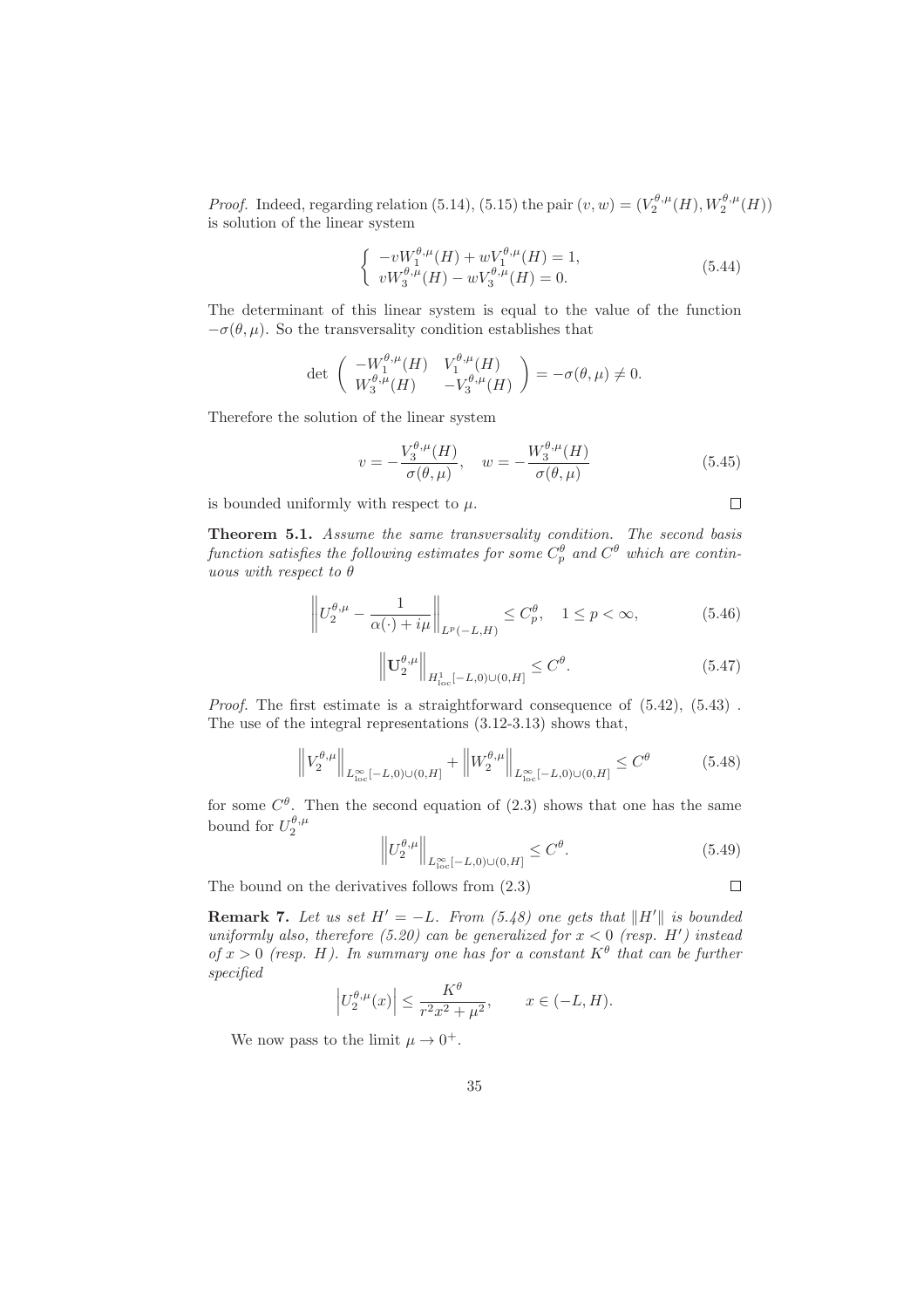**Proposition 5.16.** Assume the transversality condition. The second basis function admits a limit in the sense of distribution for  $\mu = 0^{\pm}$  as follows:

$$
\mathbf{U}_{2}^{\theta,\mu}\rightarrow\mathbf{U}_{2}^{\theta,\pm}=\left(P.V.\frac{1}{\alpha(x)}\pm\frac{i\pi}{\alpha'(0)}\delta_{D}+u_{2}^{\theta,\pm},\;v_{2}^{\theta,\pm},\;w_{2}^{\theta,\pm}\right)
$$

where  $u_2^{\theta,\pm}, v_2^{\theta,\pm}, w_2^{\theta,\pm} \in L^2(-L,\infty)$  and  $\delta_D$  is the Dirac mass at the origin.

**Remark 8.** The limits  $U_2^{\theta,\pm}$  are solutions of (2.3) in the sense of distribution. they will be called the singular solutions.

*Proof.* We consider the case  $\mu \downarrow 0$ . Some parts of the proof are already evident, essentially for quantities which are regular enough  $(V_2^{\theta,\mu}$  and  $W_2^{\theta,\mu})$  or for regions where all functions are regular (typically  $x > 0$ ). Therefore the whole point is to pass to the limit in the singular part of the solution  $U_2^{\theta,\mu}$ . We will make wide use of the equivalence between the integral formulation of proposition 3.1 and the differential formulation (2.3).

• Passing to the weak limit: By continuity of the first basis function with respect to  $\mu$ , one can pass to the limit concerning  $(V_2^{\theta,\mu}(H), W_2^{\theta,\mu}(H))$ . One gets that  $(v, w) = (V_2^{\theta, 0^+})$  $\chi_2^{\theta,0^+}(H), W_2^{\theta,0^+}$  $2^{6,0}$  (*H*)) is the unique solution of the linear system

$$
\begin{cases}\n-vW_1^{\theta}(H) + wV_1^{\theta}(H) = 1, \\
vW_3^{\theta}(H) - wV_3^{\theta}(H) = 0,\n\end{cases}
$$
\n(5.50)

where the coefficients are defined in terms of the first basis function for  $\mu = 0$ . By continuity away from the singularity at  $x = 0$ , one has that  $\mathbf{U}_2^{\theta,\mu} \to \mathbf{U}_2^{\theta}$  in  $L^{\infty}(\varepsilon, H)$  for all  $\varepsilon > 0$ . Using (5.46) it is clear that  $U^{\theta,\mu} - \frac{1}{\alpha(\cdot) + i\mu}$  is bounded in  $L^2(-L, H)$  uniformly with respect to  $\mu$ . Therefore there exists a limit function denoted as  $u_2^{\theta, O^+}$  such that for a subsequence

$$
U_2^{\theta,\mu} - \frac{1}{\alpha(\cdot) + i\mu} \rightarrow_{weak} u_2^{\theta,O^+} \text{ in } L^2(-L, H).
$$

Moreover the first derivative of  $U_2^{\theta,\mu}$  is bounded in  $L^2(-L, -\varepsilon)$  by virtue of (5.47). Therefore

$$
U_2^{\theta,\mu} \to_{strong} \frac{1}{\alpha(\cdot)} + u_2^{\theta,O^+} \text{ in } L^2(-L,-\varepsilon)
$$

at least for a subsequence. Considering the integral relations (3.12-3.13), these subsequences are such that

$$
V_2^{\theta,\mu}(x) \to v_2^{\theta,O^+}(x), \tag{5.51}
$$

and

$$
W_2^{\theta,\mu}(x) \to w_2^{\theta,O^+}(x),\tag{5.52}
$$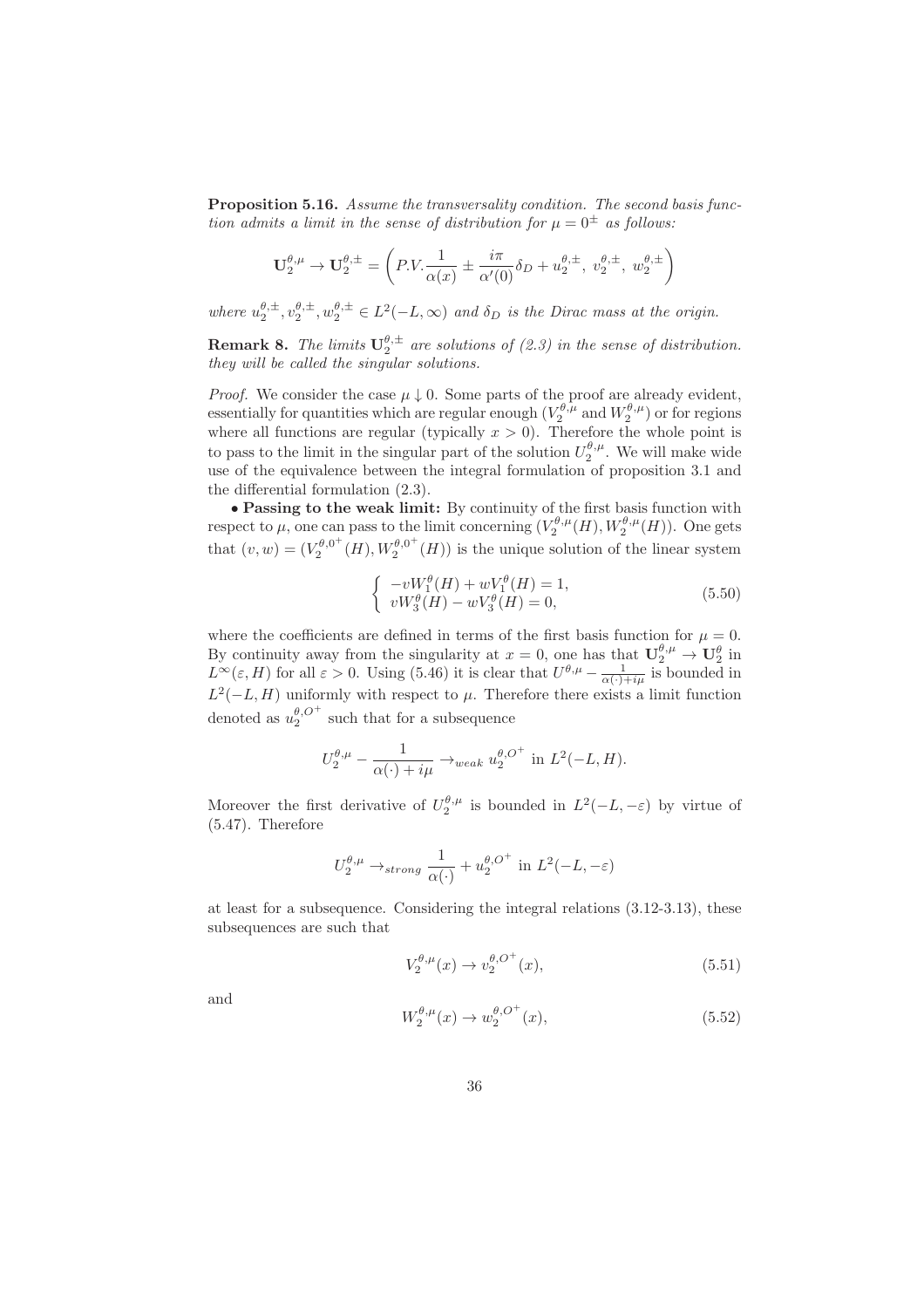with the convergence uniform in compact sets of  $(-L, H) \setminus \{0\}$  and where,

$$
v_2^{\theta,0^+} := a_H A_0(x) + b_H B_0(x) + \int_H^x \mathcal{D}_x^{\theta}(k^0(x,z) - k^0(x,0)) \left( \frac{1}{\alpha(z)} + u^{\theta,+}(z) \right) +
$$

$$
\int_H^x \mathcal{D}_x^{\theta}(k^0(x,0)u^{\theta,+}(z) + \tilde{v}(x),
$$

with

$$
\tilde{v}(x) := \int_H^x \mathcal{D}_x^{\theta} k^0(x,0) \frac{1}{\alpha(z)} dz, \quad \text{for } x > 0,
$$

$$
\tilde{v}(x) := \mathcal{D}_x^{\theta} k^0(x,0) \left[ \int_x^{-\varepsilon} \frac{1}{\alpha(z)} dz + \ln \alpha(\varepsilon) \beta(\varepsilon) - \ln \alpha(-\varepsilon) \beta(-\varepsilon) + \int_{\alpha(\varepsilon)}^{\alpha(-\varepsilon)} \ln(z) \beta'(z) dz \right] + \int_{\varepsilon}^H \mathcal{D}_x^{\theta} k^0(x,0) \frac{1}{\alpha(z)} dz \quad \text{for } x < 0,
$$

$$
w_2^{\theta,0^+} := a_H A'_0(x) + b_H B'_0(x) + \int_H^x \partial_x \mathcal{D}_x^{\theta} (k^0(x,z) - k^0(x,0)) \left( \frac{1}{\alpha(z)} + u^{\theta,+}(z) \right)
$$

$$
+ \int_H^x \partial_x \mathcal{D}_x^{\theta} k^0(x,0) u^{\theta,+}(z) + \tilde{w}(x),
$$

with

$$
\tilde{w}(x) := \int_H^x \partial_x \mathcal{D}_x^{\theta} k^0(x, 0) \frac{1}{\alpha(z)} dz, \quad \text{for } x > 0,
$$

$$
\tilde{w}(x) := \partial_x \mathcal{D}_x^{\theta} k^0(x, 0) \left[ \int_x^{-\varepsilon} \frac{1}{\alpha(z)} dz + \ln \alpha(\varepsilon) \beta(\varepsilon) - \ln \alpha(-\varepsilon) \beta(-\varepsilon) + \int_{\alpha(\varepsilon)}^{\alpha(-\varepsilon)} \ln(z) \beta'(z) dz \right] + \int_{\varepsilon}^H \partial_x \mathcal{D}_x^{\theta} k^0(x, 0) \frac{1}{\alpha(z)} dz \quad \text{for } x < 0,
$$

where  $0 < \varepsilon$  is so small that  $\alpha(x)$  is invertible for  $x \in [-\varepsilon, \varepsilon]$  and  $\beta(z) :=$  $1/\alpha'(\alpha^{-1}(z))$  with  $\alpha^{-1}$  the inverse function of  $\alpha$ . The limits in (5.51), (5.52) also hold in the strong topology of  $L^2(-L, H)$ .

These weak or strong limits are naturally weak solution of the initial system (2.3): denoting for simplicity

$$
(u_2, v_2, w_2) = (u_2^{\theta, 0+}, v_2^{\theta, 0+}, w_2^{\theta, 0+}),
$$

these functions are solutions of

$$
\begin{cases}\n\int w_2 \varphi_1 dx + i\theta \, P.V. \int \left(\frac{1}{\alpha(x)} + u_2\right) \varphi_1 dx - \frac{\theta \pi}{\alpha'(0)} \varphi_1(0) + \int v_2 \varphi_1' dx = 0, \\
i\theta \int w_2 \varphi_2 dx - \int (\alpha u_2 + 1) \varphi_2 dx - i \int \delta(x) v_2 \varphi_2 dx = 0, \\
\int w_2 \varphi_3' dx + i \, P.V. \int \delta\left(\frac{1}{\alpha(x)} + u_2\right) \varphi_3 dx - \frac{\delta(0)\pi}{\alpha'(0)} \varphi_3(0) \\
- \int \alpha(x) v_2 \varphi_3 dx = 0, \tag{5.53}\n\end{cases}
$$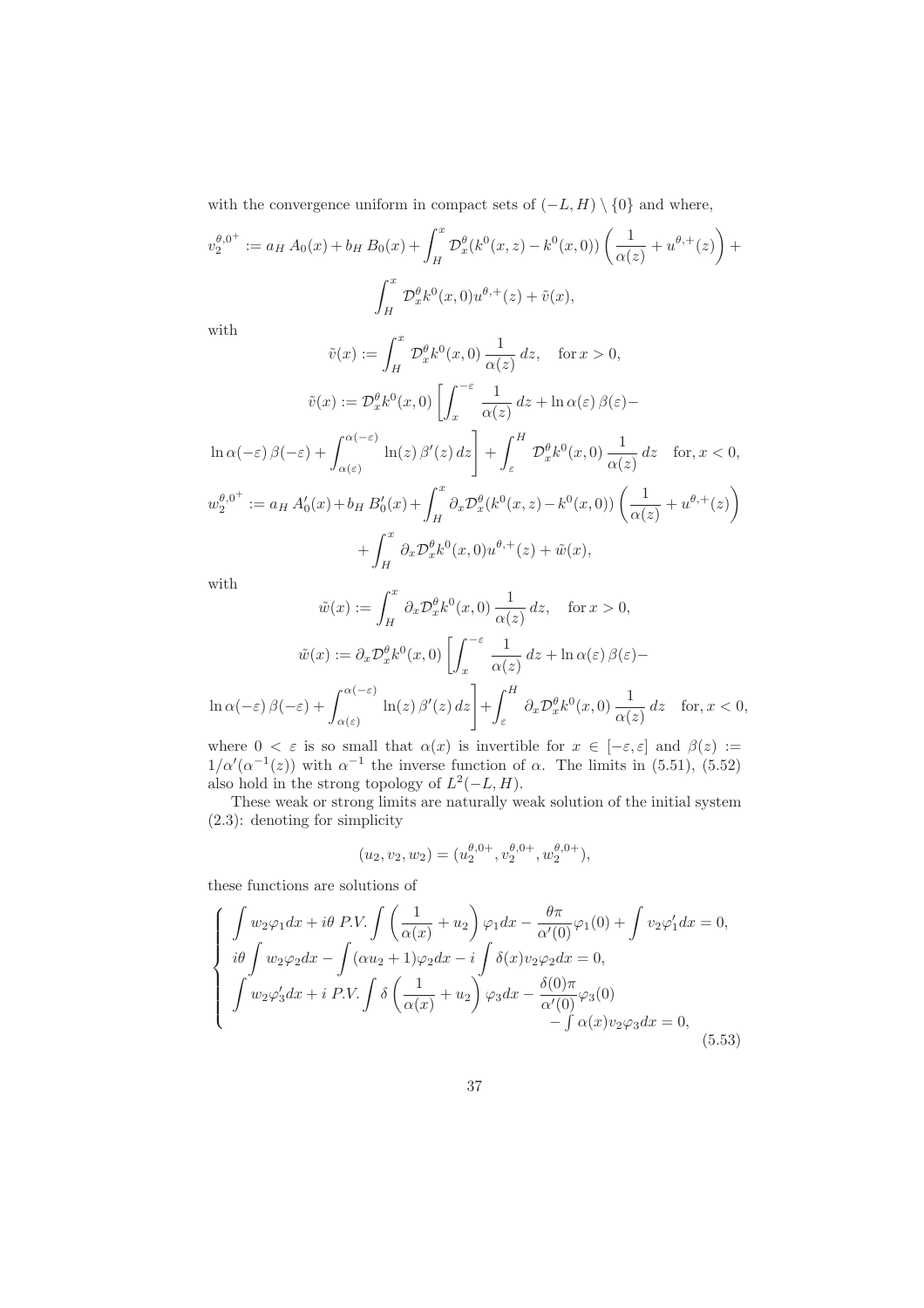for any sufficiently smooth test functions with compact support, for example  $(\varphi_1, \varphi_2, \varphi_3) \in C_0^1(-L, H)$ . To pass to the limit we have used that in distribution sense,  $\lim_{u\to 0+} \frac{1}{\alpha(x)+i\mu} = P.V \frac{1}{\alpha(x)} + i\pi \frac{1}{\alpha'(0)} \delta_D$ . The signs of  $-\frac{\theta\pi}{\alpha'(0)} \varphi_1(0)$  and  $-\frac{\delta(0)\pi}{\alpha'(0)}\varphi_3(0)$  are compatible<sup>2</sup> with the fact the limit is for positive  $\mu$ . The principal value is defined as:

$$
P.V. \int \frac{1}{\alpha(x)} \, \varphi(x) \, dx := \lim_{\varepsilon \downarrow 0} \left( \int_{-L}^{\rho(-\varepsilon)} \frac{1}{\alpha(x)} \, \varphi(x) + \int_{\rho(\varepsilon)}^{H} \frac{1}{\alpha(x)} \, \varphi(x) \right) \, dx,
$$

where  $\alpha(\rho(\mp \varepsilon)) = \pm \varepsilon$ .

• Uniqueness of the weak limit: If there is another triplet  $(\widetilde{u_2}, \widetilde{v_2}, \widetilde{w_2})$ solution of the same weak formulation (5.53), then the difference

$$
(\widehat{u_2}, \widehat{v_2}, \widehat{w_2}) = (\widetilde{u_2} - u_2, \widetilde{v_2} - v_2, \widetilde{w_2} - w_2)
$$

satisfies

$$
\begin{cases}\n\int \widehat{w_2} \varphi_1 dx + i\theta \int \widehat{u_2} \varphi_1 dx + \int \widehat{v_2} \varphi_1' dx = 0, \\
i\theta \int \widehat{w_2} \varphi_2 dx - \int \alpha \widehat{u_2} \varphi_2 dx - i \int \delta(x) \widehat{v_2} \varphi_2 dx = 0, \\
\int \widehat{w_2} \varphi_3' dx + i \int \delta \widehat{u_2} \varphi_3 dx - \int \alpha(x) \widehat{v_2} \varphi_3 dx = 0,\n\end{cases}
$$
\n(5.54)

By construction  $(\widehat{u_2}, \widehat{v_2}, \widehat{w_2}) = (0, 0, 0)$  for  $x > 0$ . For  $x < 0$ , we deduce from  $(5.54)$  that  $(\widehat{u_2}, \widehat{v_2}, \widehat{w_2})$  is a solution of the X-mode equations. Therefore these functions can be expressed as a linear combination of the first and second basis functions for  $x < 0$ . Since  $\widehat{u}_2 \in L^2(-L, 0)$  is non singular, only the first basis function is involved that is

$$
(\widehat{u_2}, \widehat{v_2}, \widehat{w_2}) = \lambda \left( U_1^{\theta}, V_1^{\theta}, W_1^{\theta} \right) \qquad x < 0.
$$

From (5.54) we get for example

$$
\int_{-L}^{0} \widehat{w_2} \varphi_3' dx + i \int_{-L}^{0} \delta \widehat{u_2} \varphi_3 dx - \int_{-L}^{0} \alpha(x) \widehat{v_2} \varphi_3 dx = 0
$$

where  $\varphi_3(-L) = 0$  and  $\varphi_3(0)$  is arbitrary. We integrate by parts

$$
\int_{-L}^{0} \left(-\widehat{w_2}' + i\delta \widehat{u_2} - \alpha \widehat{v_2}\right) \varphi_3 dx + \widehat{\omega_2}(0)\varphi_3(0) = 0.
$$

Since  $(\widehat{u_2}, \widehat{v_2}, \widehat{w_2})$  is a non singular solution of the X-mode equations, one has that  $-\widehat{w_2}' + i\delta \widehat{u_2} - \alpha \widehat{v_2} = 0$ . Finally

$$
\widehat{\omega_2}(0)\varphi_3(0)=0.
$$

Since we can take  $\varphi_3(0) \neq 0$ , it follows that  $0 = \widehat{\omega_2}(0) = \lambda W_1^{\theta}(0)$ . Considering the normalization (5.6) one gets that  $\lambda = 0$ . Therefore  $(\widehat{u_2}, \widehat{v_2}, \widehat{w_2}) = (0, 0, 0)$ .

<sup>&</sup>lt;sup>2</sup>If one takes the limit  $\mu \uparrow 0$ , the signs of these terms are changed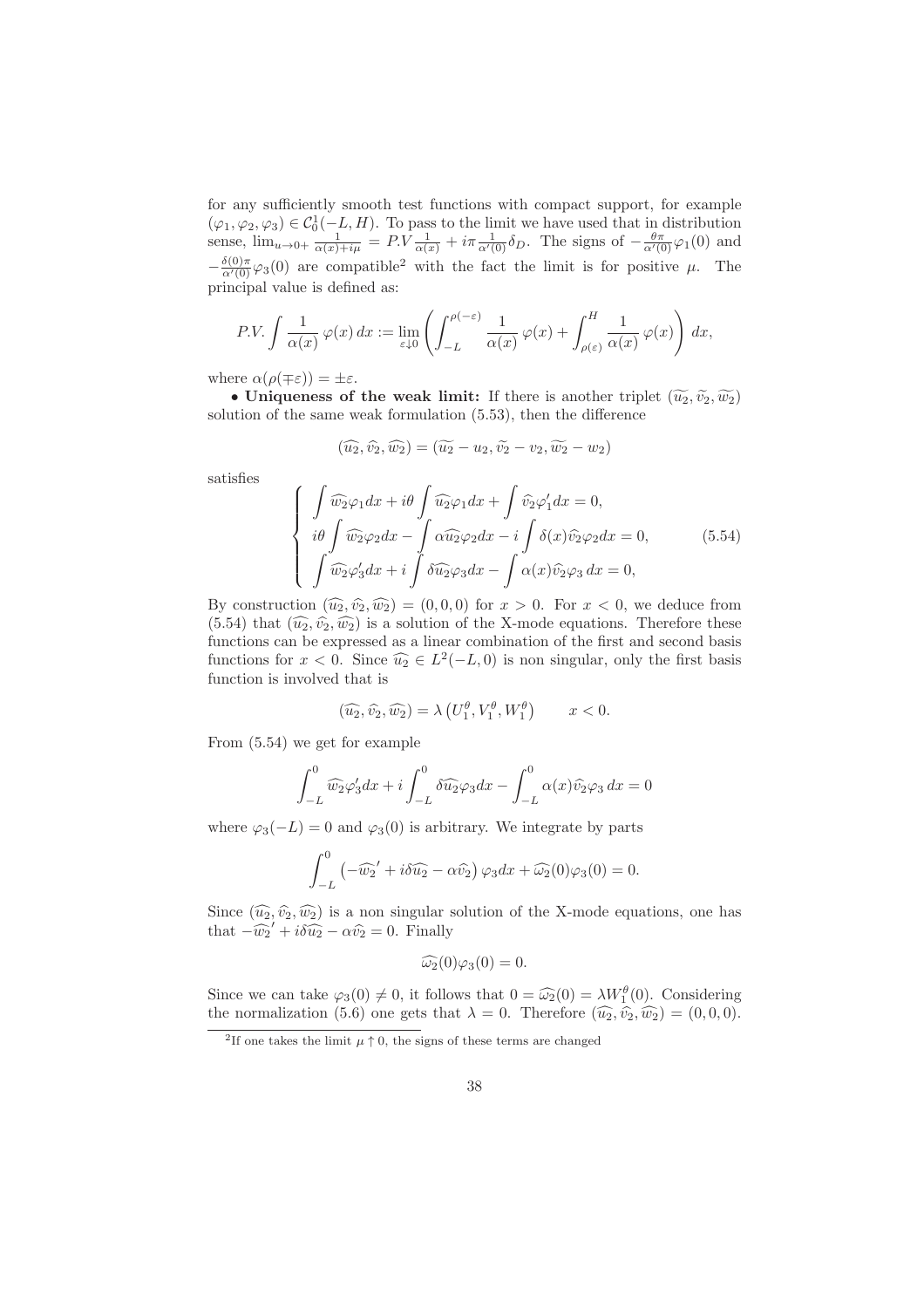It means that the weak limit is unique: all the sequence tends to the same weak limit.

• Regularity: By Theorem 5.1 the limit belongs to  $H^1([-L, -\varepsilon] \cup [\varepsilon, \infty))$ <sup>3</sup>.

# 6 The limit spaces  $\mathbb{X}^{\theta,\pm}$

We can now define the limit spaces in which the limit basis functions live.

# 6.1 The space  $\mathbb{X}^{\theta,+}$

Passing to the limit  $\mu \to 0^+$ , the limit space  $\mathbb{X}^{\theta,+}$  is

$$
\mathbb{X}_{\varepsilon}^{\theta,+} = \text{Span}\left\{ \mathbf{U}_1^{\theta}, \mathbf{U}_2^{\theta,+} \right\} \subset H^1_{loc} \left( (-L, \infty) \setminus \{0\} \right). \tag{6.1}
$$

# 6.2 The space  $\mathbb{X}^{\theta,-}$

It is of course possible do all the analysis with negative  $\mu < 0$  and to study the limit  $\mu \to 0^-$ . The first basis function is exactly the same. The second basis function is chosen exponentially decreasing at infinity and such that

$$
i\mu U_2^{\theta,\mu} = 1 \qquad \mu < 0.
$$

The generalization of the preliminary result (5.46) is straightforward

$$
\left\| U_2^{\theta,\mu} - \frac{1}{\alpha(\cdot) + i\mu} \right\|_{L^p(-L,H)} \le C_p^{\theta}, \qquad -1 \le \mu < 0. \tag{6.2}
$$

Passing to the limit  $\mu \to 0^-$ , it defines the limit space  $\mathbb{X}^{\theta,-}$ 

$$
\mathbb{X}_{\varepsilon}^{\theta,-} = \text{Span}\left\{ \mathbf{U}_1^{\theta}, \mathbf{U}_2^{\theta,-} \right\} \subset H_{loc}^1 \left( (-L,\infty) \setminus \{0\} \right). \tag{6.3}
$$

We observe of course that the first basis function belongs to  $\mathbb{X}_{\varepsilon}^{\theta,+} \cap \mathbb{X}_{\varepsilon}^{\theta,-}$ . Since the limit equation is the same, and the normalization at  $x = H$  is also the same we readily observe that the second basis functions are identical for  $0 < x$ 

$$
U_2^{\theta,+}(x) = U_2^{\theta,-}(x) \qquad 0 < x. \tag{6.4}
$$

The main point is to determine the difference between the limit of the two singular functions for  $x < 0$ .

Proposition 6.1. One has

$$
U_2^{\theta,+}(x) - U_2^{\theta,-}(x) = \frac{-2i\pi}{\alpha'(0)} U_1^{\theta}(x) \qquad x < 0.
$$
 (6.5)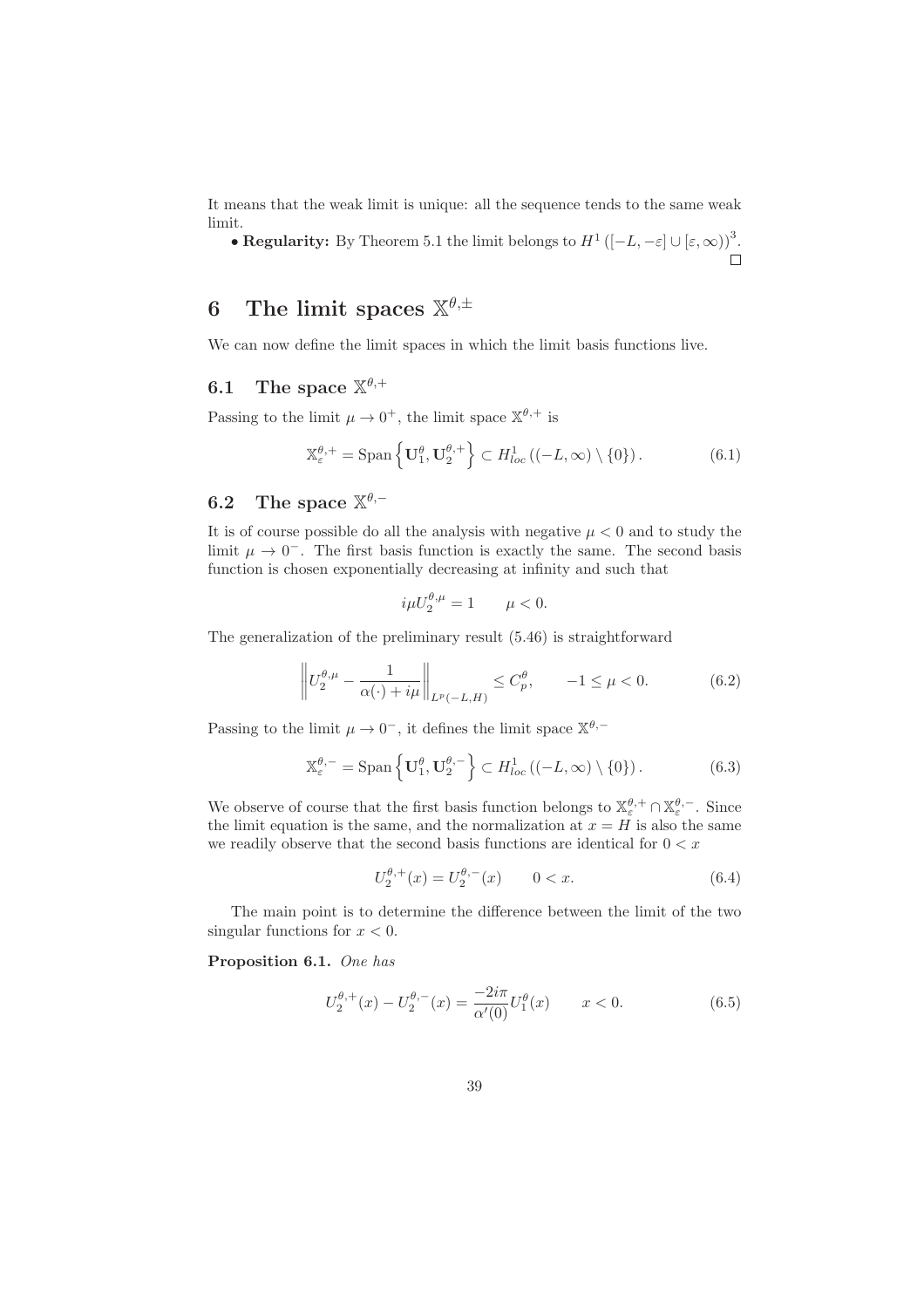Proof. We notice that the Wronskian relations (5.15) are the same at the limit  $\mu = 0^{\pm}$ . By subtraction

$$
V_1^{\theta}(x)\left(W_2^{\theta,+}(x)-W_2^{\theta,-}(x)\right)-W_1^{\theta}(x)\left(V_2^{\theta,\mu}(x)-V_2^{\theta,-}(x)\right)=0.
$$

It show that the difference is proportional to the first basis function

$$
U_2^{\theta,+}(x) - U_2^{\theta,-}(x) = \gamma U_1^{\theta}(x) \qquad x < 0.
$$
 (6.6)

It remains to determine  $\gamma$ . We already now that the limit  $\mu \to 0^+$  can be characterized by (5.53). The third equation writes

$$
\int w_2^+ \varphi_3' dx + i \, P.V. \int \delta \left( \frac{1}{\alpha(x)} + u_2^+ \right) \varphi_3 dx - \frac{\delta(0)\pi}{\alpha'(0)} \varphi_3(0) - \int \alpha(x) v_2^+ \varphi_3 dx = 0
$$

where  $(u_2^+, v_2^+, w_2^+)$  refers to the non singular part of the limit  $\mu \to 0^+$ . The equivalent equation for the non singular part  $(u_2^-, v_2^-, w_2^-)$  of the limit  $\mu \to 0^$ is

$$
\int w_2^- \varphi_3' dx + i \, P.V. \int \delta \left( \frac{1}{\alpha(x)} + u_2^- \right) \varphi_3 dx + \frac{\delta(0)\pi}{\alpha'(0)} \varphi_3(0) - \int \alpha(x) v_2^- \varphi_3 dx = 0.
$$

By subtraction, one gets

$$
\int (w_2^+ - w_2^-)\varphi_3'dx + i \int \delta(u_2^+ - u_2^-)\varphi_3 dx
$$
  

$$
-\frac{2\delta(0)\pi}{\alpha'(0)}\varphi_3(0) - \int \alpha(x)(v_2^+ - v_2^-)\varphi_3 dx = 0.
$$

Due to  $(6.4)$  these differences vanishes for  $x > 0$ . We get

$$
\int_{-L}^{0} (w_2^+ - w_2^-)\varphi_3'dx + i \int_{-L}^{0} \delta(u_2^+ - u_2^-)\varphi_3 dx
$$

$$
- \frac{2\delta(0)\pi}{\alpha'(0)}\varphi_3(0) - \int_{-L}^{0} \alpha(x)(v_2^+ - v_2^-)\varphi_3 dx = 0
$$

where  $\varphi_3$  is a smooth test function that vanishes at  $-L$ . Integration by part yields

$$
\int_{-L}^{0} \left( -(w_2^+ - w_2^-)' + i \delta (u_2^+ - u_2^-) - \alpha(x)(v_2^+ - v_2^-) \right) \varphi_3 dx
$$

$$
- \frac{2\delta(0)\pi}{\alpha'(0)} \varphi_3(0) + (w_2^+ - w_2^-)(0)\varphi_3(0).
$$

Due to (6.6) one has that

$$
-(w_2^+ - w_2^-)' + i\delta(u_2^+ - u_2^-) - \alpha(x)(v_2^+ - v_2^-) = 0 \qquad x < 0.
$$

Since  $\varphi_3(0)$  is arbitrary, it means that  $w_2^+(0) - w_2^-(0) = \frac{2\delta(0)\pi}{\alpha'(0)}$ . We obtain  $\gamma W_1^{\theta}(0) = \frac{2\delta(0)\pi}{\alpha'(0)}$ , that is  $i\delta(0)\gamma = \frac{2\delta(0)\pi}{\alpha'(0)} = 0$ . Therefore  $\gamma = \frac{-2i\pi}{\alpha'(0)}$ . The claim is proved.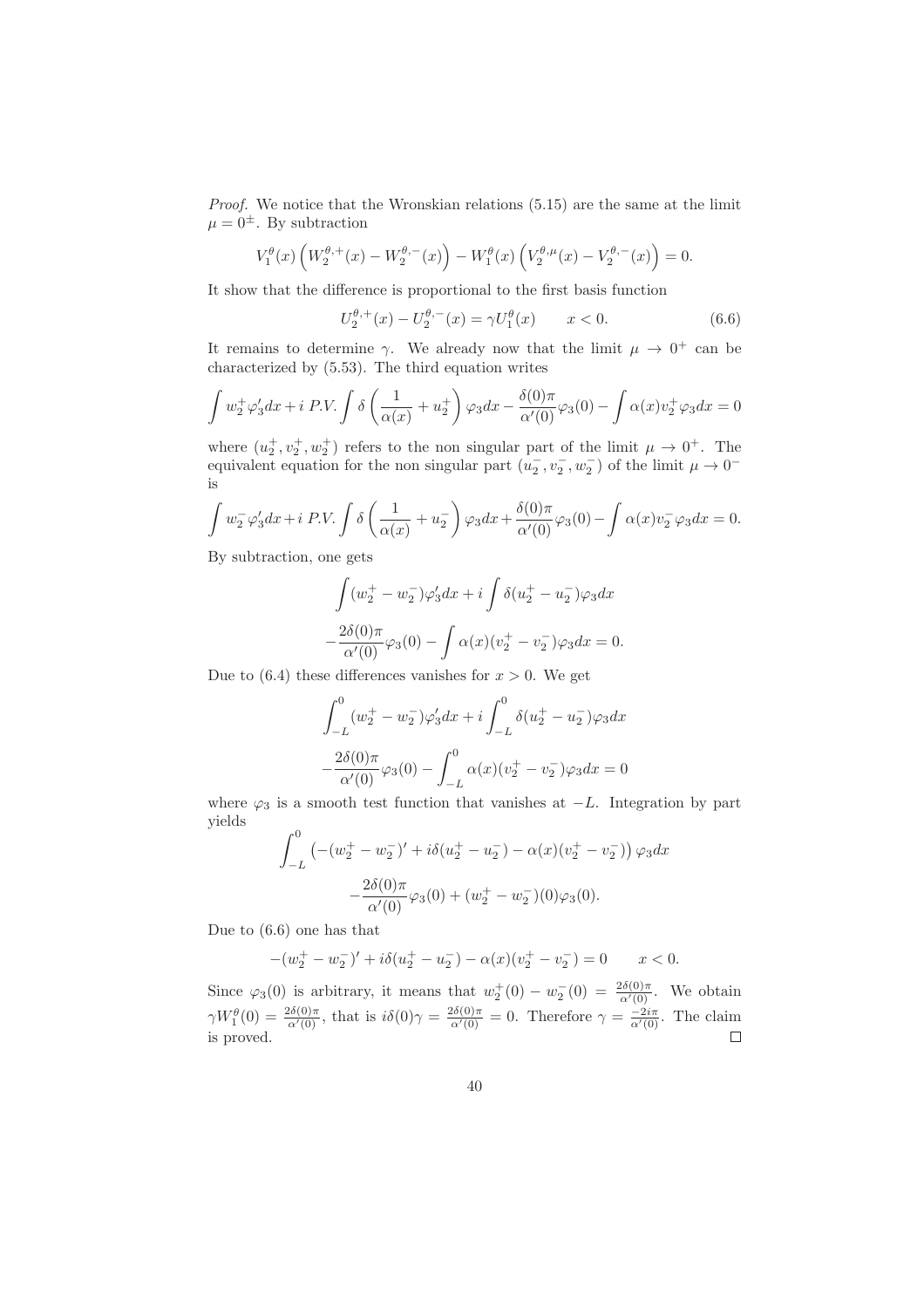# 7 Proof of the main theorem

All the information about the first and second basis functions is now used to construct the solution of the system (2.3) with the boundary condition (1.4). The function  $g$  depends only of the vertical variable  $y$ . Under convenient condition g admits the Fourier representation

$$
g(y) = \frac{1}{2\pi} \int_{\mathbb{R}} \hat{g}(\theta) e^{i\theta y} d\theta.
$$
 (7.1)

We first consider a small but non zero regularization parameter  $\mu > 0$ . For the sake of simplicity we will assume that the transversality condition is satisfied for all  $\theta$  in the support of  $\widehat{g}$ 

$$
|\sigma(\theta)| \ge c > 0 \quad \forall \theta \in \text{supp}(\hat{g}).
$$
 (H6)

It is just a convenient uniform version of the point-wise transversality condition (5.19). Additional comments are in section 7.3.

### 7.1 One Fourier mode

For one Fourier mode, one needs to consider the solution of (2.3) with boundary condition

$$
\widehat{W}^{\mu}(-L) + i\lambda \widehat{V}^{\mu}(-L) = \widehat{g}.
$$

Since we add of course that the solution must decrease (exponentially) at  $x \approx \infty$ to guarantee that no energy comes from infinity, the solution is proportional to the second basis function. That is there is a coefficient  $\gamma^{\theta,\mu}$  such that  $\hat{\mathbf{U}}^{\mu} =$  $\gamma^{\theta,\mu}U^{\theta,\mu}$ . The coefficient satisfies the equation

$$
\gamma^{\theta,\mu}\left(W^{\theta,\mu}_2(-L)+i\lambda V^{\theta,\mu}_2(-L)\right)=\widehat{g}(\theta)
$$

that is

$$
\gamma^{\theta,\mu}=\frac{\widehat{g}(\theta)}{\tau^{\theta,\mu}}
$$

from which it is clear that we must study the coefficient/function

$$
\tau^{\theta,\mu} = W_2^{\theta,\mu}(-L) + i\lambda V_2^{\theta,\mu}(-L). \tag{7.2}
$$

**Proposition 7.1.** Assume (H6). For every compact set  $S \subset \mathbb{R}$ , there exists  $\varepsilon > 0$ ,  $\tau^+$  and  $\tau^- > 0$  such that  $\tau^- \leq |\tau^{\theta,\mu}| \leq \tau^+$  for  $0 < \mu \leq \varepsilon$  and  $\theta \in S$ .

Proof. The upper bound is a direct consequence of (5.48). To prove the lower bound, a useful result is the formula which comes from (5.10)

$$
\mathrm{Im}\left( W_2^{\theta,\mu}(-L)\overline{V_2^{\theta,\nu}(-L)}\right)\geq \mu \int_{-L}^{\infty} \left|U_2^{\theta,\mu}(x)\right|^2dx
$$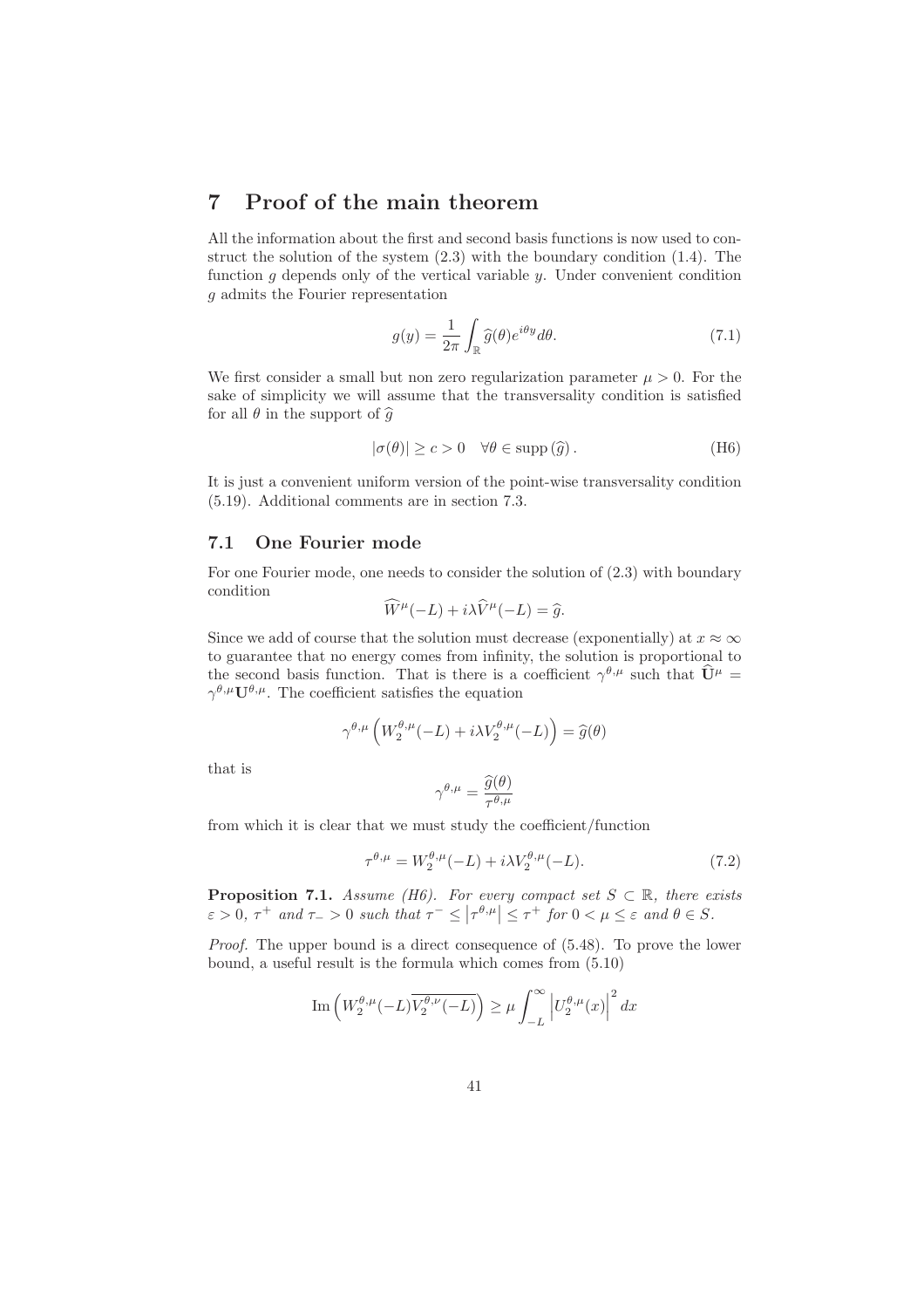Combining with (5.27) and  $Q(\mathbf{U}^{\theta,\mu}) = 1$  (by construction), it yields

$$
\mathrm{Im}\left( W^{\theta,\mu}_2(-L)\overline{V^{\theta,\nu}_2(-L)}\right)\geq \tau_->0.
$$

Plugging the definition of  $\tau^{\theta,\mu}$  inside this inequality, one gets

$$
\operatorname{Im}\left(\tau^{\theta,\mu}\overline{V_2^{\theta,\nu}(-L)}\right) \geq \tau_- + \lambda \left|V^{\theta,\mu}(-L)\right|^2 \geq \tau_- > 0.
$$

Therefore  $\left|V^{\theta,\mu}_{2}(-L)\right| \times |\tau(\theta,\mu)| \geq \tau_{-}.$  The  $L^{\infty}$  bounds (5.48) shows that there exists  $C > 0$  such that  $C |\tau(\theta, \mu)| \geq \tau_{-}.$ 

By (5.51), (5.52),

$$
\tau^{\theta,+} := W_2^{\theta,0^+}(-L) + i\lambda V_2^{\theta,0^+}(-L) = \lim_{\mu \to 0^+} \tau^{\theta,\mu}.
$$
 (7.3)

**Proposition 7.2.** For every compact set  $S \subset \mathbb{R}$ , there exists  $\varepsilon > 0$ ,  $\tau^+$  and  $\tau_{-} > 0$  such that  $\tau^{-} \leq |\tau^{\theta,+}| \leq \tau^{+}$  for  $0 < \mu \leq \varepsilon$  and  $\theta \in S$ .

Proof. This is immediate from Proposition 7.1 and (7.3).  $\Box$ 

#### 7.2 Fourier representation of the solution

The solution of  $(2.2)$  with the boundary condition  $(1.4)$  is given by the inverse Fourier formula

$$
\begin{pmatrix} E_x^{\mu} \\ E_y^{\mu} \\ W^{\mu} \end{pmatrix} (x, y) = \frac{1}{2\pi} \int_{\mathbb{R}} \frac{\widehat{g}(\theta)}{\tau^{\theta, \mu}} \mathbf{U}^{\theta, \mu}(x) e^{i\theta y} d\theta \tag{7.4}
$$

where we assume that  $g \in L^2(\mathbb{R})$  and that  $\hat{g}$  has compact support. Passing to the limit in (7.4) one gets

$$
\begin{pmatrix} E_x^+ \\ E_y^+ \\ W^+ \end{pmatrix} (x, y) = \frac{1}{2\pi} \int_{\mathbb{R}} \frac{\widehat{g}(\theta)}{\tau^{\theta,+}} \begin{pmatrix} P.V. \frac{1}{\alpha(x)} + \frac{i\pi}{\alpha'(0)} \delta_D + u_2^{\theta,+} \\ v_2^{\theta,+} \\ w_2^{\theta,+} \end{pmatrix} e^{i\theta y} d\theta \quad (7.5)
$$

This formula has to be understood in the sense of distribution. Since by Theorem  $5.1 \|u^{\theta,+}\| \leq C_2^{\theta}, \|v^{\theta,+}\| \leq C_2^{\theta}, \|w^{\theta,+}\| \leq C_2^{\theta}$  with  $C_2^{\theta}$  a continuous function of  $\theta$ , and considering that  $\tau^{\theta,\mu}$  converges to  $\tau^{\theta,+}$  there is sufficient regularity to pass to the limit. The value of the heating is

$$
\mathcal{Q} = \lim_{\mu \to 0^+} \mu \int |E_x^{\mu}(x, y)|^2 dx dy = \frac{1}{2} \int_{\mathbb{R}} \frac{|\widehat{g}(\theta)|^2}{|\alpha'(0)| |\tau^{\theta, +}|^2} d\theta. \tag{7.6}
$$

To our knowledge this is the first time that such a formula is written where all terms are explicitly given. A similar but much less precise formula can be found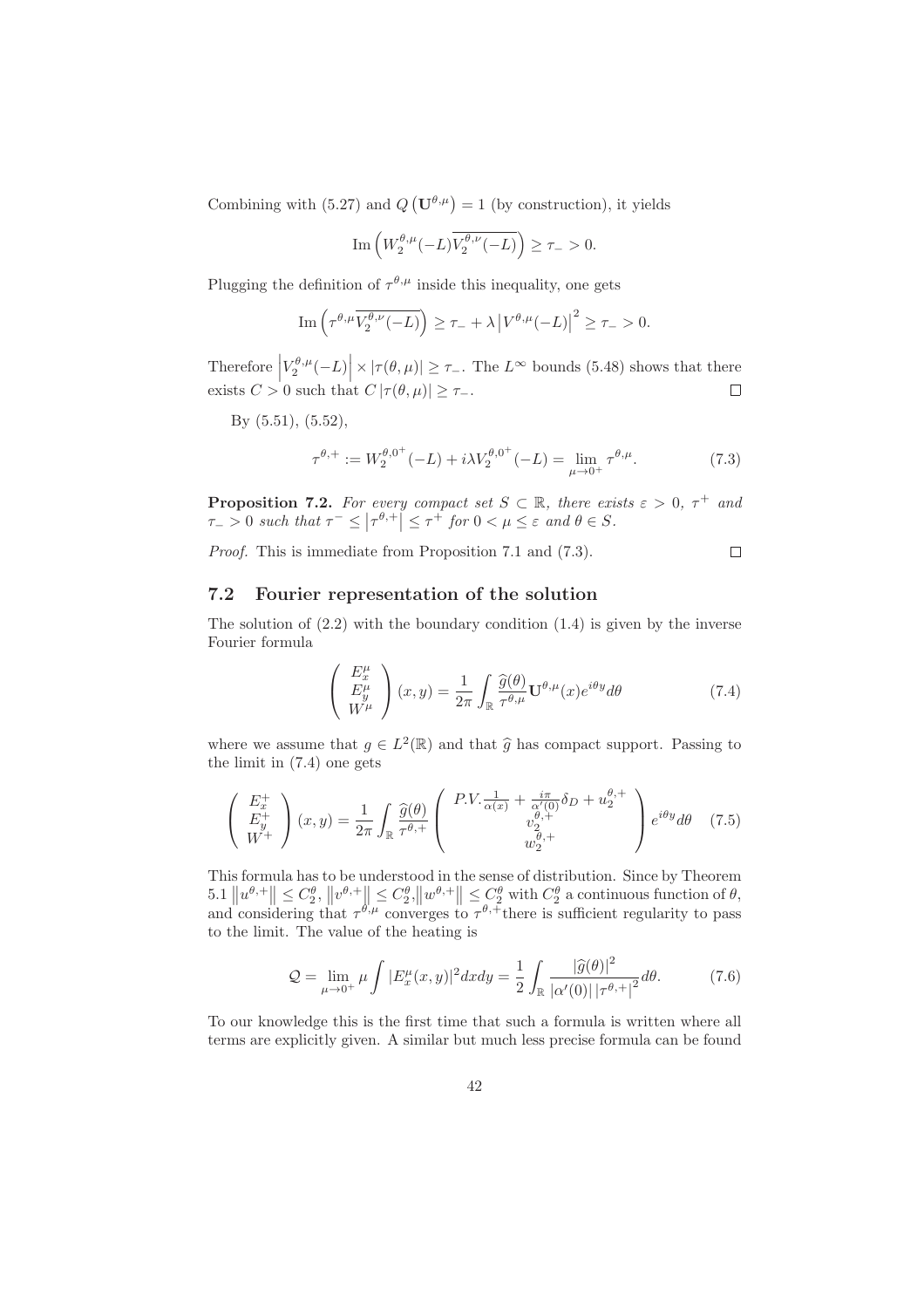in [11] derived by means of analogies, see also [25]. All these integrals are convergent provided  $\hat{g}$  decays sufficiently fast at infinity. Provided the transversality condition is satisfied, and it is always the case in a neighborhood of  $\theta = 0$  under hypothesis (H5), the heating is generically positive. This is of course related to the presence of the strong Dirac singularity in the solution (7.5).

Remark 9. An essential consequence of this analysis is the physical heating Q which is related to the singularity  $P.V. \frac{1}{\alpha(x)} \pm \frac{i\pi}{\alpha'(0)} \delta_D$  of the mathematical solution. The singularity is not an artifact of the model. It is on the contrary a direct way to measure the amount of heating provided to the plasma by the electromagnetic wave.

**Remark 10.** Observe that the singular solutions  $U_2^{\theta,\pm}$  are the unique solutions of the following initial value problem.

Find a triplet  $(u_2^{\theta,\pm}, v_2^{\theta,\pm}, w_2^{\theta,\pm}) \in L^2(-L,\infty)^3$  which satisfies the constraints  $v_2^{\theta,\pm}(H) = V_3^{\theta,0}(H), w_2^{\theta,\pm}(H) = W_3^{\theta,0}(H),$  and

$$
w_2^{\theta,\pm} - \frac{d}{dx}v_2^{\theta,\pm} + i\theta u_2^{\theta,\pm} = -i\theta P.V. \frac{1}{\alpha(x)} \pm \frac{\theta \pi}{\alpha'(0)} \delta_D,
$$
  

$$
i\theta w_2^{\theta,\pm} - \alpha u_2^{\theta,\pm} - i\delta(x)v_2^{\theta,\pm} = 1,
$$
  

$$
-\frac{d}{dx}w_2^{\theta,\pm} + i u_2^{\theta,\pm} - \alpha(x)v_2^{\theta,\pm} = -i P.V. \frac{\delta(x)}{\alpha(x)} \pm \frac{\delta(0)\pi}{\alpha'(0)} \delta_D.
$$

We prove that this problem has an unique solution by the argument given to prove the uniqueness of the weak limits.. For this purpose observe that

$$
\left(\frac{1}{\alpha(x)}+u_2^{\theta,\pm},v_2^{\theta,\pm},w_2^{\theta,\pm}\right)(x)=\left(U_3^{\theta,0},V_3^{\theta,0},W_3^{\theta,0}\right)(x) \text{ for } x>0.
$$

We observe the similarity with the standard limiting absorption principle in scattering theory. In scattering theory the solutions obtained by the limiting absorption principle are characterized as the unique solutions that satisfy the radiation condition, i.e., they are uniquely determined by the behavior at infinity. Here, the singular solutions are uniquely determined by their behavior at  $+\infty$ and by their singular part  $P.V. \frac{1}{\alpha(x)} \pm \frac{i\pi}{\alpha'(0)} \delta_D$  Note that it is natural that we have to specify the singularity at  $x = 0$  because our equations are degenerate at  $x = 0$ . We think this principle could be used for practical computations. It is however a little more subtle since a boundary condition at finite distance  $x = -L$ must be prescribed. That is the singular part is itself dependant on the boundary condition where the energy comes in the system. Mathematically it corresponds to the coefficient  $\tau^{\theta,+}$  in the representation formula (7.5).

## 7.3 What happens if the transversality condition is not satisfied

An interesting question is to determine what happens if the transversality condition is not satisfied. We begin with some simple remarks. Firstly the point-wise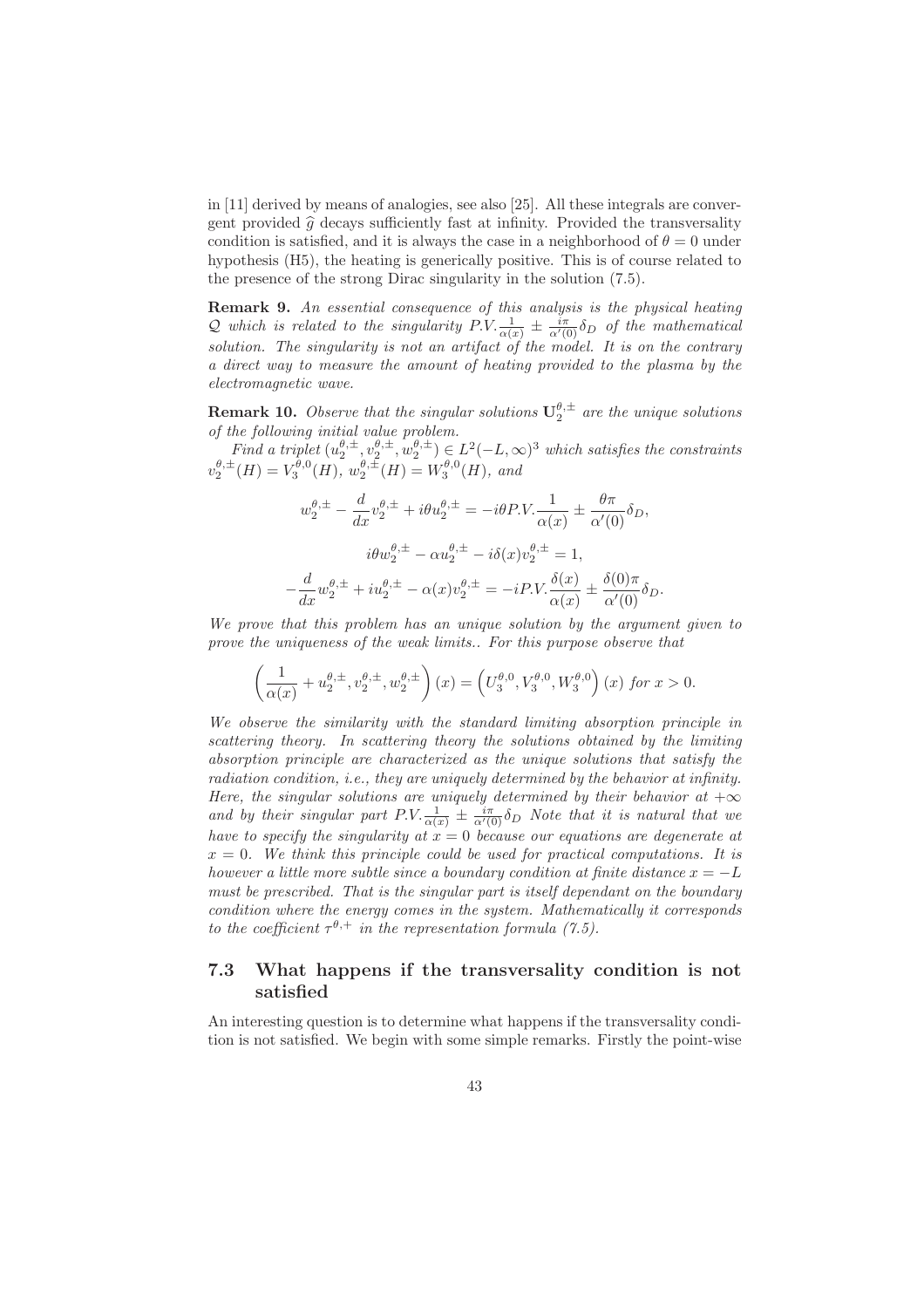transversality condition (5.19) or the uniform one (H6) greatly simplify the analysis. They are satisfied at least for  $\theta$  close to zero provided the transition zone is small enough (H5). Secondly some technical intermediate results may be wrong if these conditions are not satisfied: for example it is not clear whether  $\sigma$  is still regular at points  $\theta$  such that  $\sigma(\theta) = 0$ .

Our purpose is not to answer to the questions raised by this possibilities, but only to give understanding of the physical situation hidden behind and to explain what is the limit value of the heating (7.6). The analysis is as follows.

**Physical picture:** If  $\sigma(\theta) = 0$  then the first basis function  $\mathbf{U}_1^{\theta}$  is proportional to  $\mathbf{U}_{3}^{\theta}$  (at least for  $x \geq H$ ). It means that it is also exponentially decaying at infinity. That is the excitation provided by the boundary condition "captures" this non singular first basis function which is also the physical one. We remark that no heating is provided by  $U_1$  because  $Q(U_1) = 0$  by definition. Therefore a shortcut is: if  $\sigma(\theta) = 0$ , then physical heating vanishes.

Mathematical picture: On the other hand it is also clear that the function  $\tau^{\theta,+}$  is upper bounded by virtue of the analysis provided in section 7.1. A consequence of the transversality condition is the fact that  $V_2^{\theta,\mu}$  is uniformly bounded, see (5.48). So if  $\sigma(\theta) = 0$ , it is possible that  $\lim_{\mu \to 0} \left| V_2^{\theta,\mu} \right| = \infty$ . In this case  $|\tau(\theta)| = \infty$  which yields in turn once again that the associated heating vanishes in (7.6).

In summary it is possible to conjecture that (7.5) is still valid even if the transversality condition is wrong: in this case the heating associated to the Fourier mode vanishes. The limit of (7.4) may a priori be more singular. More research is nevertheless needed to provide a rigorous basis to this analysis.

# A Appendix

We provide additional material to obtain a self contained paper.

#### A.1 Approximation of Airy functions

Suppose that A and B are the two fundamental solutions of the equation  $-u''$  –  $\alpha u = 0$  satisfying the normalization conditions

$$
\begin{cases}\nA(0) = 1, A'(0) = 0, \\
B(0) = 0, B'(0) = 1,\n\end{cases}
$$
\n(A.1)

such that the corresponding Wronskian is equal to 1. Let  $A_\mu$  be an approximation of A in the following sense

$$
\begin{cases}\n- A''_{\mu} - \alpha A_{\mu} = f_{A_{\mu}}, & \text{with } f_{A_{\mu}} := i\mu A_{\mu}, \\
A_{\mu}(0) = 1, \ A'_{\mu}(0) = 0.\n\end{cases}
$$
\n(A.2)

From the variation of constants one gets

$$
A_{\mu}(x) = A(x) \left( c_A + \int_0^x f_{A_{\mu}}(t) B(t) \, dt \right) + B(x) \left( c_B - \int_0^x f_{A_{\mu}}(t) A(t) \, dt \right).
$$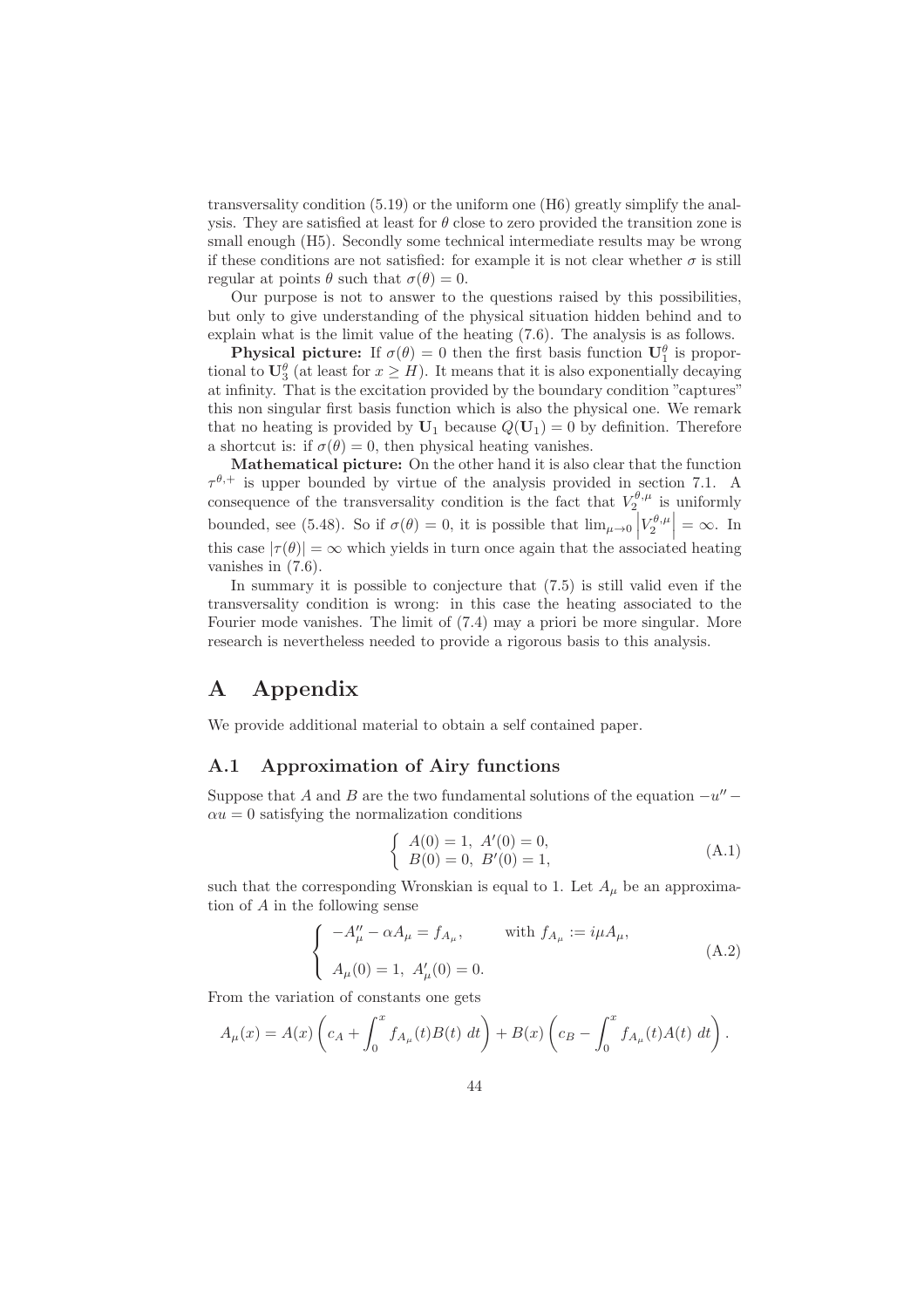The initial values (A.2) yield  $A_{\mu}(x) = A(x) + \int_0^x f_{A_{\mu}}(t)k(x, t) dt$ , where  $k(x, y) =$  $A(x)B(y) - A(y)B(x)$ . So  $A_{\mu}$  satisfies a classical Volterra integral equation

$$
A_{\mu}(x) - i\mu \int_0^x A_{\mu}(t)k(x, t) dt = A(x).
$$
 (A.3)

Define the series of integral kernels

$$
\begin{cases} K_1(x, y) = k(x, y), \\ K_{n+1}(x, y) = \int_0^x k(x, x_n) K_n(x_n, y) dx_n. \end{cases}
$$

The solution of the integral equation (A.3) is

$$
A_{\mu}(x) = A(x) + \int_0^x \left( \sum_{n=0}^\infty (i\mu)^{n+1} K_{n+1}(x, y) \right) A(y) \ dy.
$$

For  $n > 1$ 

$$
K_{n+1}(x,y) = \int_{0 < x_1 < \dots < x_n < x} k(x,x_n) \prod_{1 \le i \le n} k(x_{i+1},x_i) dx_{i+1} k(x_1,y) dx_1,
$$

and

$$
I_n(x) = \int_{(x_1,...,x_n)\in\{0  
= 
$$
\int_0^x I_{n-1}(x_n) dx_n,
$$
  
= 
$$
\frac{x^n}{n!}
$$
 since  $I_1(x) = x$ .
$$

So the iterated kernels satisfy  $\forall n\geq 0$ 

$$
|K_{n+1}(x,y)| \le (2 ||A||_{\infty} ||B||_{\infty})^{n+1} x^n/n!.
$$

On the compact interval  $]0, L_+[$  the sum and integral symbols can be inverted, which gives with a shift of the index  $\boldsymbol{n}$ 

$$
A_{\mu}(x) = A(x) + \sum_{n=1}^{\infty} \left( \int_0^x K_n(x, y) A(y) \, dy \right) (i\mu)^n.
$$

Assuming  $\mu$  is bounded positive for the simplicity of notations,  $A_{\mu}$  is indeed bounded independently for  $0<\mu\leq 1$ 

$$
|A_{\mu}(x)| \le ||A||_{\infty} \left(1 + \sum_{n=1}^{\infty} \frac{(\mu C_0)^n}{n!} \right) = ||A||_{\infty} \left(1 + e^{\mu C_0} - 1\right) = ||A||_{\infty} e^{\mu C_0},
$$

with  $C_0 = 2L_{+}||A||_{\infty}||B||_{\infty}$ . From (A.3) it yields

$$
|A_{\mu}(x) - A(x)| \leq \mu C_0 ||A||_{\infty} e^{\mu C_0}.
$$

Similarly if  $B_{\mu}$  approximates B in the following sense

$$
\begin{cases}\n-B_{\mu}'' - \alpha B_{\mu} = i\mu B_{\mu}, \\
B_{\mu}(0) = 0, B_{\mu}'(0) = 1,\n\end{cases}
$$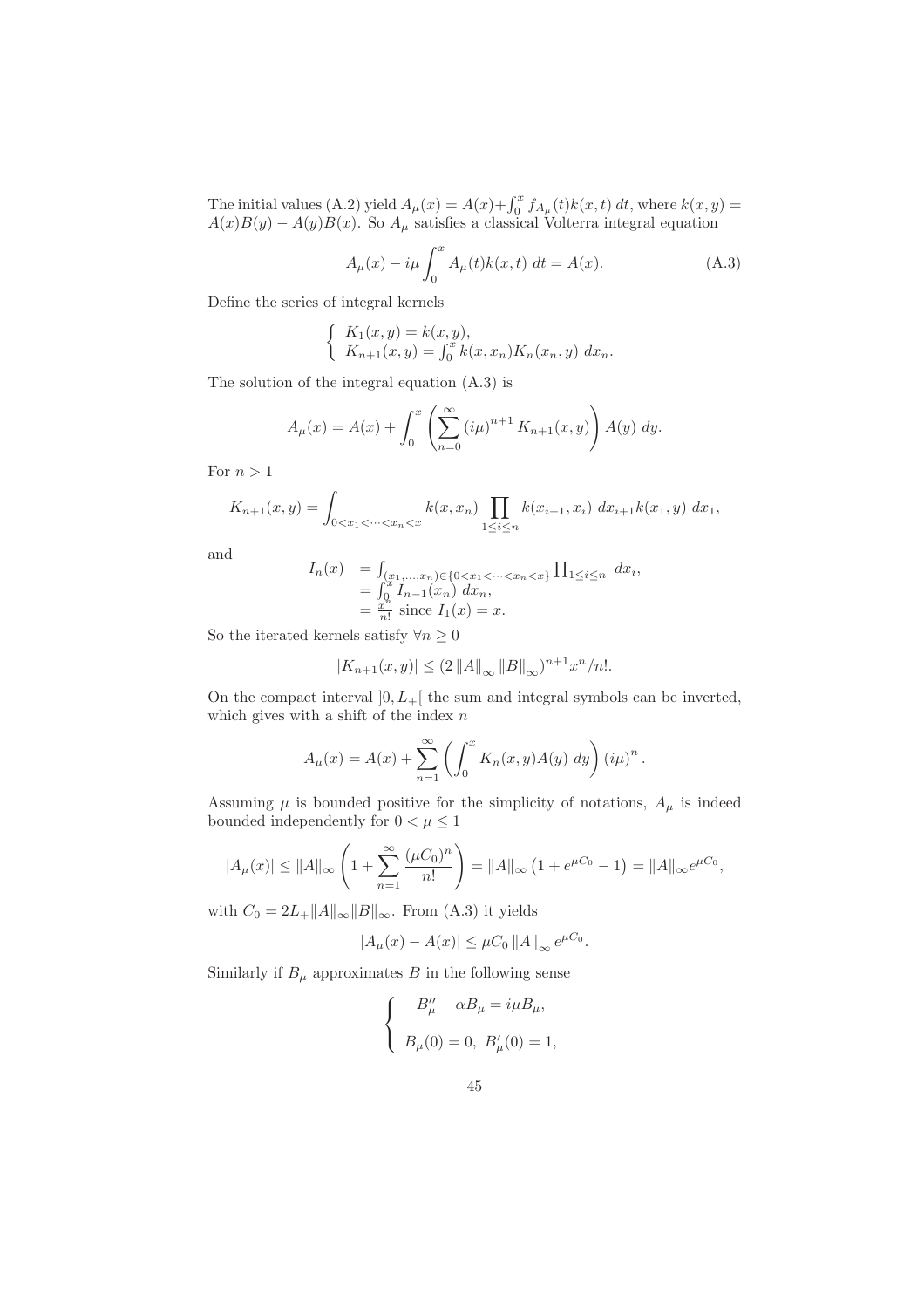then one has the inequality  $|B_{\mu}(x)| \leq ||B||_{\infty} e^{\mu C_0}$  together with

$$
|B_{\mu}(x) - B(x)| \leq \mu C_0 ||B||_{\infty} e^{\mu C_0}.
$$

Both  $A_\mu(x)$  and  $B_\mu(x)$  are  $\mathcal{C}^\infty$  functions with respect to  $\mu$  and x. Since any  $H^1$ function f is 1/2 Hölder thanks to the inequality  $|f(x)-f(y)| \leq ||f'||_{L^2}|x-y|^{1/2}$ , then  $A_\mu(x)$ ,  $B_\mu(x)$  as well as all their derivatives with respect to  $\mu$  and x are also  $1/2$  Hölder, with constants bounded independently of  $\mu$  as far as  $\mu$  is bounded.

# B Derivation of the cold plasma dielectric tensor

Our aim is at the derivation of the cold plasma dielectric tensor used in this work. Much more material can be found in classical physical textbooks [16, 7]. Let us consider Maxwell's equations with a linear current

$$
\begin{cases}\n-\frac{1}{c^2}\partial_t \mathbf{E} + \nabla \wedge \mathbf{B} = \mu_0 \mathbf{J}, & \mathbf{J} = -eN_e \mathbf{u}_e, \\
\partial_t \mathbf{B} + \nabla \wedge \mathbf{E} = 0, \\
m_e \partial_t \mathbf{u}_e = -e(\mathbf{E} + \mathbf{u}_e \wedge \mathbf{B}_0) - m_e \nu \mathbf{u}_e.\n\end{cases}
$$
\n(B.1)

Here the linearized equation for the electrons corresponds to moving electrons (velocity  $\mathbf{u}_e$ ) with a given electronic density  $N_e$  which is given but may be non constant in space. One implicitly assumes that an ion bath, which is the reason of the friction between the electrons and the ions with collision frequency  $\nu$ . Shifting to the frequency domain (that  $\partial_t = -i\omega$ ) yields

$$
\begin{cases}\n\frac{1}{c^2} i\omega \mathbf{E} + \nabla \wedge \mathbf{B} = -\mu_0 e N_e \mathbf{u}_e, \\
-i\omega \mathbf{B} + \nabla \wedge \mathbf{E} = 0, \\
-i m_e \omega \mathbf{u}_e = -e (\mathbf{E} + \mathbf{u}_e \wedge \mathbf{B}_0) - m_e \nu \mathbf{u}_e.\n\end{cases}
$$
\n(B.2)

One can compute the velocity using the third equation

$$
\widetilde{\omega} \mathbf{u}_e + \omega_c i \mathbf{u}_e \wedge \mathbf{b}_0 = -\frac{e}{m_e} i \mathbf{E}
$$
 (B.3)

where the cyclotron frequency is  $\omega_c = \frac{e|\mathbf{B}_0|}{m_c}$  $\frac{|\mathbf{B}_0|}{m_e}$ ,  $\mathbf{b}_0 = \frac{\mathbf{B}_0}{|\mathbf{B}_0|}$  is the normalized magnetic field and  $\tilde{\omega} = \omega + i\nu$  is the equivalent a priori complex pulsation. This is a linear equation. Assuming that  $\mathbf{b}_0 = (0, 0, 1)$  one gets

$$
\mathbf{u}_e = -\frac{e}{m_e} i \begin{pmatrix} \frac{\widetilde{\omega}}{\widetilde{\omega}^2 - \omega_c^2} & -i\frac{\omega_c}{\widetilde{\omega}^2 - \omega_c^2} & 0\\ i\frac{\omega_c}{\widetilde{\omega}^2 - \omega_c^2} & \frac{\widetilde{\omega}}{\widetilde{\omega}^2 - \omega_c^2} & 0\\ 0 & 0 & \frac{1}{\widetilde{\omega}} \end{pmatrix} \mathbf{E}.
$$
 (B.4)

It is then easy to eliminate  $\mathbf{u}_e$  from the first equation of the system (B.2) and to obtain the Maxwell's equation (1.1) with the dielectric tensor

$$
\varepsilon = \begin{pmatrix}\n1 - \frac{\widetilde{\omega}\omega_p^2}{\omega(\widetilde{\omega}^2 - \omega_c^2)} & i\frac{\omega_c\omega_p^2}{\omega(\widetilde{\omega}^2 - \omega_c^2)} & 0 \\
-i\frac{\omega_c\omega_p^2}{\omega(\widetilde{\omega}^2 - \omega_c^2)} & 1 - \frac{\widetilde{\omega}\omega_p^2}{\omega(\widetilde{\omega}^2 - \omega_c^2)} & 0 \\
0 & 0 & 1 - \frac{\omega_p^2}{\omega\widetilde{\omega}}\n\end{pmatrix} .
$$
\n(B.5)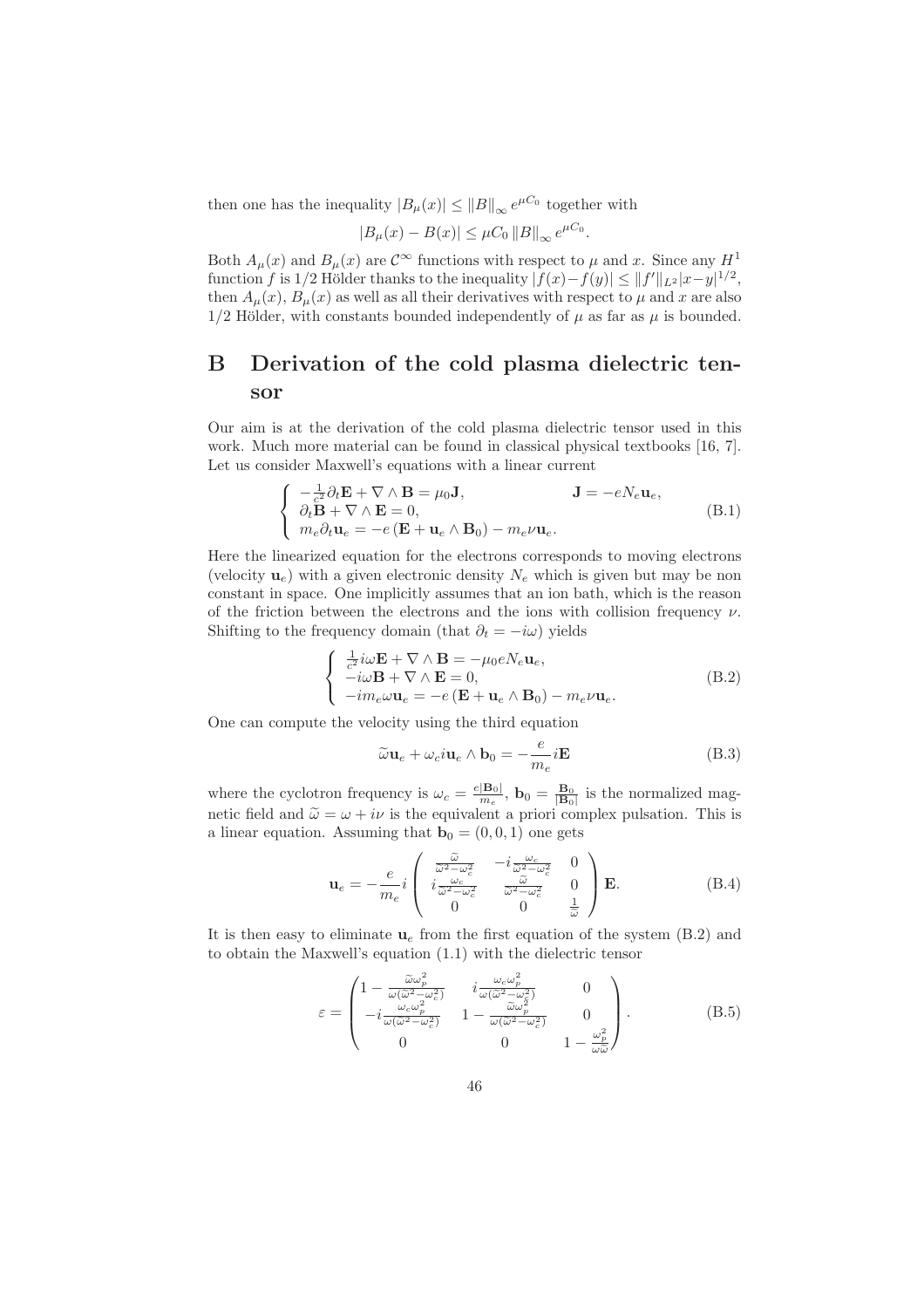The dielectric tensor is slightly more general than (1.2) in the sense that  $\tilde{\omega} \neq \omega$ a priori. However physical values in fusion plasmas are such that the collision frequency is much smaller than the frequency ( $\nu \ll \omega$ ) which means that some simplifications can be done in the dielectric tensor. We refer for example to [16], page 197. In this case one recovers exactly the limit tensor (1.2). This derivation is the explanation of the non zero extra-diagonal terms in the dielectric tensor. Notice that we consider in this work  $\omega \neq \omega_c$ , that is the frequency is away of the cyclotron frequency. Furthermore, when  $\nu \neq 0$  the diagonal components of the dielectric tensor,  $1 - \frac{\tilde{\omega}\omega_p^2}{\omega(\omega^2 - \omega_c^2)}$  have an imaginary part. This shows that our regularization parameter  $\mu$  can be interpreted as a small collision frequency.

The loss of energy in domain  $\Omega$  can easily be computed in the time domain starting from (B.1). One obtains

$$
\frac{d}{dt} \int_{\Omega} \left( \frac{\varepsilon_0 |\mathbf{E}|^2}{2} + \frac{|\mathbf{B}|^2}{2\mu_0} + \frac{m_e N_e |\mathbf{u}_e|^2}{2} \right) = - \int_{\Omega} \nu m_e N_e |\mathbf{u}_e|^2 + \text{ boundary terms.}
$$

Therefore

$$
\mathcal{Q}=\int_{\Omega}\nu m_{e}N_{e}\left\vert \mathbf{u}_{e}\right\vert ^{2}
$$

represents the total loss of energy of the electromagnetic field plus the electrons. This loss of energy is necessarily equal to what is gained by the ions. This expression can be evaluated either in the time domain or also in the frequency domain. Considering (B.3) another equivalent formula in the frequency domain is

$$
\mathcal{Q} = - \ \mathrm{Re} \left( \int_{\Omega} e N_e \left( \mathbf{E}, \mathbf{u}_e \right) \right)
$$

Finally one can eliminate the electron velocity in function of the electric field using (B.4). Therefore a third formula is

$$
\mathcal{Q}=-\omega\varepsilon_{0}\,\operatorname{Im}\left(\int_{\Omega}\left(\mathbf{E},\varepsilon\mathbf{E}\right)\right)
$$

where  $\varepsilon$  is the dielectric tensor (B.5). These formulas are the physical analoguous to the mathematical formula (7.6).

#### Acknowledgements

The collaboration leading to this article was started during a visit of Ricardo Weder to INRIA Paris-Rocquencourt. Ricardo Weder thanks Patrick Joly for his kind hospitality. This research was partially supported by Consejo Nacional de Ciencia y Tecnología (CONACYT) under project CB2008-99100-F. Lise-Marie Imbert-Gérard and Bruno Després acknowledge the support of the Federation of Research on Magnetic Fusion Confinement (FRFCM) and the support of ANR under project CHROME.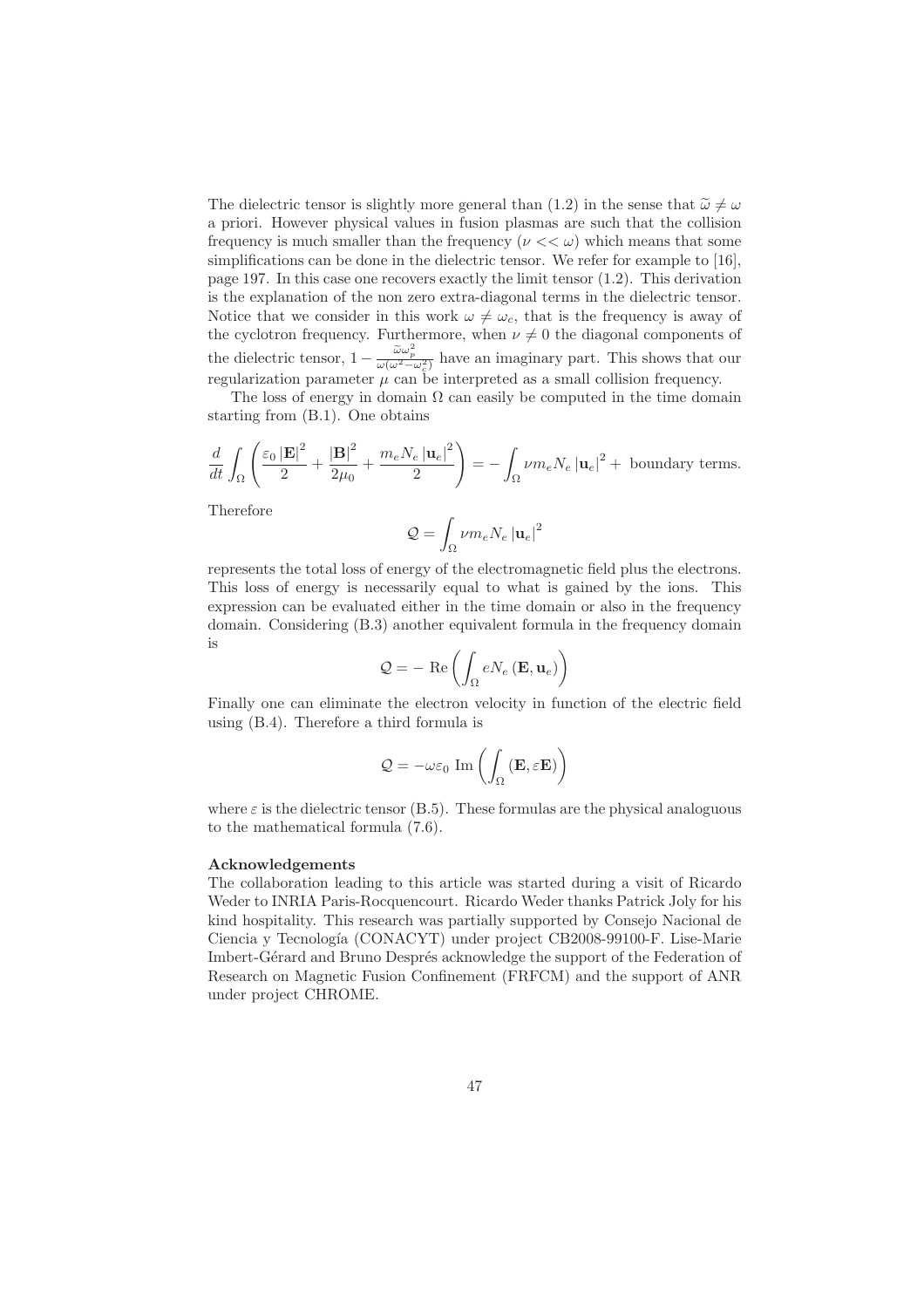# References

- [1] M. Abramowitz and I.A. Stegun, Irene, Handbook of Mathematical Functions with Formulas, Graphs, and Mathematical Tables, New York: Dover Publications, 1972.
- [2] H. Bateman, Higher Transcendental Functions Volumes 1, 2, 3 by A. Erdelyi, McGraw-Hill Book company, 1953.
- [3] G.R. Bart and R.L. Warnock, Linear integral equations of the third kind, Siam J. of Math. Anal, 4, 609-622, 1973.
- [4] A.S. Bonnet-Ben Dhia, P. Ciarlet Jr., C. Zwölf, A new compactness result for electromagnetic waves. Application to the transmission problem between dielectrics and metamaterials, Math. Models Meth. App. Sci. 18 (2008) 1605-1631.
- [5] A.S. Bonnet-Ben Dhia, L. Chesnel, P. Ciarlet Jr., T -coercivity for scalar interface problems between dielectrics and metamaterials, Math. Mod. Num. Anal., 18 (2012) 1363-1387.
- [6] D. Bouche and F. Molinet, Asymptotic Methods in Electromagnetics, Springer-Verlag Berlin and Heidelberg GmbH & Co. K, 1996.
- [7] M. Branbilla, Kinetic Theory of Plasma Waves- Homogeneous Plasmas, Clarendon Press, International Series of Monographs on Physics, 1998.
- [8] K.G. Budden, Radio Waves in the Ionosphere, Campbridge University Press, London, 1961.
- [9] K.M. Case, Plasma oscillations, Annals of physics, 7, 349-364, 1959.
- [10] M. Cessenat, Mathematical Methods Electromagnetism Linear Theory Applications, World Scientific Publishing Company, January 1996.
- [11] F.F. Chen and R.B. White. Amplification and Absorption of Electromagnetic Waves in Overdense Plasmas, Plasma Phys. 16565 (1974); anthologized in Laser Interaction with Matter, Series of Selected Papers in Physics, ed. by C. Yamanaka, Phys. Soc. Japan, 1984
- [12] R. Dautray and J. L. Lions, Analyse mathématique et calcul numérique pour les sciences et les techniques, Vol. 2. Masson, Paris, 1985.
- [13] F. da Silva, S. Heuraux, E. Z. Gusakov, and A. Popov, A Numerical Study of Forward- and Backscattering Signatures on Doppler-Reflectometry Signals IEEE Transactions on Plasma Science 38, 9 (2010) 2144.
- [14] F. da Silva, S. Heuraux, M. Manso "Developments on reflectometry simulations for fusion plasmas : applications to ITER position reflectometry" J. Plasma Physics 72, (2006) 1205.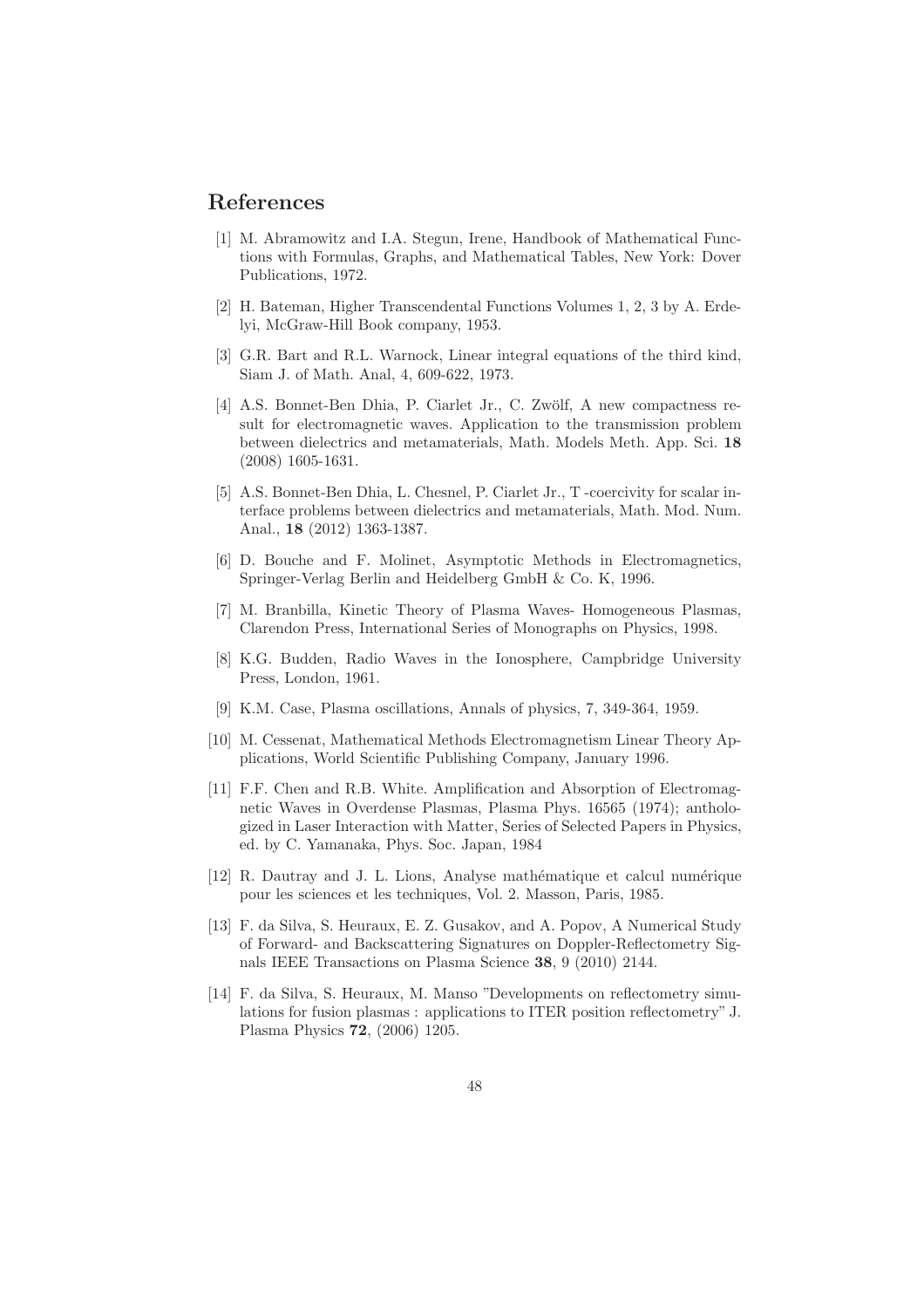- [15] R. J. Dumont, C. K. Phillips, and D. N. Smithe, Effects of non-Maxwellian species on ion cyclotron waves propagation and absorption in magnetically confined plasmas Phys. Plasmas 12, (2005) 042508 .
- [16] J. P. Freidberg, Plasma physics and fusion energy, Cambridge university press, 2007.
- [17] G. Frye and R.L. Warnock, Analysis of partial-wave dispersion relations, Physical review, 130, 478-494, 1963.
- [18] I. S. Gradshteyn, I.M. Ryzhik, Tables of integrals and products, Academic Press, New York ,1965.
- [19] D. Hilbert, Grundzüge einer allgemeinen Theorie der linear Integralgleichungen, Chelsea, New York, 1953.
- [20] ITER organization web page, http://www.iter.org/
- [21] P. Monk, Finite element for Maxwell's equations, Clarendon Press, Oxford, 2003.
- [22] C. Mouhot and C. Villani, On Landau damping, Acta Mathematica, 207, (2011) 29-201.
- [23] N.I. Muskhelishvili, Singular integral equations, Dover Publications, 1992.
- $[24]$  E. Picard, Sur les équations intégrales de troisième espèce, Annales scientifiques de l'ENS, 28, 459-472, 1911.
- [25] A. D. Piliya and E. N. Tregubova, Linear conversion of electromagnetic waves into electron Bernstein waves in an arbitrary inhomogeneous plasma slab, Plasma Phys. Control. Fusion 47 143, 2005.
- [26] I. I. Privalov, Randwerteigenschaften Analytischer Funktionen, V.E.B. Deutscher Verlag der Wissenschaften, Berlin, 1956.
- [27] D. Shulaia, On one Fredholm integral equation of thrid kind, Georgian Mathematical Journal, 4, 461-476, 1997.
- [28] F.G. Tricomi, Integral equations, Dover Publications, 1985.
- [29] N.G. Van Kampen, On the theory of stationnary waves in plasmas, Physica XX1, 949-963, 1955.
- [30] N.P. Vekua, Systems of singular integral equations, Gordon and Breach science publisher, 1967.
- [31] R. Weder, Spectral and Scattering Theory for Wave Propagation in Perturbed Stratified Media. Applied Mathematical Sciences, 87, Springer Verlag, New York, 1991.